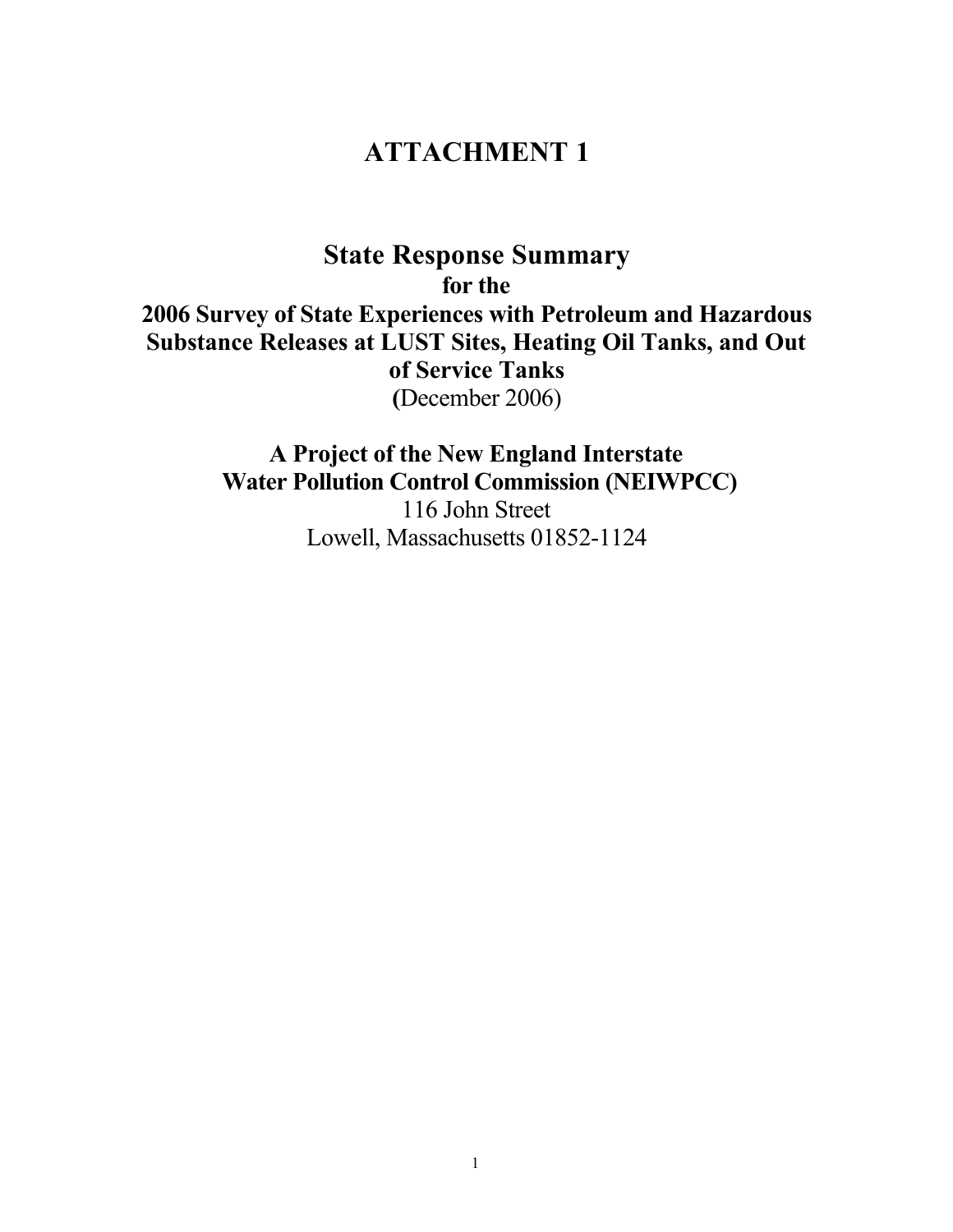# Table of Contents

| 1. State Standards for Specific Gasoline Additives/Blends | 3  |
|-----------------------------------------------------------|----|
| 2. Fuel Blend/Additive Analysis                           | 10 |
| 3. Site Assessment                                        | 15 |
| <b>4. Drinking Water Impacts</b>                          | 28 |
| <b>5. Remediation</b>                                     | 34 |
| <b>6. Remediation Cost Impacts</b>                        | 42 |
| 7. Vapor-Intrusion Pathway                                | 45 |
| 8. Hazardous Substance USTs                               | 48 |
| 9. Heating Oil Tanks                                      | 54 |
| <b>10. Out of Service Tanks</b>                           | 57 |
| 11. Ethanol                                               | 65 |
| 12. Miscellany                                            | 68 |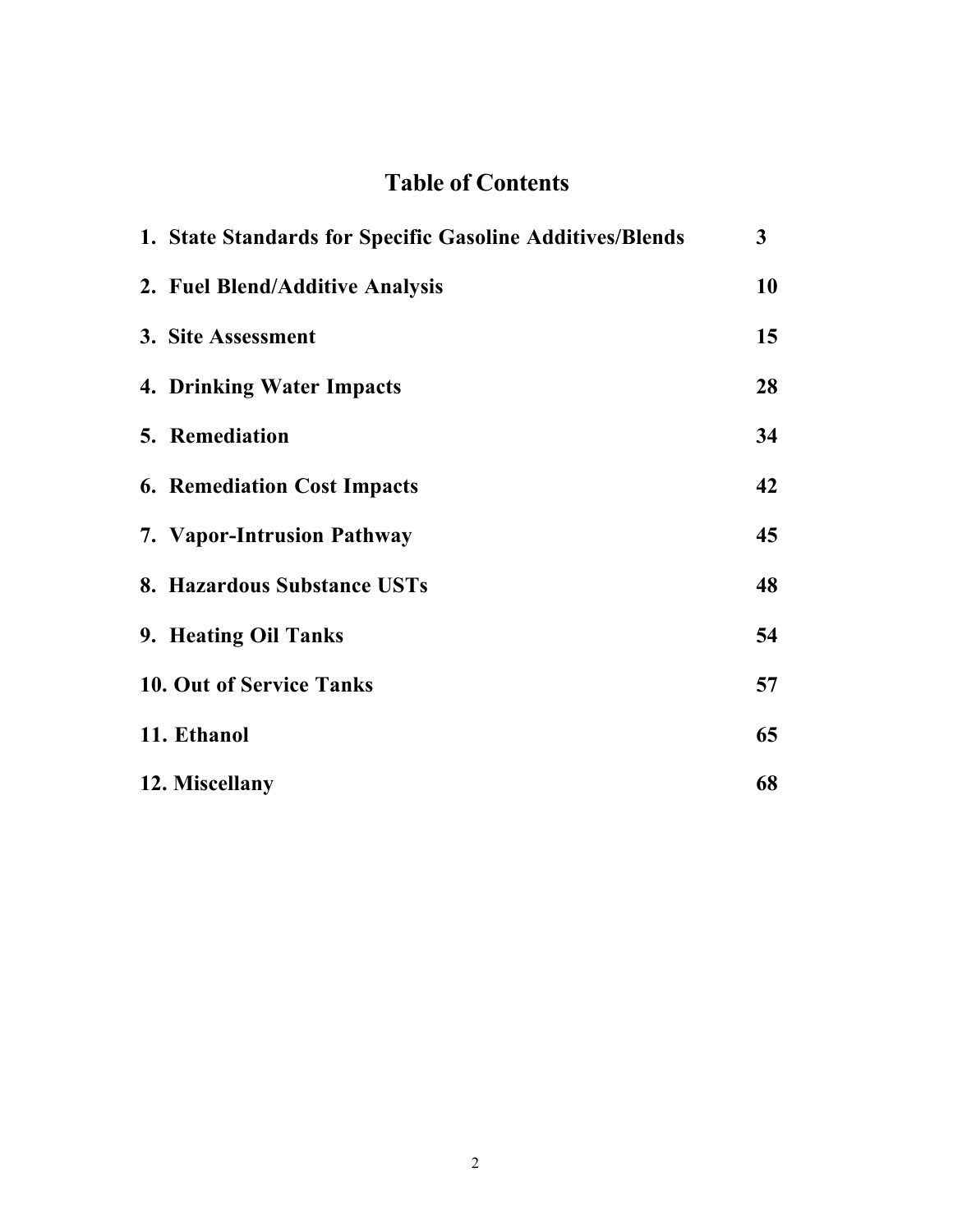# 1. State Standards for Specific Gasoline Additives/Blends

### Definitions:

• Action level: The level at which some type of remediation or investigation must be undertaken.

• Cleanup level: The goal for remediation.

• Drinking water standard: The level that drinking water supplies must not exceed (primary, secondary, advisory).

1-1. Does your state have action levels, cleanup levels, or drinking water standards for MtBE? (See Attachment 2 - "State Standard Summaries" for details on state responses.)

| $\Box$ Yes        | 41 | $2003 - 42$ |            |
|-------------------|----|-------------|------------|
| $\Box$ No         |    | $2003 - 7$  |            |
| $\Box$ Don't know |    | $2003 - 1$  | proposed - |

1-2. Does your state have action levels, cleanup levels, or drinking water standards for *tertiary*-butyl alcohol (TBA)? (See Attachment 2 - "State Standard Summaries" for details on state responses.)

| $\Box$ Yes        | 15 | $2003 - 7$          |
|-------------------|----|---------------------|
| $\Box$ No         | 35 | $2003 - 40$         |
| $\Box$ Don't know |    | $2003 - 3$ proposed |

1-3. Does your state have action levels, cleanup levels, or drinking water standards for Ethanol? (See Attachment 2 - "State Standard Summaries" for details on state responses.)

| $\Box$ Yes        |    | $2003 - 4$  |
|-------------------|----|-------------|
| $\Box$ No         | 42 | $2003 - 46$ |
| $\Box$ Don't know |    |             |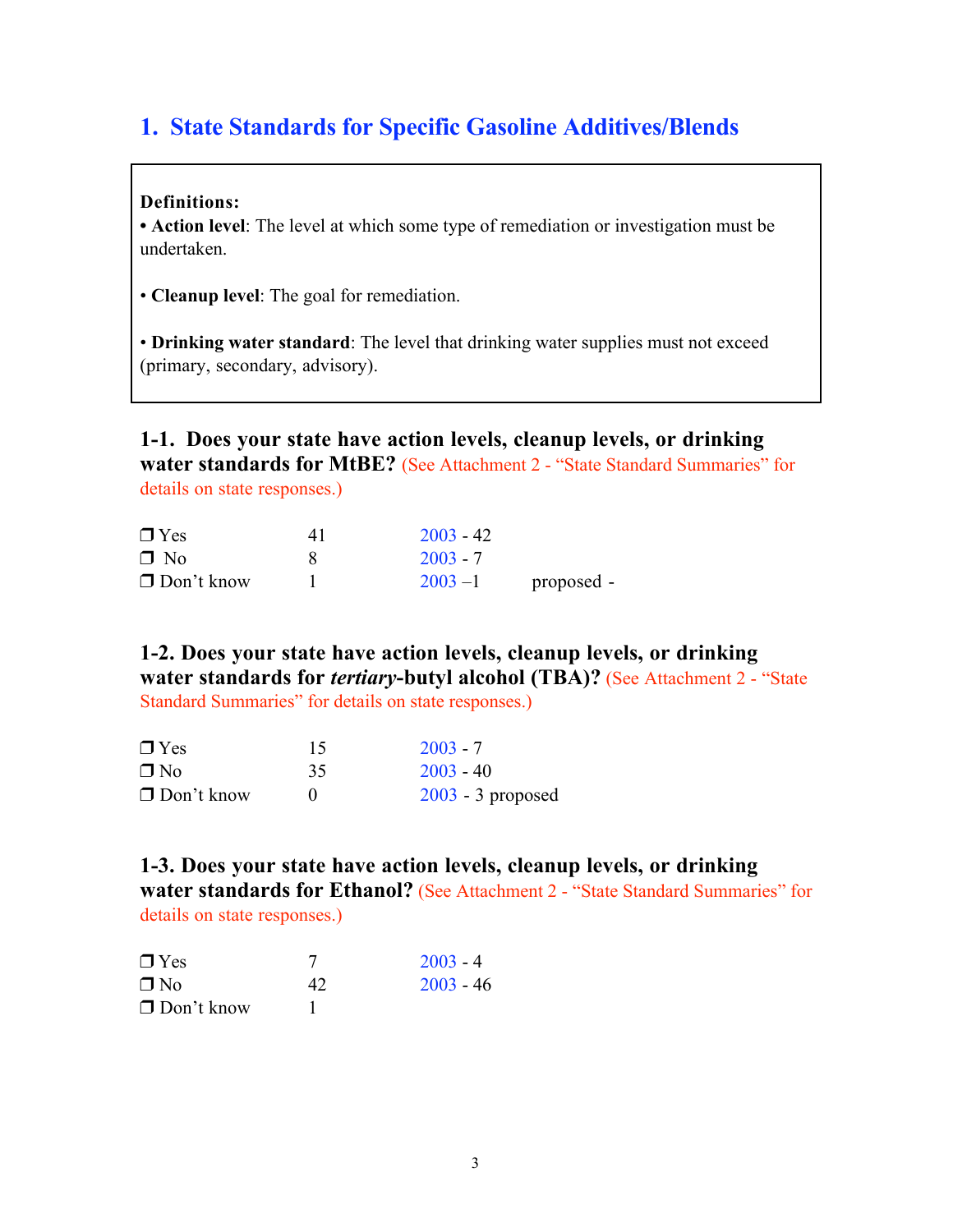1-4. Does your state have action levels, cleanup levels, or drinking water standards for *tert*-amyl methyl ether (TAME)? (See Attachment 2 - "State Standard Summaries" for details on state responses.)

| $\Box$ Yes        |    | $2003 - 4$            |
|-------------------|----|-----------------------|
| $\Box$ No         | 39 | $2003 - 45$           |
| $\Box$ Don't know |    | $2003$ - Proposed - 1 |

1-5. Does your state have action levels, cleanup levels, or drinking water standards for ethyl *tertiary*-butyl ether (ETBE)? (See Attachment 2 -

"State Standard Summaries" for details on state responses.)

| $\Box$ Yes        | 10 | $2003 - 3$            |
|-------------------|----|-----------------------|
| $\Box$ No         | 40 | $2003 - 45$           |
| $\Box$ Don't know |    | $2003$ - Proposed - 2 |

1-6. Does your state have action levels, cleanup levels, or drinking water standards for diisopropyl ether (DIPE)? (See Attachment 2 - "State Standard Summaries" for details on state responses.)

| $\Box$ Yes        | 11 | $2003 - 6$            |
|-------------------|----|-----------------------|
| $\Box$ No         | 39 | $2003 - 42$           |
| $\Box$ Don't know |    | $2003$ - Proposed - 2 |

1-7. Does your state enforce the federal MCL for ethylene dibromide (EDB) (0.05 pbb) or does it have separate action levels, cleanup levels, or drinking water standards? (See Attachment 2 - "State Standard Summaries" for details on state responses.)

| $\Box$ Yes        | 33 |
|-------------------|----|
| $\Box$ No         | 13 |
| $\Box$ Don't know |    |

### The following states have cleanup/actions levels in addition to and/or other than the federal MCL of 0.05 ppb:

 $DE$  – soil action level – 0.01 ppm

 $FL - GW$  and soil cleanup levels  $-0.02$  ppm

 $ID - soil action level - 0.00010 ppm$ 

 $MA - CL$  gw1 = 0.02mg/L CL GW2=2.0mg/L CL Soil = 0.1mg/Kg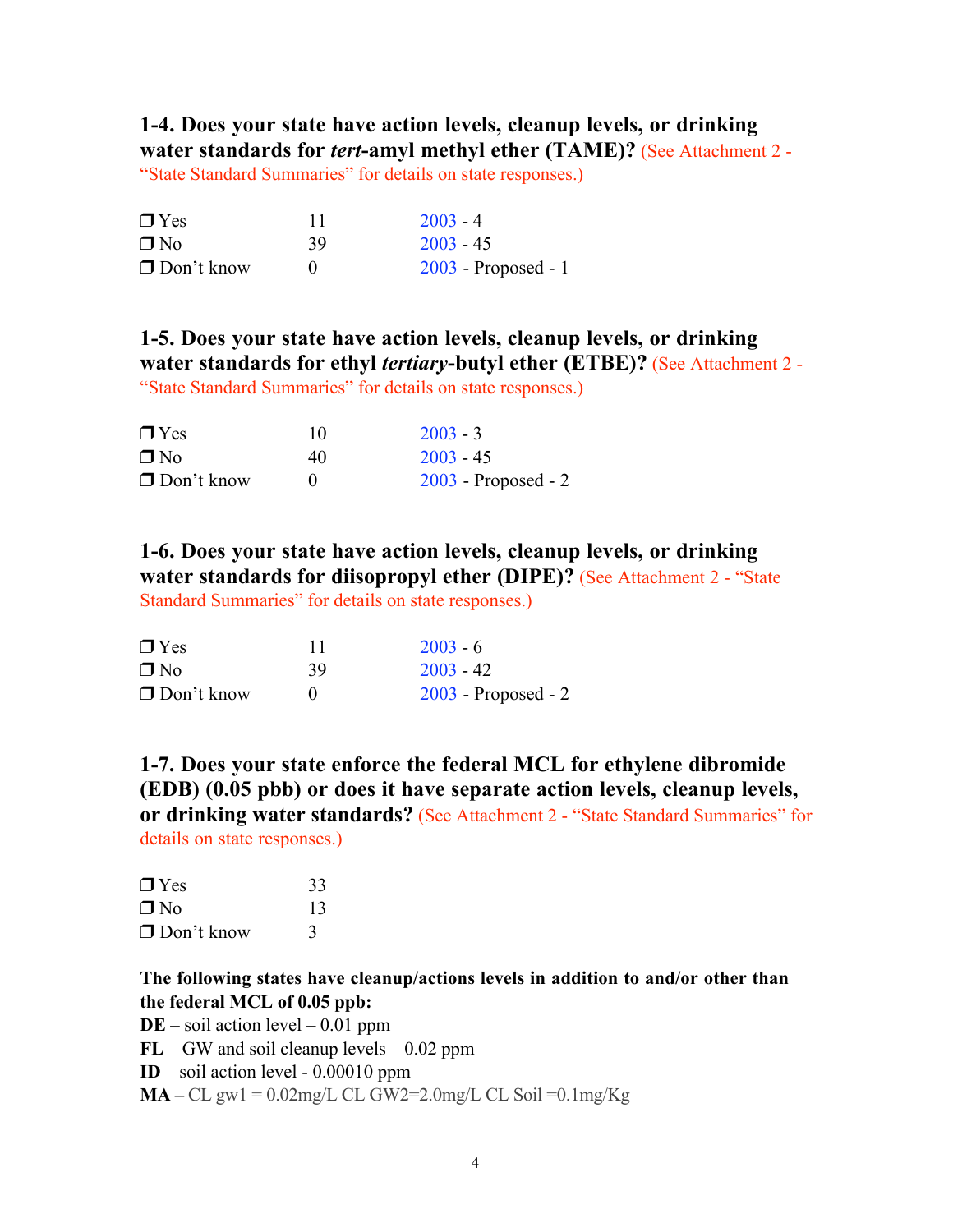ME - Maine maximum exposure guideline (drinking water) for EDB is 0.2 ppb

 $MI$  – soil action level – 1 ppb; soil cleanup level – 20 ppb

### $MO$  – soil cleanup level – 0.00047 ppm

- $MS soil cleanup level 0.751 ppm$
- NH soil cleanup level 0.1 ppm
- NJ GW cleanup level 0.03 ppb
- $NM GW$  action and cleanup levels  $-0.1$  ppb
- NY GW cleanup level 0.0006 ppm; DW primary health-based 50 ppb
- OR GW cleanup level 0.00064 ppb; soil cleanup level 0.00740 ppm
- $RI GW$  action level  $-0.025$  ppb; soil cleanup level  $-0.0005$  ppm

# 1-8. Does your state enforce the federal MCL for 1,2 dichloroethane (1,2 DCA) (5 pbb) or does it have separate action levels, cleanup levels, or drinking water standards? (See Attachment 2 - "State Standard Summaries" for

details on state responses.)

| $\Box$ Yes        | 37            |
|-------------------|---------------|
| $\Box$ No         | 11            |
| $\Box$ Don't know | $\mathcal{D}$ |

### The following states have cleanup/actions levels in addition to and/or other than the federal MCL of 5 ppb:

 $AK - soil CL - 0.01 ppm$  $AZ$  – soil AL and CL - 2.5 ppm  $CO - DW 1^{\circ}HB - 0.38$  ppb  $CT - GW CL$  and  $1^{\circ}HB - 1$  ppb  $DE - GW AL - 9.4$  ppb; soil  $AL - 0.4$  ppm  $FL - GW CL - 3$  ppb; soil  $CL - 0.01$  ppm  $ID - soil AL - 0.008 ppm$ IN – soil AL  $& CL-0.024$  ppm **MA** - AL Soil =  $0.1$ mg/kg; CL S1 =  $10$  mg/kg; CL S2 =  $90.0$ mg.kg  $ME - GW AL - 2$  ppb; GW CL and  $1^{\circ}HB - 4$  ppb.  $MI$  – soil AL& CL – 15000 ppb  $MN - 1^{\circ}HB - 4$  ppb  $MT - GW AL & CL$  and  $1^{\circ}HB - 4$  ppb  $NC - GW AL - .38$  ppb; soil  $AL - 0.00180$  ppm  $NH - soil CL - 0.08 ppm$  $NJ - GW CL$  and  $1^{\circ}HB - 2$  ppb; soil  $CL - 1$  ppm  $NM - GW AL & CL - 10$  ppb  $NY - GW CL - 0.6$  ppb; soil  $CL - 0.1$  ppm RI - GA areas GB areas: GW CL - 110 ppb leachability CL soil - 2.3 ppm  $TN - GW CL - 0.005$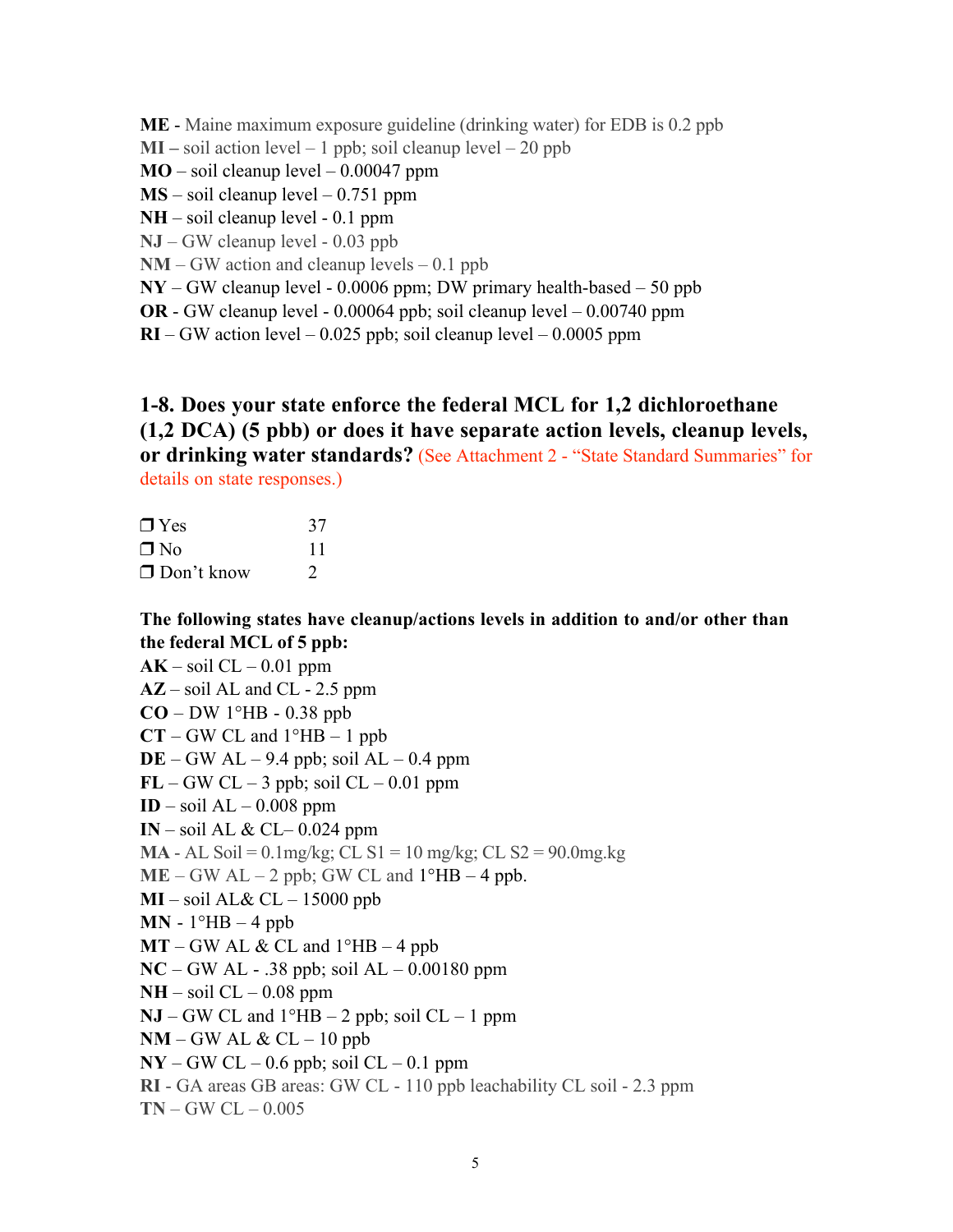$VT - GW AL - 1$  ppb WA – soil  $CL - 11$  ppm;  $1^{\circ}HB - 0.481$  ppb

# 1-9. Does your state enforce the federal MCL for lead (15 pbb) or does it have separate action levels, cleanup levels, or drinking water

standards? (See Attachment 2 - "State Standard Summaries" for details on state responses.)

 $\Box$  Yes 38  $\n **N**$  8  $\Box$  - Don't know 2

The following states have cleanup/actions levels in addition to and/or other than the federal MCL of 15 ppb:

 $AK - soil CL - 400 ppm$ AL – soil AL & CL – 4.43000 ppm AZ – soil AL & CL – 400 ppm; 1°HB - 50 ppb  $CO - GW$  AL, CL, and  $1^{\circ}HB - 50$  ppb  $DE$  – soil AL & CL – 400 ppm  $HI - GW AL & CL - 5.6$  ppb; soil AL & CL – 400 ppm ID – soil  $AL - 50$  ppm IL – GW AL & CL – 7.5 ppb; soil AL & CL – 0.00750; 1°HB & state advisory: 7.5 ppb;  $2^{\circ}$  taste/odor  $-100$  ppb IN – soil AL  $& CL-81$  ppm  $MA - AL GW1 = 02mg/1 AL GW2 = 01mg/1 AL Soil = 300mg/kg CL soil 300 ppm$ MI – GW AL & 1°HB– 4 ppb; soil AL – 99999.99 ppm  $MN - soil AL - 300 ppm$  $MO$  - soil  $AL - 260$  ppm  $MT - GW AL - 0.1$  ppb  $NC - soil AL - 270 ppm$  $NH - soil CL - 400 ppm$  $NJ - GW CL - 5$  ppb  $NM$  - GW CL  $-5$  ppb  $\bf{NY}$  - GW CL – 25 ppb;  $1^{\circ}$ HB – 50 ppb  $OR - soil AL - 400 ppm$ **PA** - GW AL  $& CL - 5$  ppb; soil AL  $& CL - 450$  ppm  $RI - GW AL - 7.5$  ppb; soil  $AL - 0.04$  ppm  $VT - GW AL - 1.5$  ppb; soil  $AL - 400$  ppm  $WA - soil CL - 250 ppm$ WI - soil CL –50 ppm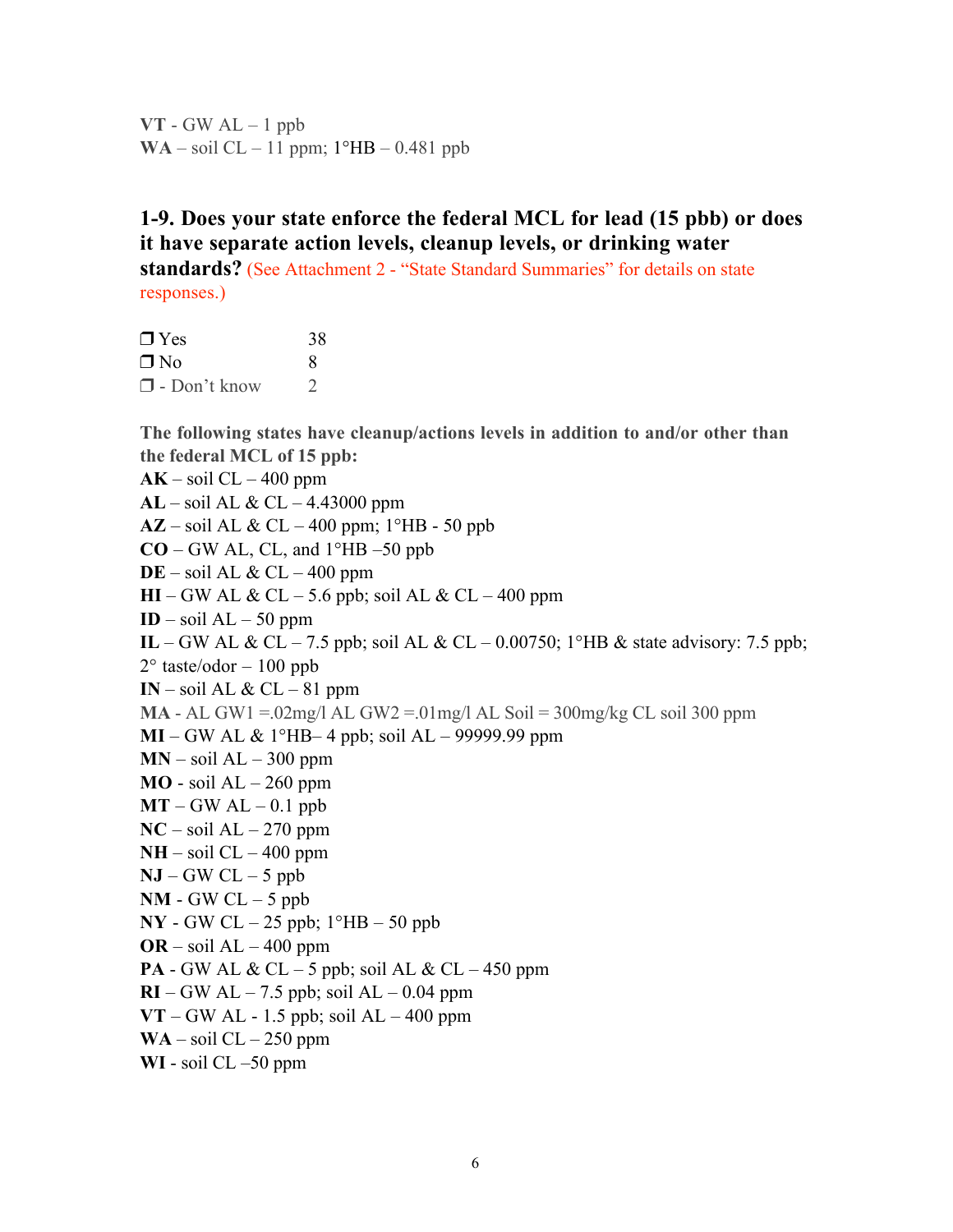# 1-10. Does your state have action levels, cleanup levels, or drinking water standards for *tertiary*-butyl formate (TBF)?

### $\Box$  Yes 4

NC - Although no specific standards have been established for this chemical, a violation occurs if the constituent is even detected. Therefore, action levels, cleanup levels and drinking water standards will become the detection limit.

NJ -. No standard, however, compounds (non-carcinogens) that don't have specific or interim specific Ground Water Quality Standards default to 100 ppb.

NY – Primary health-based is 50 ppb. The action levels are any amount of contamination and the cleanup levels are site specific for both groundwater and soil. The drinking water standard for TBF is regulated as an Unspecified Organic Contaminant (UOC).

OR - If detected, the cleanup level is established as 1 in a million cancer risk and/or a hazard index of 1.

 $VT - GW AL$  is 1 ppb.

## 1-11. Does your state have action levels, cleanup levels, or drinking water standards for ethyl *tertiary*-butyl alcohol (ETBA)?

### $\Box$  Yes 4

NC - Although no specific standards have been established for this chemical, a violation occurs if the constituent is even detected. Therefore, action levels, cleanup levels and drinking water standards will become the detection limit.

NY - The action levels are any amount of contamination and the cleanup levels are site specific for both groundwater and soil. The drinking water standard for ETBA is regulated as an Unspecified Organic Contaminant (UOC).

OR - If detected, the cleanup level is established as 1 in a million cancer risk and/or a hazard index of 1.

SC – GW AL – 240 ppb. Cleanup levels are site-specific risk-based values.

# 1-12. Does your state have action levels, cleanup levels, or drinking water standards for tert-amyl alcohol (TAA)?

### $\Box$  Yes 3

NY, NC, and SC provided the same answers for TAA as those for ETBA.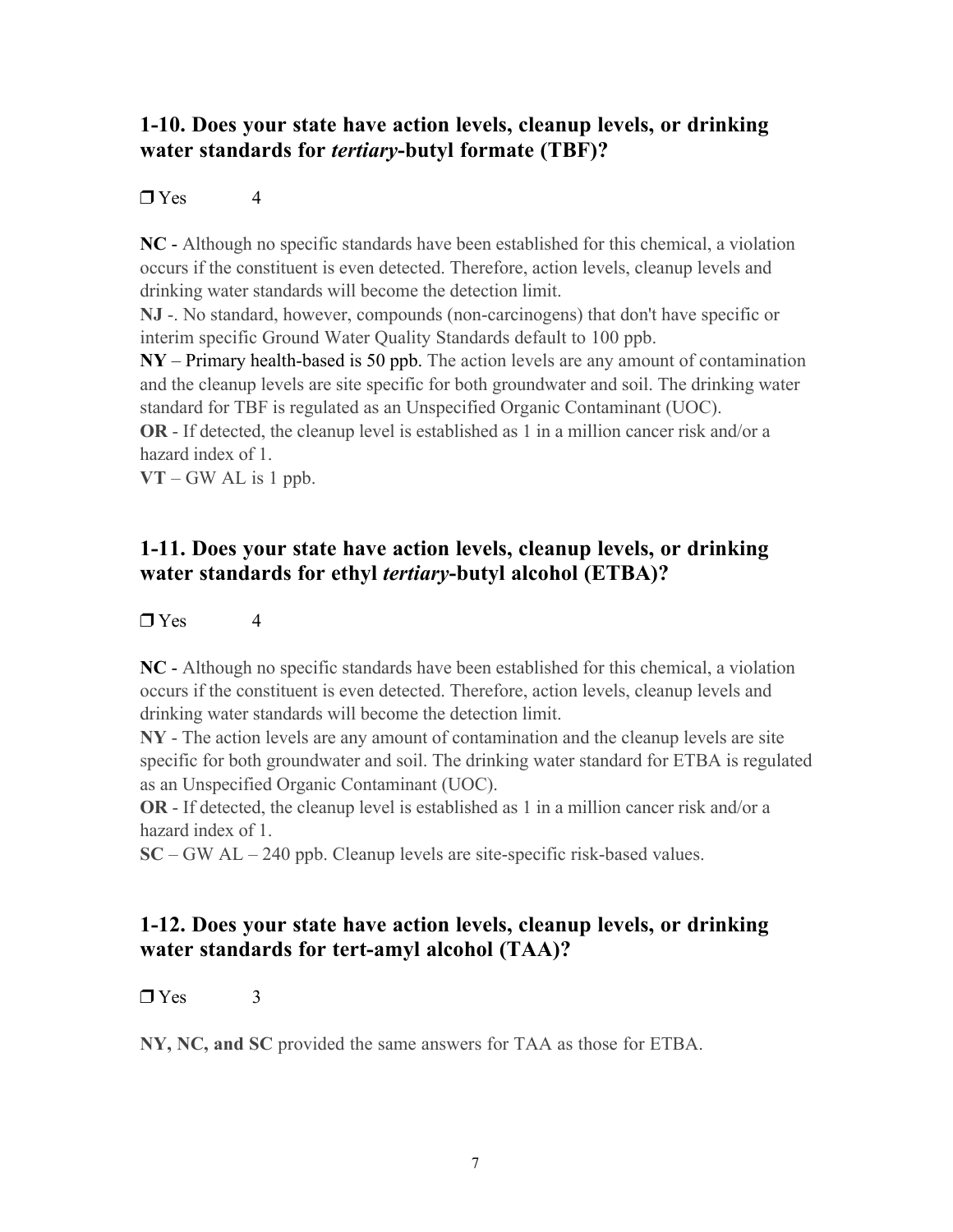1-13a. Has your state recently changed any of these standards for the following compounds since 2003? The following are "yes" answers for each compound:

| <b>MtBE</b> | 11 |
|-------------|----|
| <b>TBA</b>  | 6  |
| Ethanol     | 4  |
| Tame        | 5  |
| <b>ETBE</b> | 5  |
| <b>DIPE</b> | 5  |

The "Compiled 2006 Survey Results," Attachment 4, provides details as to which states made changes and what they were.

1-14a. Is your state considering making any change(s) with regard to state action levels, cleanup levels, or drinking water standards for the following additives, oxygenates, or other fuel constituents?

| <b>Additive/Blend</b> | Yes            | $\mathbf{N}\mathbf{0}$ | Don't know |
|-----------------------|----------------|------------------------|------------|
| <b>MtBE</b>           | 5              | 36                     | 9          |
| <b>TBA</b>            | 8              | 30                     | 12         |
| <b>Ethanol</b>        | 4              | 32                     | 14         |
| <b>TAME</b>           | 8              | 31                     | 11         |
| <b>ETBE</b>           |                | 32                     | 11         |
| <b>DIPE</b>           |                | 32                     | 11         |
| <b>EDB</b>            | 4              | 35                     | 11         |
| $1,2$ DCA             | $\overline{2}$ | 36                     | 12         |
| Lead                  | 3              | 36                     | 11         |
| <b>TBF</b>            | 3              | 34                     | 13         |
| <b>ETBA</b>           | 3              | 34                     | 13         |
| TAA                   | $\overline{2}$ | 35                     | 13         |

# 1-14b. If yes, what is the proposed change(s)?

AL - The UST program will be modifying guidance and levels in 2007 to be consistent with the Department's new risk-based guidance.

CO – Not evaluated yet.

DE - Plan to finalize TBA and TAME action levels and to develop action levels for ETBE and DIPE. No decision yet on ethanol.

IA - Adding MtBE as a chemical of concern under the state's RBCA program.

MA – Cleanup levels.

MD – Develop action levels for TBA and TAME.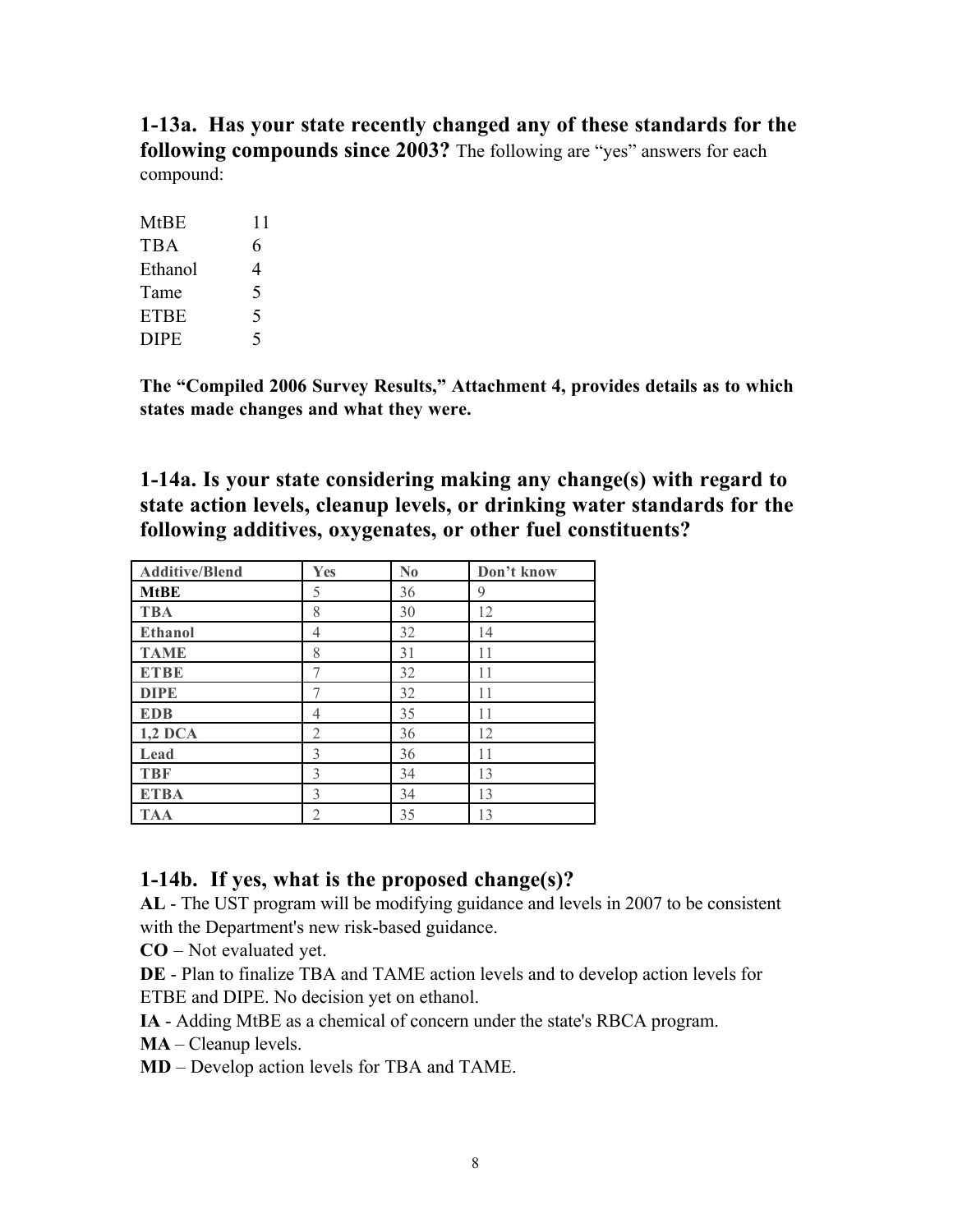MI - Target Detection Limit (TDL) lowered from 1.0 to 0.05 ppb for residential drinking water pathway. Other pathway criteria lowered as well. See Op Memo No. 1, attachment 2 on Web at www.michigan.gov/deqrrd

MT – Unknown at this time.

NC – Still under research and discussion.

NJ - Lead: SPLP leachate standard of 65 ppb 1,2-DCA: 0.0005 ppm soil TBA: 0.2 ppm soil.

NY - Developing statewide cleanup levels for TBA, EtOH, TAME, ETBE, DIPE..

OR - changes may be considered based upon EPA new guidelines for assessing risk from early-life exposures.

SC – Action levels are desired.

VT - Considering the need to set standards for the alcohols and ethers in fuel. A decision on this should be made before 2008.

### 1-15. Who are the people in your state that regulators from other states can contact to find out how action levels, cleanup levels, and drinking water standards for any of the analytes in this survey were determined?

See Attachment 3 - "Contact List for State LUST Site Action Levels, Cleanup Levels, and Drinking Water Standards."

### 1-16. What fuel blends are used in your state to replace MtBE?

| $\Box$ Ethanol | 37        |
|----------------|-----------|
| $\Box$ Other   | 1 [Maine] |
| □ Don't Know   | 12        |

1-17a. If MtBE is banned in your state, do you have data that show any continuing usage of MtBE or other ethers? In some states MtBE is still being used.

| $\Box$ Yes        | 4  |
|-------------------|----|
| $\Box$ No         | 26 |
| $\Box$ Don't know | 13 |

#### Comments:

HI – No. The oil companies claim they never added it to gasoline here, but some may have come over in shipment. We currently use E10 (10% ethanol) gasoline in HI. Historically,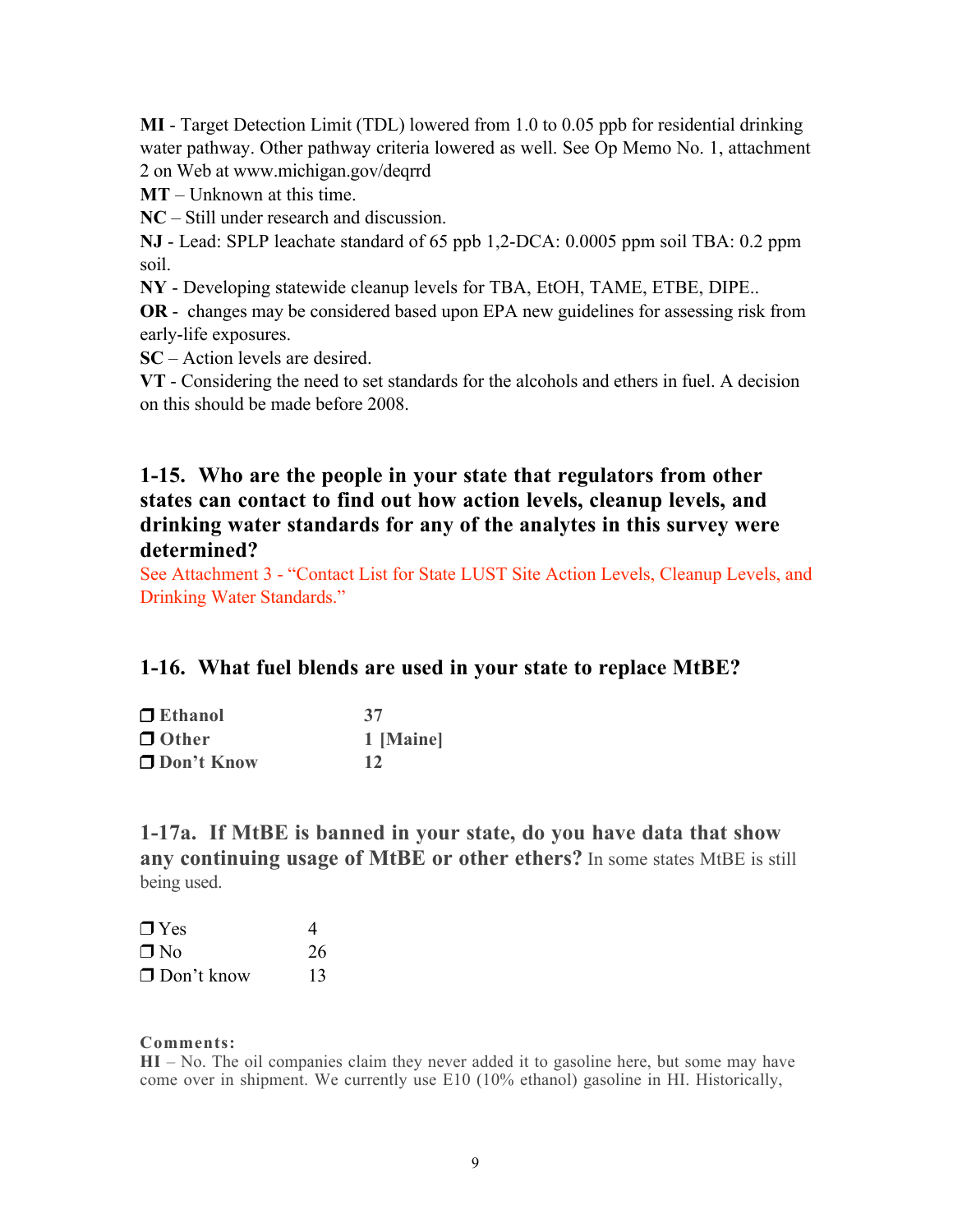MtBE was not required in Hawaii, but we still see some concentrations of MtBE at a few LUST sites here. Some still as high as GW 7000 ppb.

 $ME - Yes$ . A sample is taken from every load of gasoline that comes into our marine terminals. Tests are done. The data is collected by Melissa Morrill in the Bureau of Air Quality, (207) 287-6102 and published.

MI – No. Comment: We had one MtBE refinery in Detroit that shut down its processor in 2002. At that time, it was expected that pipeline carryover would contribute to continuing MTBE presence, tho' it was expected to decline over time.

 $MT - \overline{Y}ES$ . Comment: Current sampling program indicates low concentrations (<1 percent by volume) are still present . Additional fuel testing will occur to help Montana DEQ determine what "deminimus" concentration of MTBE will be allowed in motor fuels in the state. NJ – Yes. NJDEP's ban on MtBE is not effective until January 2009, so MtBE currently remains present in gasoline.

NY – Yes. MTBE has been detected at recent spill sites and in gasoline product being offered for sale.

# 2. Fuel Blend/Additive Analysis

## 2-1a. Do you receive information on the composition of fuels used in your state?

| $\Box$ Yes        | 11 |
|-------------------|----|
| $\Box$ No         | 38 |
| $\Box$ Don't know |    |

Some states noted that they don't actually receive data from other sources but know where to go to get it if they want it (e.g., weights and measures.)

### 2-1b. If yes, what are your sources?

| • Suppliers                                       |  |
|---------------------------------------------------|--|
| • Distributors                                    |  |
| • State agencies (primarily weights and measures) |  |
| $\cdot$ Other                                     |  |

#### Comments:

MT - Current research by Dr. Jim Weaver, USEPA ORD. The DEQ PRS and the Montana Department of Transportation (Weights and Measures) will continue to monitor the composition of motor fuels to determine levels of oxygenates in use.

NH - We collect data ourselves periodically. U.S. EPA also collects a limited amount of data on fuel as part of its RFG program.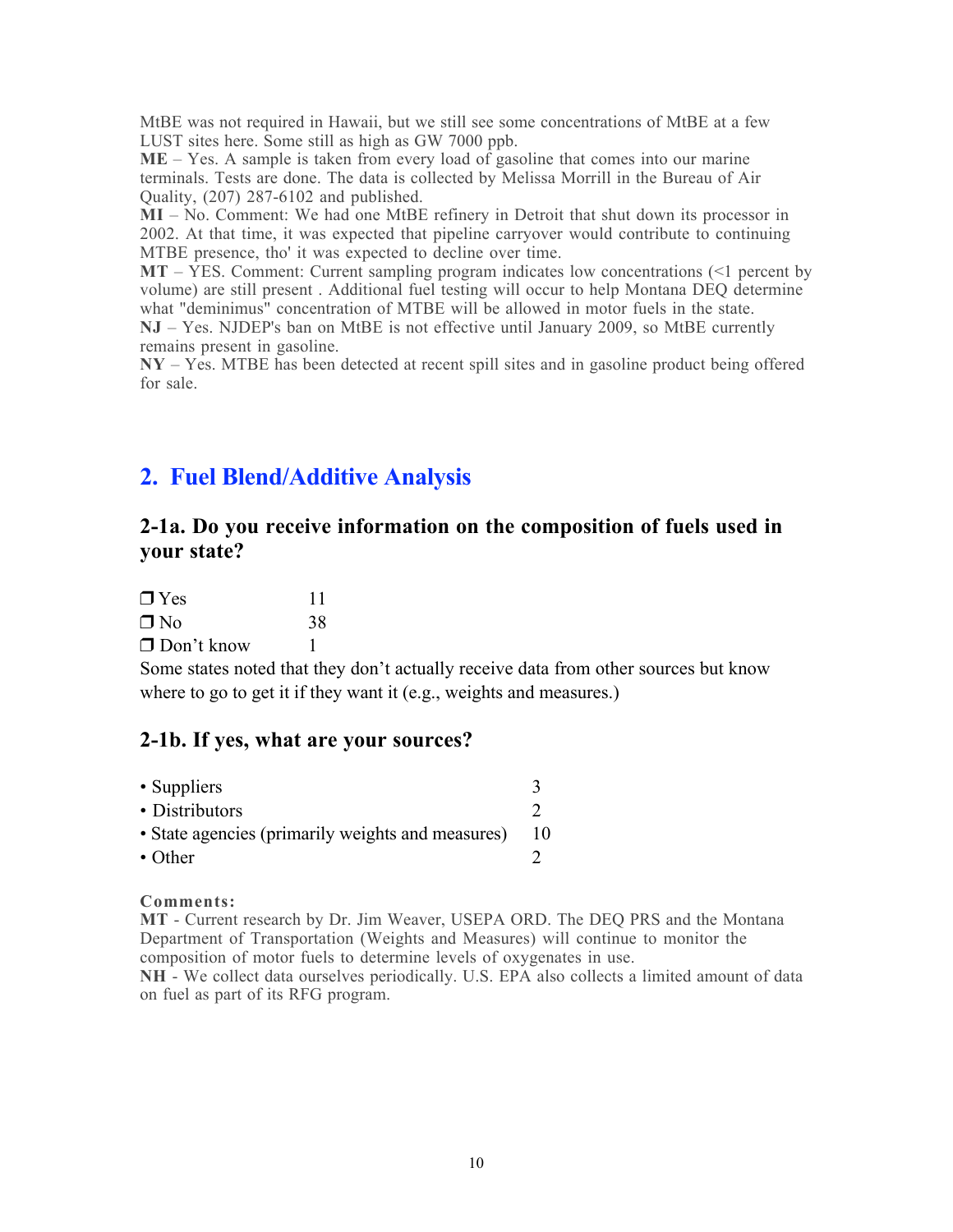# 2-2a. Please indicate whether your state requires sampling and analysis of *groundwater* at LUST sites for the additives listed in the following

| <b>GW</b>                 | <b>MTBE</b> | <b>TBA</b> |          | <b>EtOH TAME ETBE</b> |    | DIPE | <b>EDB</b>     | $1,2-DCA$ | Lead     | <b>TBF</b> | <b>ETBA</b> | <b>TAA</b> |
|---------------------------|-------------|------------|----------|-----------------------|----|------|----------------|-----------|----------|------------|-------------|------------|
| No sampling<br>required   |             | 20         | 21       | 21                    | 22 | 21   | 18             | 14        | 8        | 29         | 29          | 29         |
| All suspected<br>releases | 18          |            |          | 4                     | 4  | 4    | 6              | Q         | 6        |            |             |            |
| Site-specific             | 15          | 18         | 25       | 18                    | 18 | 18   | 21             | 20        | 28       | 12         | 12          | 13         |
| Gasoline only             | 32          | 9          | 6        | 8                     |    | 8    | 10             | 14        | 15       |            |             |            |
| Heating Oil               | 4           |            | $\theta$ |                       |    |      |                |           | $\theta$ |            | 0           | $\Omega$   |
| Jet Fuel                  | 9           | ↑<br>∠     | $\theta$ | $\overline{2}$        |    |      |                |           | 4        |            | 0           |            |
| Diesel Fuel               | 8           | 2          | 0        | 2                     | 2  |      | $\overline{2}$ |           | 2        |            | 0           | $\Omega$   |
| Aviation                  | 13          | 2          | $\theta$ | $\overline{2}$        |    |      | 3              |           | 6        |            | 0           | $\theta$   |
| Don't Know                | $\Omega$    |            |          |                       |    |      |                |           | $\theta$ |            |             |            |

table. (Boxes contain totals of state responses for each category.)

2003 results for MtBE, TBA, EtOH, TAME, ETBE, and DIPE were very similar for comparable categories. The 2006 survey added categories of site-specific, no sampling required, and aviation fuel.

# 2-2b. Please click to indicate whether your state requires sampling and analysis of *soil* at LUST sites for the additives listed in the following

table. (Boxes contain totals of state responses for each category.)

| Soil                      | <b>MTBE</b> | <b>TBA</b> |          | EtOH TAME ETBE |                  | <b>DIPE</b> | <b>EDB</b>     | $1,2-DCA$ | Lead     | <b>TBF</b> | <b>ETBA</b> | <b>TAA</b> |
|---------------------------|-------------|------------|----------|----------------|------------------|-------------|----------------|-----------|----------|------------|-------------|------------|
| No sampling<br>required   | 8           | 25         | 27       | 26             | 26               | 25          | 20             | 20        | 9        | 31         | 31          | 31         |
| All suspected<br>releases | 15          |            |          | $\overline{2}$ | 2                |             |                |           |          |            |             |            |
| Site-specific             | 15          | 17         | 16       | 16             | 16               | 16          | 16             | 18        | 30       | 10         | 10          | 10         |
| Gasoline only             | 21          |            | 4        | .5             | 5                | 6           | 8              | 10        | 10       |            |             |            |
| Heating Oil               | 23          |            | $\theta$ |                |                  |             | $\overline{2}$ | ◠         | $\Omega$ | 0          | 0           |            |
| Jet Fuel                  |             | $\theta$   | $\theta$ | $\theta$       | $\boldsymbol{0}$ | $\theta$    | 2              |           |          |            |             | $\theta$   |
| Diesel Fuel               |             |            | $\theta$ |                |                  |             | 3              |           |          |            |             | $\theta$   |
| Aviation                  | 11          | $\Omega$   | $\theta$ | $\theta$       | $\theta$         | $\Omega$    | 3              |           |          | 0          | $\theta$    | $\theta$   |
| Don't Know                | 0           |            |          |                |                  |             |                |           | $\theta$ |            |             | $\theta$   |

2003 results for MtBE, TBA, EtOH, TAME, ETBE, and DIPE were very similar for comparable categories. The 2006 survey added categories of site-specific, no sampling required, and aviation fuel.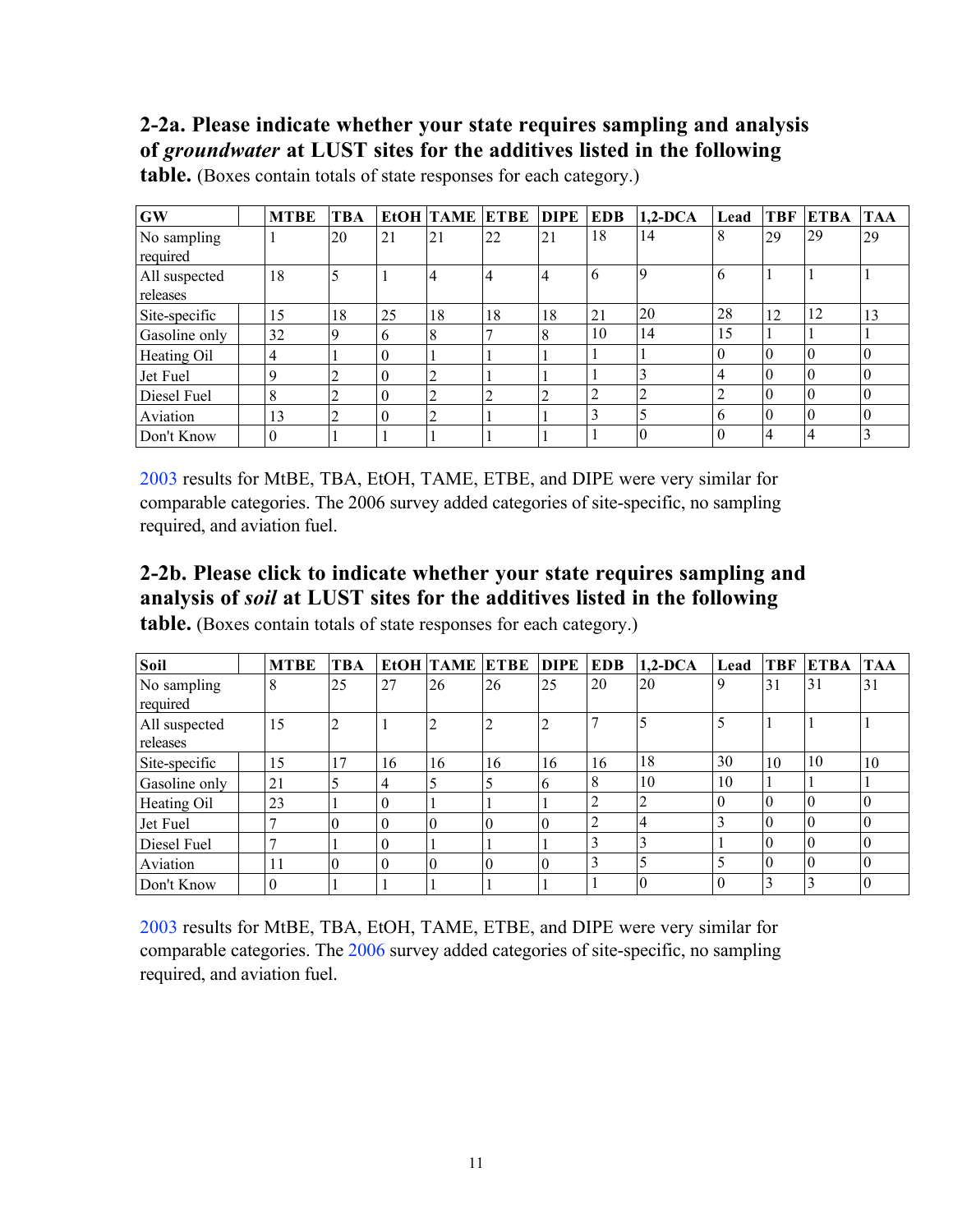## 2-3a How often, during sampling events at your LUST sites, are *groundwater* samples analyzed for each of the following compounds? (Boxes contain totals of state responses for each category.)

Percent MTBE TBA EtOH TAME ETBE DIPE EDB 1,2-DCA Lead TBF ETBA TAA Don't Know 5 8 12 8 9 9 7 10 8 11 11 5 0 | 0 | 16 | 18 | 20 | 20 | 18 | 11 | 6 | 6 | 31 | 31 | 31 1-20% 6 15 13 12 13 14 11 15 20 4 4 5 21-40% 2 1 1 1 0 0 1 1 3 0 0 0 41-60% 2 2 1 1 1 1 0 0 3 0 0 0 61-89% 3 0 0 0 0 0 0 2 2 3 0 0 0 81-100% 31 6 1 5 5 6 12 10 4 1 1

2003 results for this question.

| Percentage   | $M$ t $B$ E    |    | TBA   EtOH   TAME   EtBE   DIPE |  | Other<br>oxygenates |
|--------------|----------------|----|---------------------------------|--|---------------------|
| $0 - 20\%$   | 3              |    |                                 |  |                     |
| $20 - 40\%$  |                |    |                                 |  |                     |
| $40 - 60\%$  |                |    |                                 |  |                     |
| $60 - 80\%$  | $\overline{2}$ |    |                                 |  |                     |
| $80 - 100\%$ | 41             | 10 |                                 |  |                     |

2-3b How often, during sampling events at your LUST sites, are *soil* samples analyzed for each of the following compounds? (Boxes contain totals of state responses for each category.)

| Percent      |    |    |    |    |    |    |    | MTBETBAEthanolTAMEETBEDIPEEDB1.2-DCALeadTBFETBATAA |                 |    |    |  |
|--------------|----|----|----|----|----|----|----|----------------------------------------------------|-----------------|----|----|--|
| Don't know 6 |    |    | 10 |    |    |    |    |                                                    |                 |    | 12 |  |
| $0\%$        |    | 23 | 23 | 24 | 24 | 23 | 16 |                                                    | О               | 31 | 31 |  |
| $1-20%$      |    |    | 10 |    |    |    |    |                                                    | $\mathcal{L}$ . |    |    |  |
| 21-40%       |    |    |    |    |    |    |    |                                                    |                 |    |    |  |
| 41-60%       |    |    |    |    |    |    | IЧ |                                                    |                 |    |    |  |
| 61-80%       |    |    |    |    |    |    |    |                                                    |                 |    |    |  |
| 81-100%      | 23 |    |    |    |    |    | ۱q | 10                                                 |                 |    |    |  |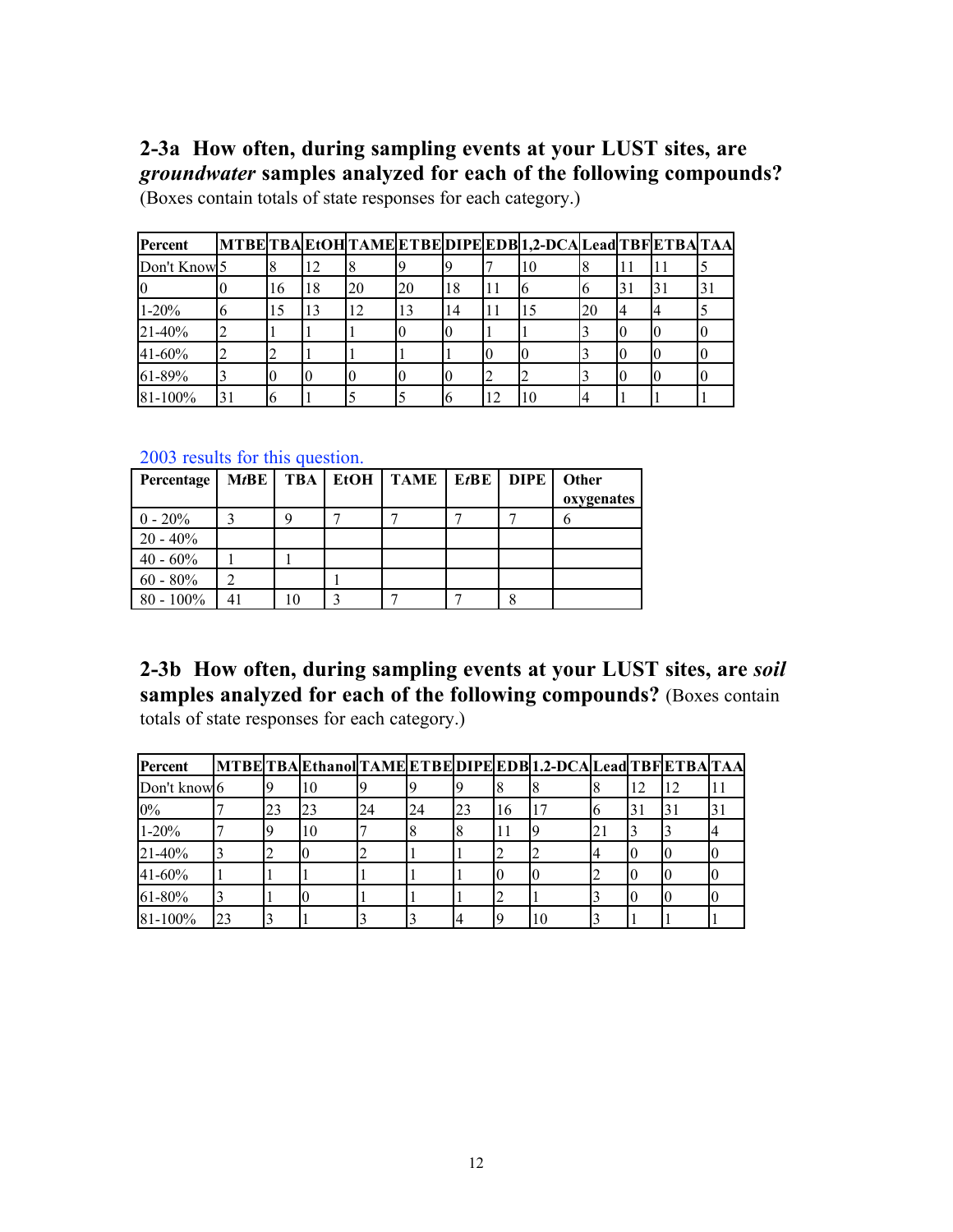2-4a If your state conducts analysis for additives in *groundwater*, indicate what detection limit (in ppb) you are using for each method and analyte. (Boxes show states and DLs.)

| <b>Method</b><br>Groundwater                                      | <b>MTBE</b>                                                                                                                                                     | <b>TBA</b>                                                                                                               | <b>EtOH</b>                                                                       | <b>TAME</b>                                                                            | <b>ETBE</b>                                                                                       | <b>DIPE</b>                                                                         | <b>EDB</b>                                                                       | $1,2$ -DCA                                                                                                                 |
|-------------------------------------------------------------------|-----------------------------------------------------------------------------------------------------------------------------------------------------------------|--------------------------------------------------------------------------------------------------------------------------|-----------------------------------------------------------------------------------|----------------------------------------------------------------------------------------|---------------------------------------------------------------------------------------------------|-------------------------------------------------------------------------------------|----------------------------------------------------------------------------------|----------------------------------------------------------------------------------------------------------------------------|
| Don't know                                                        | 16                                                                                                                                                              | 21                                                                                                                       | 22                                                                                | 21                                                                                     | 21                                                                                                | 20                                                                                  | 18                                                                               | 17                                                                                                                         |
| <b>US EPA SW-</b><br>846 Method<br>8020/8021<br>(GC/PID)          | $AL-20$<br>FL, TX, WV-5<br>MT, VA-2<br>NY, RI, VT-1<br>OH, WY-40                                                                                                | WY-2200                                                                                                                  |                                                                                   | WY-130                                                                                 | WY-190                                                                                            | WY-1200 RI-1                                                                        |                                                                                  | FL, RI-1                                                                                                                   |
| <b>US EPA SW-</b><br>846<br><b>Method</b><br>8240/8260<br>(GC/MS) | <b>AL, NE-20</b><br>AR, CT, MD,<br>ME, MT, RI,<br>$VT - 1$<br>CO, KS, VA-2<br>FL, GA, MI,<br>MO, PA, SC,<br>$TX-5$<br>$IA-15$<br>MA-70<br>OH, WY-40<br>$TN-0.2$ | CO, MI,<br>MO-50,<br>CT-200,<br>KS-4,<br>$MD-1$ ,<br>ME, RI-<br>10,<br>MT, SC-5, WY-130<br>$VA-15$<br>$VT-20$<br>WY-2200 | CT-200,<br>$MD-1$ ,<br>MI, MO-1000,<br>$NC-40$<br>NY, RI-100<br>$SC-5$<br>$VT-20$ | CO, MI,<br>$SC-5$ ,<br>$CT-10$ ,<br>MD, ME,<br>MT,<br>$RI, VT-1,$<br>$MO-50$<br>$VA-2$ | CO, MI,<br>MO,<br>$SC-5$ .<br>$CT-10$ ,<br>MD, ME,<br>MT,<br>RI, VT-1, MO-50,<br>$VA-2$<br>WY-190 | CO, MI,<br>$SC-5$ ,<br>$CT-10$ ,<br>MD, MT,<br>RI,<br>$VT-1$ ,<br>$VA-2$<br>WY-1200 | $CO-2$<br>CT,MD,<br>ME,<br>MT, RI, -<br>1,<br>MA-700,<br>$MI-0.05,$<br>$MO-5$ ,  | AR, CT,<br>FL,<br>MD, MI,<br>MT,<br>NY, RI,<br>$VT -1,$<br>CO, VA-2.<br>GA, MA,<br>MO,<br>PA, SC-5<br>KS-0.05<br>$TN-0.02$ |
| A combination<br>of 8020/21 and<br>8240/60                        | AL, OK-20,<br>KY-50,<br>$NM-1$<br>OH-40                                                                                                                         |                                                                                                                          |                                                                                   |                                                                                        |                                                                                                   |                                                                                     |                                                                                  | $NM-1$                                                                                                                     |
| <b>US EPA</b><br><b>Drinking Water</b><br>Method 524<br>(GC/MS)   | $MD-0.05$<br>MT, VT-0.5                                                                                                                                         | $MD-0.05$                                                                                                                | $MD-0.05$                                                                         | $MD-0.05$                                                                              |                                                                                                   |                                                                                     | MD-0.05 MD-0.05 KS-0.005 MD-0.05<br>MD-0.05, VT-0.5<br>MT, VT-<br>0.5<br>PA-0.06 |                                                                                                                            |
| A combination<br>of 502/524                                       | $CT-0.5$ ,<br>RI-0.14                                                                                                                                           | $CT-10$                                                                                                                  |                                                                                   | $CT-0.5$ ,                                                                             | $CT-0.5$                                                                                          | $CT-0.5$                                                                            | AL, CT-<br>0.05,                                                                 | $AL-5$<br>$CT-0.5$ ,<br>$RI-0.11$                                                                                          |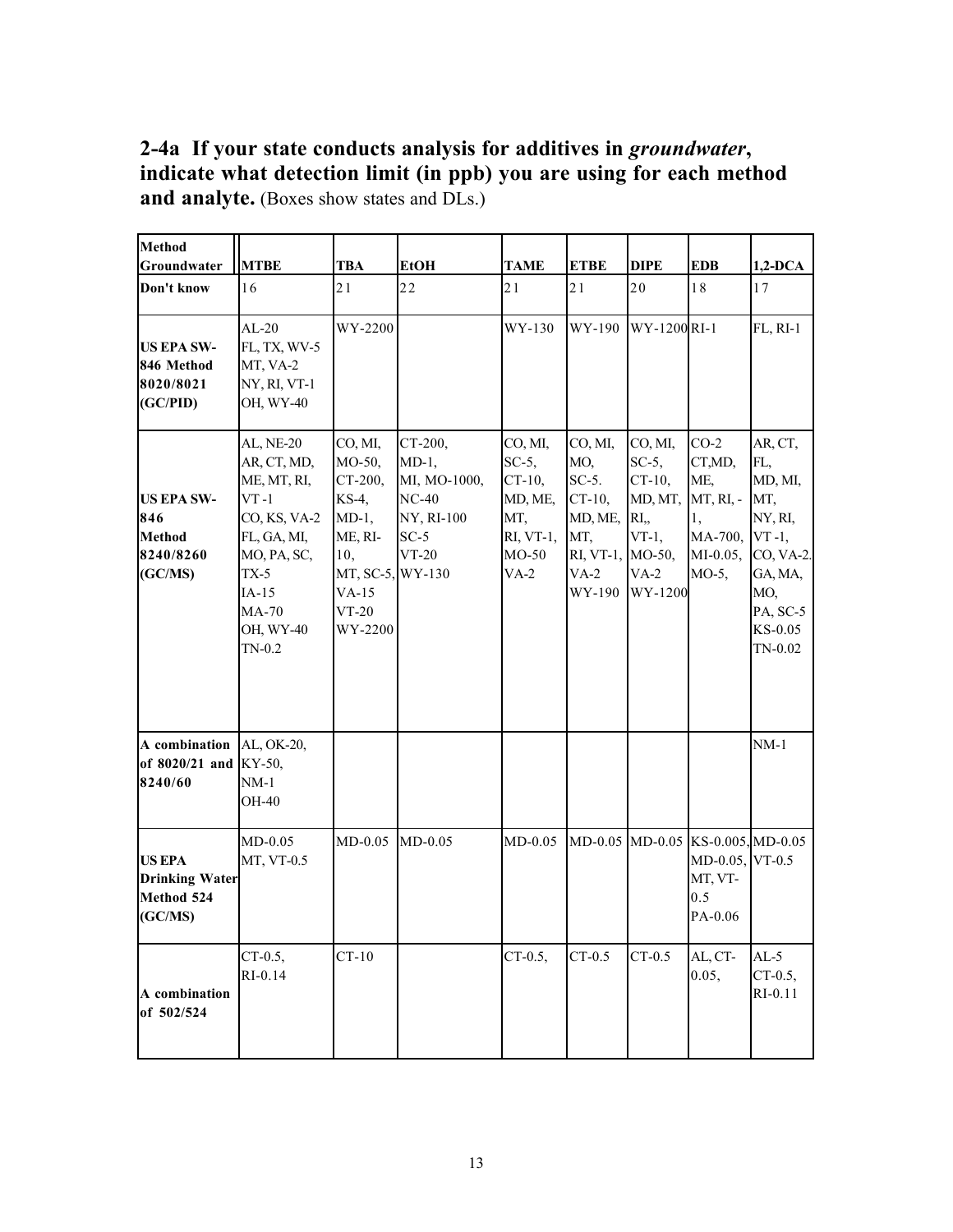| <b>SW-846</b><br>Method 8011 |              |                            |  | $AL-0.05,$<br>FL, SC-<br>0.02,<br>GA, TN,<br>$VA-0.01$<br>$MT-0.1$ | AL, MT-5          |
|------------------------------|--------------|----------------------------|--|--------------------------------------------------------------------|-------------------|
| <b>US EPA Method</b><br>504  |              |                            |  | FL, NC,<br>VA-0.02,<br>$MT-0.1$<br>NM, RI-<br>$0.01\,$<br>VT-0.025 | AL-0.05, AL, MT-5 |
| Other                        | NE-QA1-20ppb | MT-SW-846<br>8015B<br>1ppb |  |                                                                    |                   |

#### Comments:

CO - DLs are dependent upon presence of other components in sample at high concentrations and the laboratory dilution practice. Also TBA DLs are characteristically higher than the other components.

DE - Typical MTBE detection limit is 0.2 ppb, typical TBA is 10 ppb. We specify allowable methods, but we do not specify a DL in our guidance documents, but if DLs are higher than our action levels, we assume that the contaminant is present, unless a lower detection limit can be achieved. Most commonly see 8260 for the oxygenates. EDB and EDC -- 8260. EDB 8011 to get low enough detection limits.

HI - The minimum detection limits must be lower than the applicable HIDOH action levels as previously specified.

KS - Our goal for reporting limits is one order of magnitude below the risk level. This is not always attainable. We require reporting of the Practical Quantitation Limit (PQL) on all lab data. The PQL varies by lab method, laboratory, and sample characteristics.

 $KY$  - An alternative water source has to be supplied if MtBE is in drinking water  $> 50$  ug/l.

MA - DEP does not recognize Detection limits. only speak in terms of reporting limits which  $=$  lowest analytical standard. The lowest  $\#$  you can report is the reporting limit.

ME - The State environmental and health lab does not do ethanol, EDB, or 1,2 DCA analyses. Limits are quantitation limits.

MI - See Op Memo No. 2. Attachment 1 on the web at www.michigan.gov/deqrrd

MN - Laboratories are at a minimum required to meet the applicable cleanup levels for all compounds.

MO - Currently changing lab method for EDB from 8240/8260 to 8011.

NC - Detection limits are to be at or below the action level for the constituent of concern or the level established by the NC Laboratory certification requirements.

NH - Typically we require that the lab is able to detect the ambient groundwater quality standard (AGQS) for each of the compounds. We haven't enforced this policy to date for EDB, which would require another separate analysis (instead of 8260B).

NJ DEP does not have a state laboratory. (2) Method Detection and Reporting Limits or Practical Quantitation Limits are laboratory dependent. The NJDEP does not establish the MDL or PQL for these methods.

NV - This question is unclear. (1) Nevada State does not perform this analysis. (2) In which detection limit are interested? Reporting Limit? (It varies among sample because of the background concentration of interfering compounds in the sample matrix).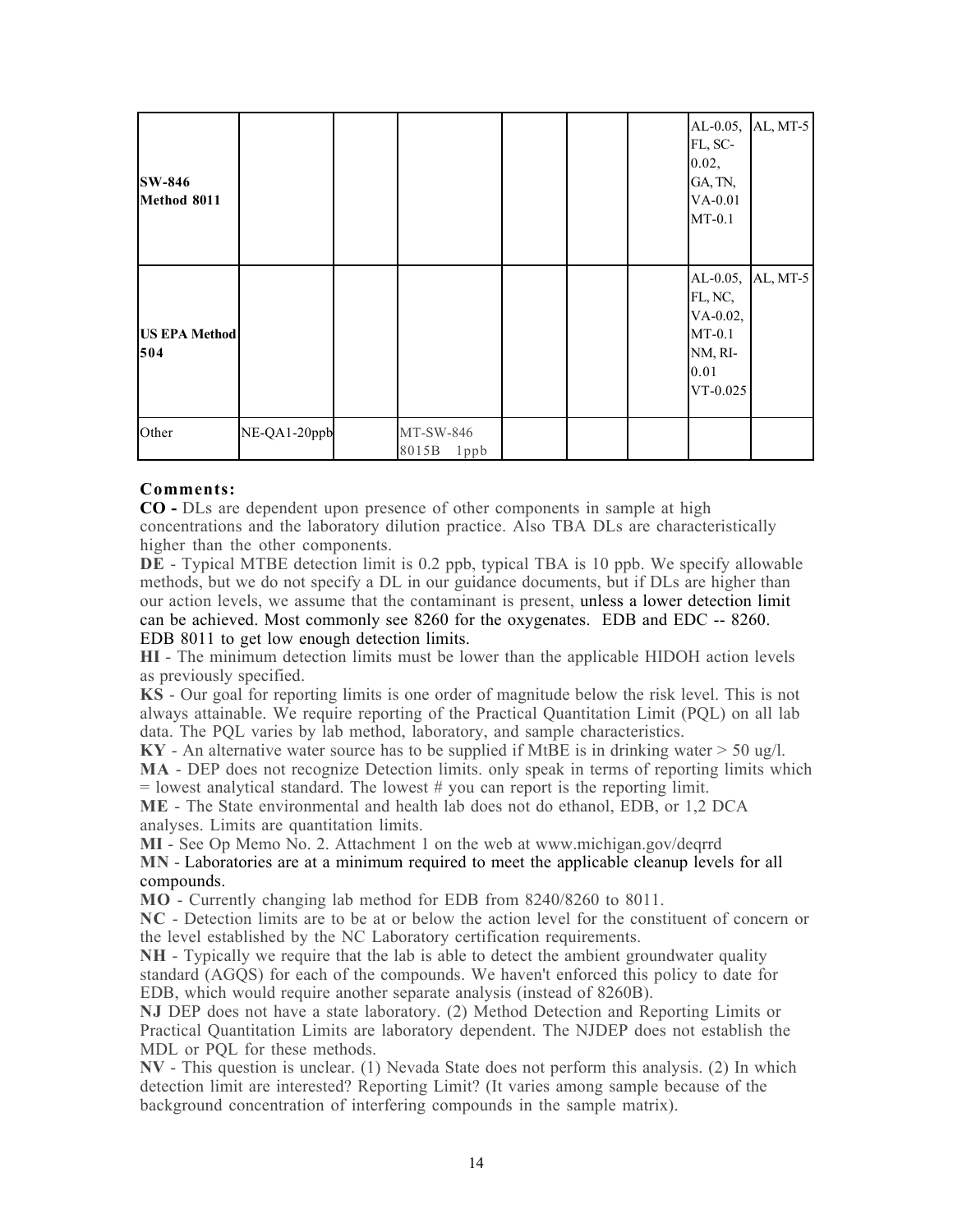OH - Varies by lab, we require the minimum detection limit to be below our action levels. OK - US EPA SW-846 Method 8020/8021 MtBE analysis is used for screening purposes only. If a hit exceeding 20 ppb is reported, the sample is then analyzed by Method 8260. RI - Our state does not conduct analysis for the LUST program. We require RP's to hire labs and they can be from in state or out of state. The reporting limits given for MTBE, EDB and 12DCA are those reported on many labs.

VA - In our Alternate Water Supply program, DEQ's contractor uses Method 504 for EDB, not Method 8011. However, our staff in the regional offices typically requires consultants to run Method 8011 when they request EDB results.

VT - Analysis not always required for alcohols and ethers.

WA - Have no set detection limits or POLs. Detection limits vary from lab to lab as well as sample to sample (or insturment to instrument). The state does laboratory accreditation, but again, each lab and their detection limits vary.

W<sub>Y</sub> - Detection limits need to be low enough to detect cleanup level for remediation program.

# 3. Site Assessment

## 3-1. Are you using the U.S. EPA TRIAD or similar expedited sitecharacterization approaches?

| $\Box$ Yes              | 10            |
|-------------------------|---------------|
| $\Box$ No               | 22            |
| $\Box$ Most of the time | $\mathcal{L}$ |
| $\Box$ Rarely           | 15            |
| $\Box$ Don't know       |               |

## 3-2. Do you use advanced site characterization technologies (e.g., MIPS, geophysical investigation)?

| $\Box$ Yes              | 12 |
|-------------------------|----|
| $\Box$ No               | 10 |
| $\Box$ Most of the time |    |
| $\Box$ Rarely           | 26 |
| $\Box$ Don't know       | 0  |

#### Comments:

CO – Yes, in complex geological settings, questionable responsible parties with comingled plumes, or situations that cannot be explained during normal assessment practices.

CT – Yes, at especially complex sites.

DE - Rarely, but with increasing frequency of use. We are more likely to use MIPS on statelead sites than consultants are on RP-lead sites.

FL – Yes, when our usual methods are not working.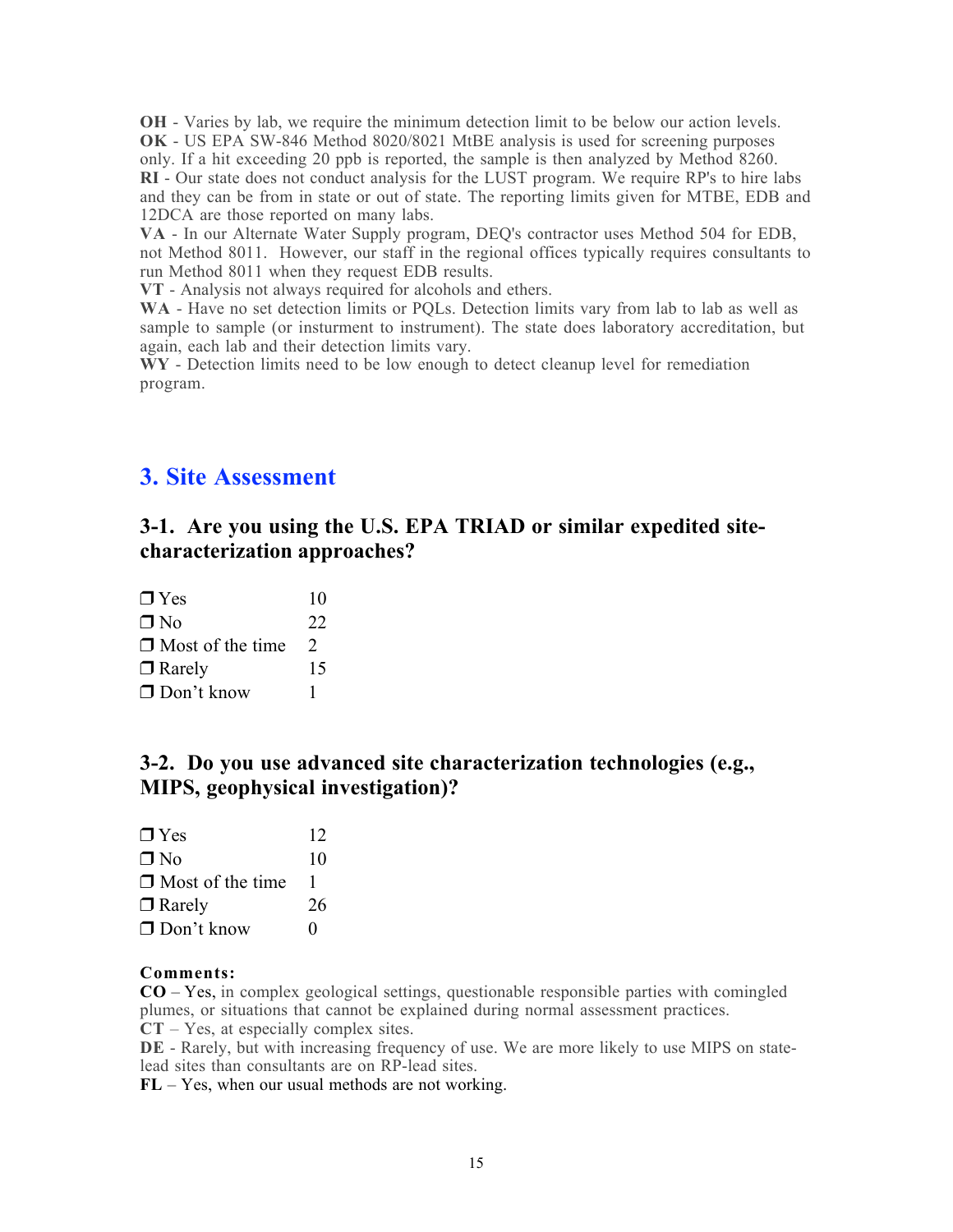KS – Yes, for sites where we are going to install a remedial system, a 3-D site characterization is conducted at each source area in the saturated and unsaturated zones. Continuous core sampling and electro-conductivity logs are performed to determine lithology.

 $ME - Yes$ , for site-specific decisions, often on sites with large numbers of contaminated bedrock drinking well sites or when replacing drinking water supply wells. We are using borehole geophysics commonly in bedrock site investigations.

MN – Yes, with corrective actions.

MT – Rarely. MIPS has limited analytical accuracy and cannot detect lower soil concentrations of some constituents. Cone penetrometer (CPT) studies are very useful for characterizing subsurface stratigraphy.

NC – Rarely. Considered innovative technology and must have prior committee approval for state reimbursement or incident manager approval if responsible party is funding the site characterization.

NJ – Yes. Based on site-specific conditions including hydrogeologic and non-hydrogeologic conditions.

NM – Yes, in large areas and/or intense contamination.

NY – Yes, when site conditions warrant.

OK – Rarely. Occasionally, resistivity tomography is used at LUST sites. We are using gamma ray logging more and more to identify more permeable horizons in the soil profile at LUST sites.

PA – Yes, if groundwater contamination is present in complex geologic conditions.

SC – Rarely, but we are currently implementing changes that will increase the reliance on MIPS and geophysical methodologies.

 $VT - Yes$ , these techniques are used some of the time on an as needed basis and as recommended by the contractor in consultation with the state.

WA – Rarely. GPR or magnetometer surveys are used when appropriate or needed to find product lines or more frequently to look for unknown USTs on the site.

## 3-3. Do you consider diving plumes in developing your site-assessment strategy or conceptual site model?

| $\Box$ Yes           | 19       |
|----------------------|----------|
| $\Box$ No            | 5        |
| $\Box$ Site-specific | 25       |
| $\Box$ Don't know    | $\Omega$ |

### 3-4. Do you conduct vertical characterization of ground water (multilevel sampling) at LUST sites?

| $\Box$ Yes           | 11                |
|----------------------|-------------------|
| $\Box$ No            | 9                 |
| $\Box$ Site-specific | 29                |
| $\Box$ Don't know    | $\mathbf{\Omega}$ |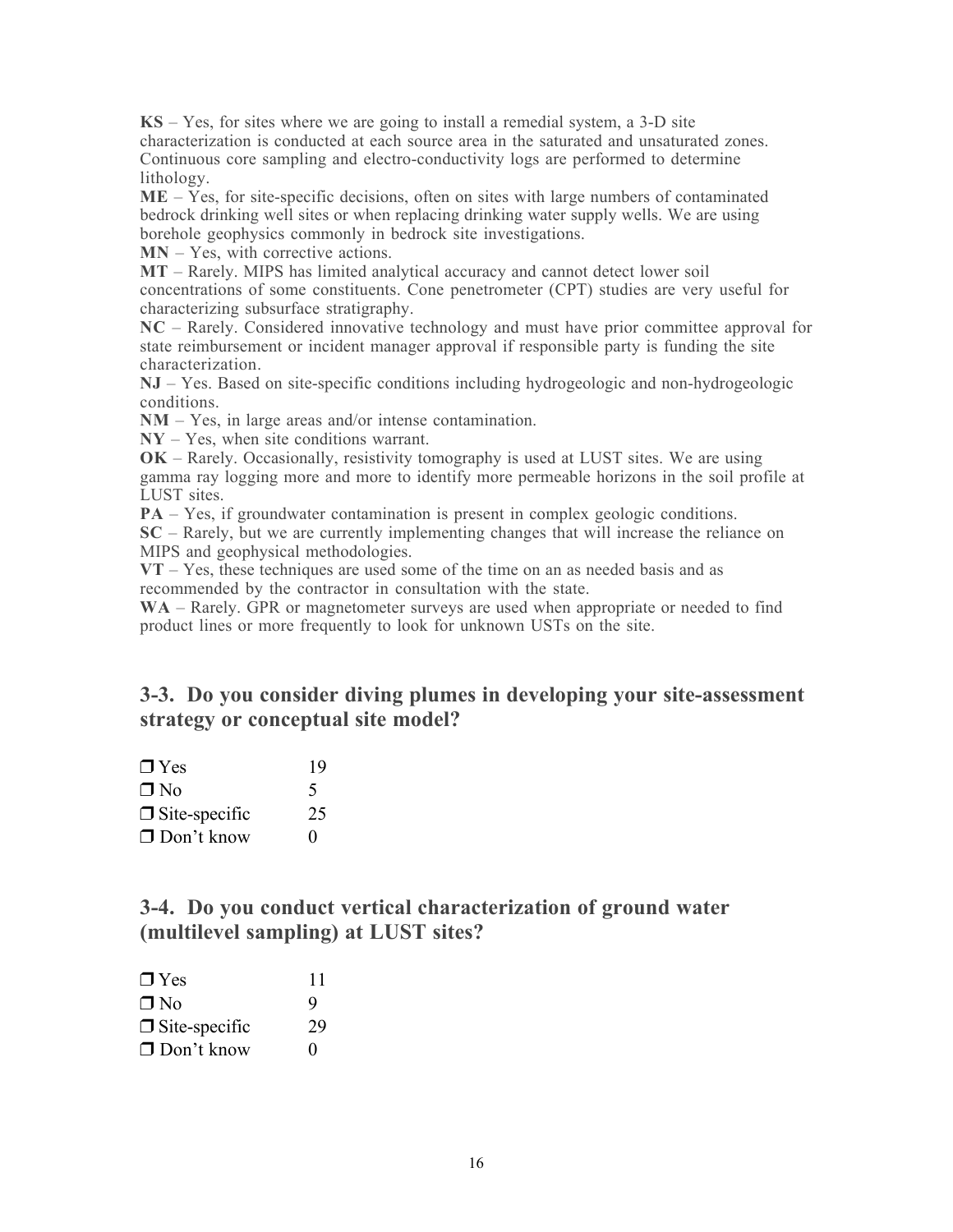#### Comments on questions 3-3 and 3-4:

AL – Site-specific. Vertical extent determinations are required. Various approaches can be used.

DE - 3-4, Can be site-specific depending on hydrologic setting.

GA - It is limited to sites where a diving plume might impact a drinking water well.

HI - 80% of our LUST sites are near the coast and not threatening drinking water. For more serious sites, we have seen multi-level sampling wells.

IA – Site specific. Vertical characterization of groundwater is typically used in Iowa by consultants to determine whether aquifers used as drinking water sources are protected from contaminated surficial aquifers.

ME - In very rare circumstances would we do this, but we make sure to sample deep wells to look for diving plumes.

MT - Serious concerns with the type of multi-level sampling device used. Crosscontamination and well material permeation and diffusion are concerns when monitoring for low ppb levels of contaminants.

NE - We require an evaluation of vertical migration by the construction of at least one more deeply screened well if a water supply well is of sufficient proximity or pumping capacity to influence the plume or if a downgradient recharge area exists.

NJ - 3-3, Dissolved petroleum-derived contaminant plumes must be delineated vertically unless justification otherwise is provided. In some situations, based on site-specific conditions, the NJDEP may grant a variance from the vertical delineation requirement.

NV - These consideration are done less than more often.

PA – Yes, we routinely require well packer testing and well screening to isolate groundwater aquifers.

UT – Yes, in areas with known vertical gradients.

VA - These characterizations are more likely to be seen at high risk sites.

VT - 3-D characterization is performed in environments where it would be expected or when receptors are considered to be at risk.

WA - Most of the groundwater site assessments at LUST sites do not include multi-level sampling. For LUST sites with larger ground water plumes traveling off the property, multilevel sampling is often used to help complete feasibility studies for selected sites.

### 3-5. Do you conduct vertical characterizations of ground water at LUST sites because of the potential for "diving" plumes?

| $\Box$ Yes           | 10       |
|----------------------|----------|
| $\Box$ No            | 9        |
| $\Box$ Site-specific | 30       |
| $\Box$ Don't know    | $\Omega$ |

#### Comments:

CT - Vertical characterization of contaminated sites is good practice regardless of the potential for a diving plume.

MT - Site-specific determination made based on knowledge of local aquifer and presence or absence of vertical gradients.

NE - We require an evaluation of vertical migration by the construction of at least one more deeply screened well if a water supply well is of sufficient proximity or pumping capacity to influence the plume or if a downgradient recharge area exists.

NH -We've seen vertical stratification of MtBE plumes and this has required more complex and expensive site investigations.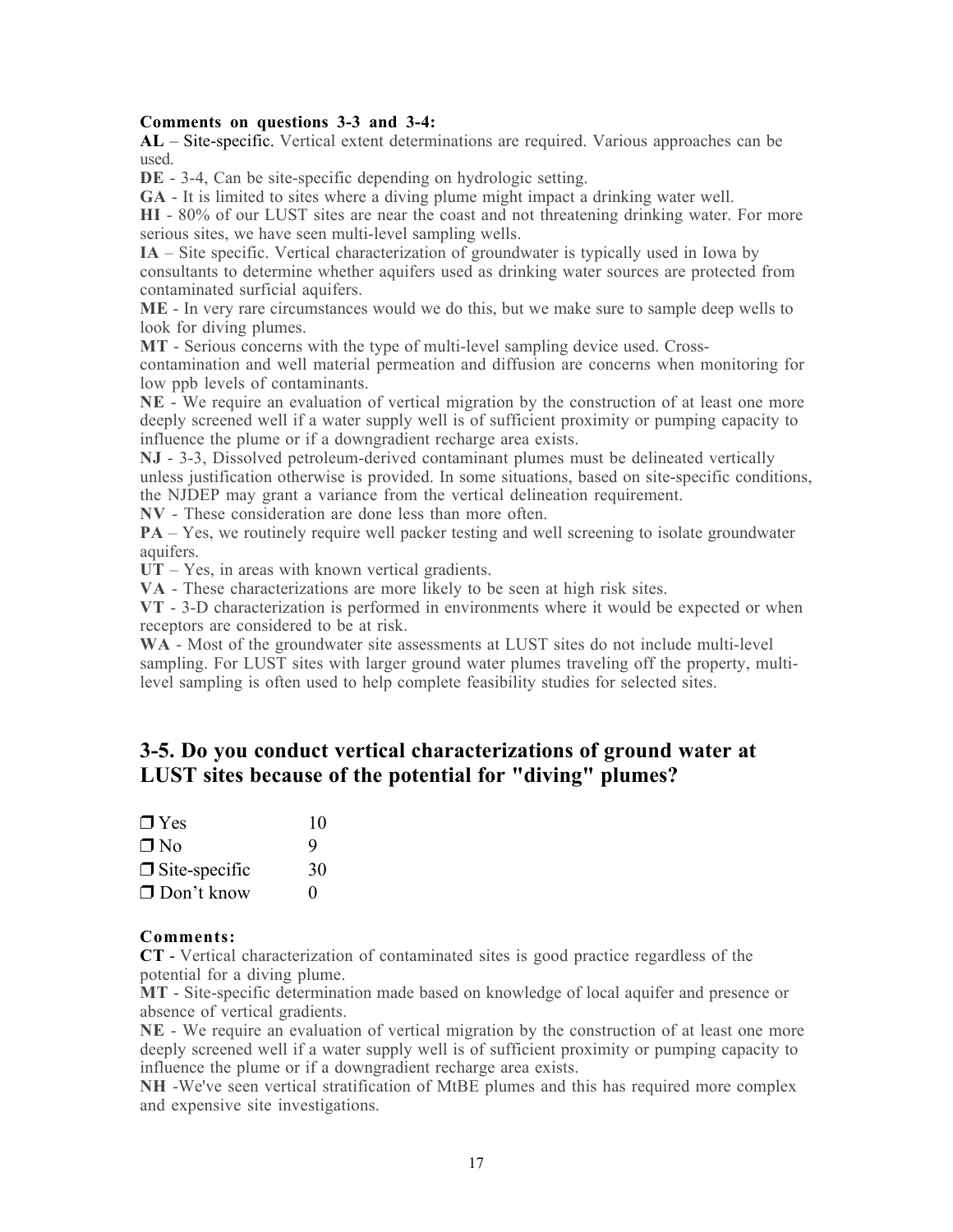NJ - Vertical delineation of dissolved petroleum-derived contaminant plumes is required based on site-specific hydrogeologic and non-hydrogeologic conditions.

NV - With low recharge rates in Nevada, this is not conducted often unless site-specific information suggests otherwise.

WA - If we know of products/contaminants that are DNAPLs at a LUST site, then we require vertical characterization. We don't require that for site assessments, but may for site characterization to assist in remedy selection.

# 3-6. If you conduct vertical characterizations of ground water, can you estimate the percentage of plumes that actually dive, out of total plumes characterized?

| $\Box$ 1-25%     | 17 states    |
|------------------|--------------|
| $\square$ 26-50% |              |
| $\Box$ 56-75%    | $\mathbf{0}$ |
| $\Box$ 76-100%   |              |

# 3-7a. Do you see constituents other than MtBE in diving plumes in your state?

| $\Box$ Yes              | 14 states |
|-------------------------|-----------|
| $\Box$ No               | 3         |
| $\Box$ Most of the time | 0         |
| $\Box$ Rarely           | 8         |
| $\Box$ Don't know       | 22        |
|                         |           |

## 3-7b. If so, what kind?

DE - Benzene, oxygenates other than MTBE, many gasoline volatiles.

FL - Benzene, Ethylbenzene, Toluene, Xylenes

GA - BTEX in areas with downward hydraulic gradients.

IN - If the plume is diving, the BTEX follows along until it attenuates.

KS – TBA

ME - TAME

MI - Some TAME and some DIPE

MO - Sometimes see napthalene dive

NC - EDB and occasionally 1,2 - DCA. Others not routinely tested.

NH -ETBE and TAME probably behave in a similar fashion as MtBE. The ETBE and

TAME plumes that we have observed to date are much weaker and less numerous so there has not been much opportunity to study their behavior.

NJ - TBA, benzene, xylenes and chlorinated organic compounds.

 $NM - BTEX$ 

NV - Chlorinated solvents - in the case of waste oil tanks.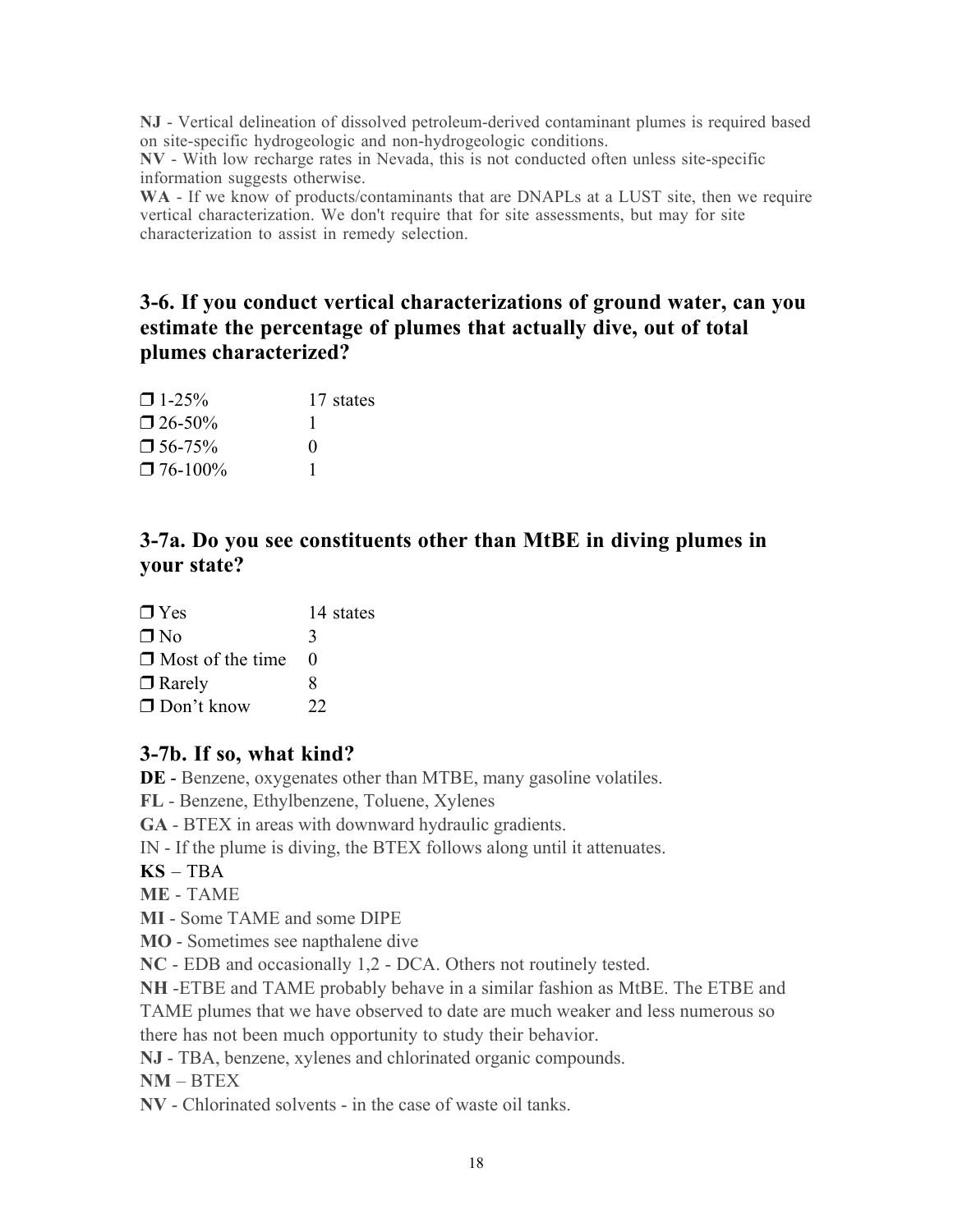NY - BTEX and other oxygenates.

SC - BTEX, EDB, and 1,2-DCA

VT - Chlorinated solvents, and other non-halogenated VOCs found at deeper depths.

WI - PVOCs

### 3-8. What size screened interval do you typically use in your state?

| $\Box$ 2 ft.      |    |
|-------------------|----|
| $\Box$ 5 ft.      | 5  |
| $\Box$ 10 ft.     | 31 |
| $\Box$ 20 ft.     | 5  |
| $\Box$ Other      | 4  |
| $\Box$ Don't know | ζ  |

#### Comments:

AR - Intervals range from 2' +HI - 5' above and 5' below GW level is standard.screened interval for MWs.

KY - A 10' screened interval is typical for monitoring wells (but multilevel sampling or characterization for diving plumes is not conducted).

ME - We use geoprobe (direct push) techniques with a field lab to do extensive site characterizations. So the verticle profiling is done with a geoprobe boring, not classical monitoring wells.

NC - 10 to 15' inland, 2-15' coastal

 $NY - Site-specific$ 

VT - At 3-D characterization sites, the well screen interval is shortened to 1-5', depending on the satuated thickness of the aquifer.

WA - There is no set screened interval typically used in Washington State. At LUST sites, the well screens are often placed so they intersect the static water level for water table aquifers.

 $\bf{WY}$  – Site-specific

### 3-9. Please rank the primary cause(s) of plume diving in your state.

Don't know -8

#### Well drawdown.

 $\Box$ #1 14 states  $\Box$ #2 6  $\Box$ #3 2  $\Box$  #4 4 Recharge/discharge areas  $\square$ #1 9 states  $\Box$ #2 9  $\Box$ #3 9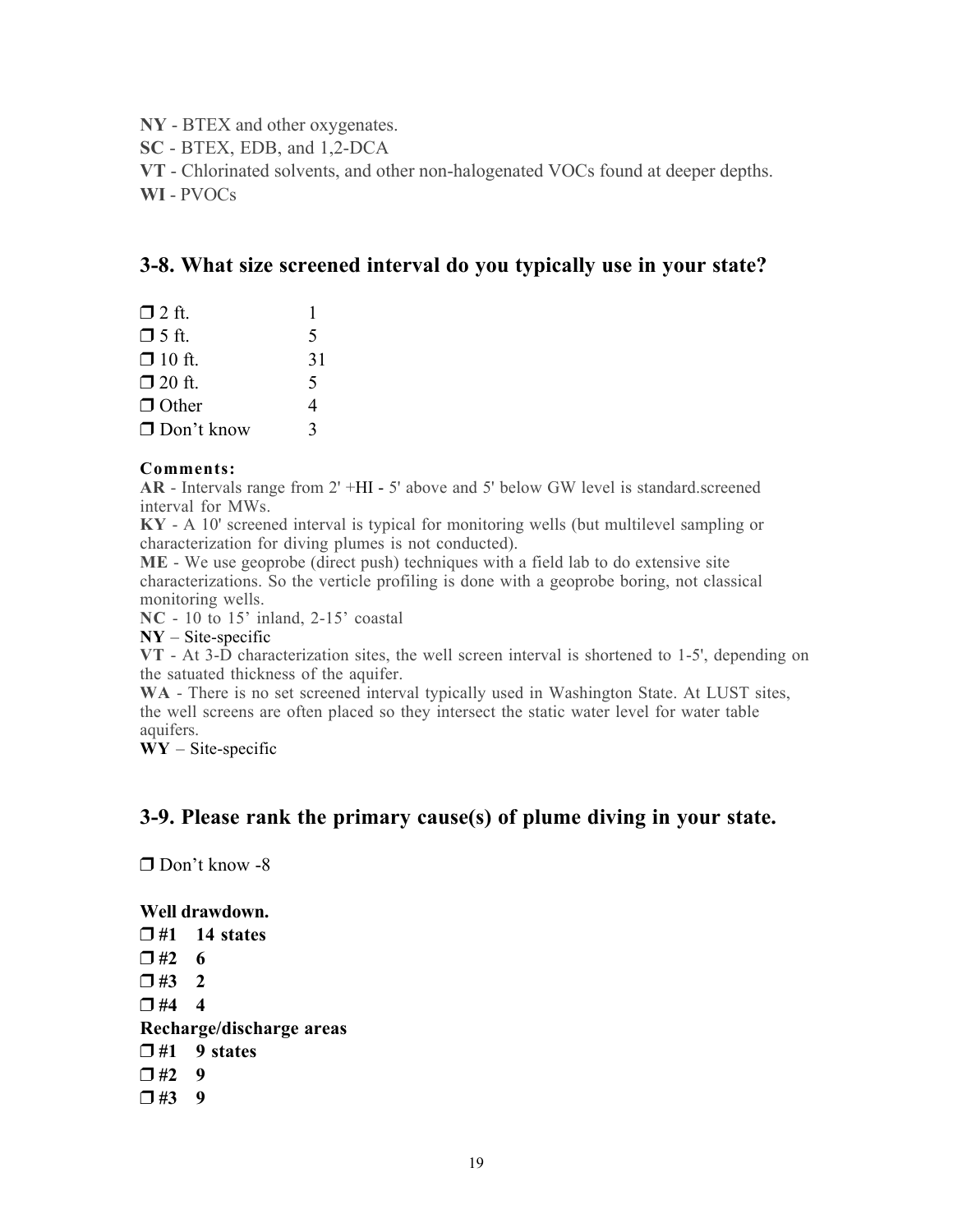| $\Box$ #4 2 |                            |  |
|-------------|----------------------------|--|
|             | Stratigraphy               |  |
|             | $\square$ #1 7 states      |  |
| $\Box$ #2 5 |                            |  |
| $\Box$ #3 6 |                            |  |
| $\Box$ #4 7 |                            |  |
|             | <b>Localized landscape</b> |  |
|             | $\Box$ #1 5 states         |  |
| $\Box$ #2 6 |                            |  |
| $\Box$ #3 7 |                            |  |
| $\Box$ #4   | 4                          |  |

### 3-10. If you do vertical characterizations of groundwater, have you identified any problems with cross contamination?

| $\Box$ Yes          | 16  |
|---------------------|-----|
| $\Box$ No           | -13 |
| $\Box$ . Don't know | 17  |

#### Comments:

CO - Not aware of this situation occuring.

NE - To my knowledge, there has been no cross contamination. Since most of the sites we assess have been on the backlog list for several years, we wouldn't be able to observe any difference.

OK - We believe that cross contamination within aquifers and between separate water horizons, probably occurs too often. But, I cannot think of a site where vertical characterization of groundwater was conducted.

TX - The program does not conduct vertical characterizations of groundwater. WA - Sitespecific. If vertical characterization is being done, the state recommends drilling individual wells rather than nested wells, as well as not drilling through a highly contaminated shallow aquifer to sample a deeper aquifer due to cross contamination.

WY - MtBE has rarely been found in Wyoming and is not the driving force for cleanup.

## 3-11. If MtBE has been out of the gasoline in your state since 2005 or earlier, have you observed a noticable decrease in MtBE groundwater contamination in subsequent site assessments and analyses?

| $\Box$ Yes          | 10 |
|---------------------|----|
| $\Box$ No           | 12 |
| $\Box$ Still in gas | 12 |
| $\Box$ Don't know   | 11 |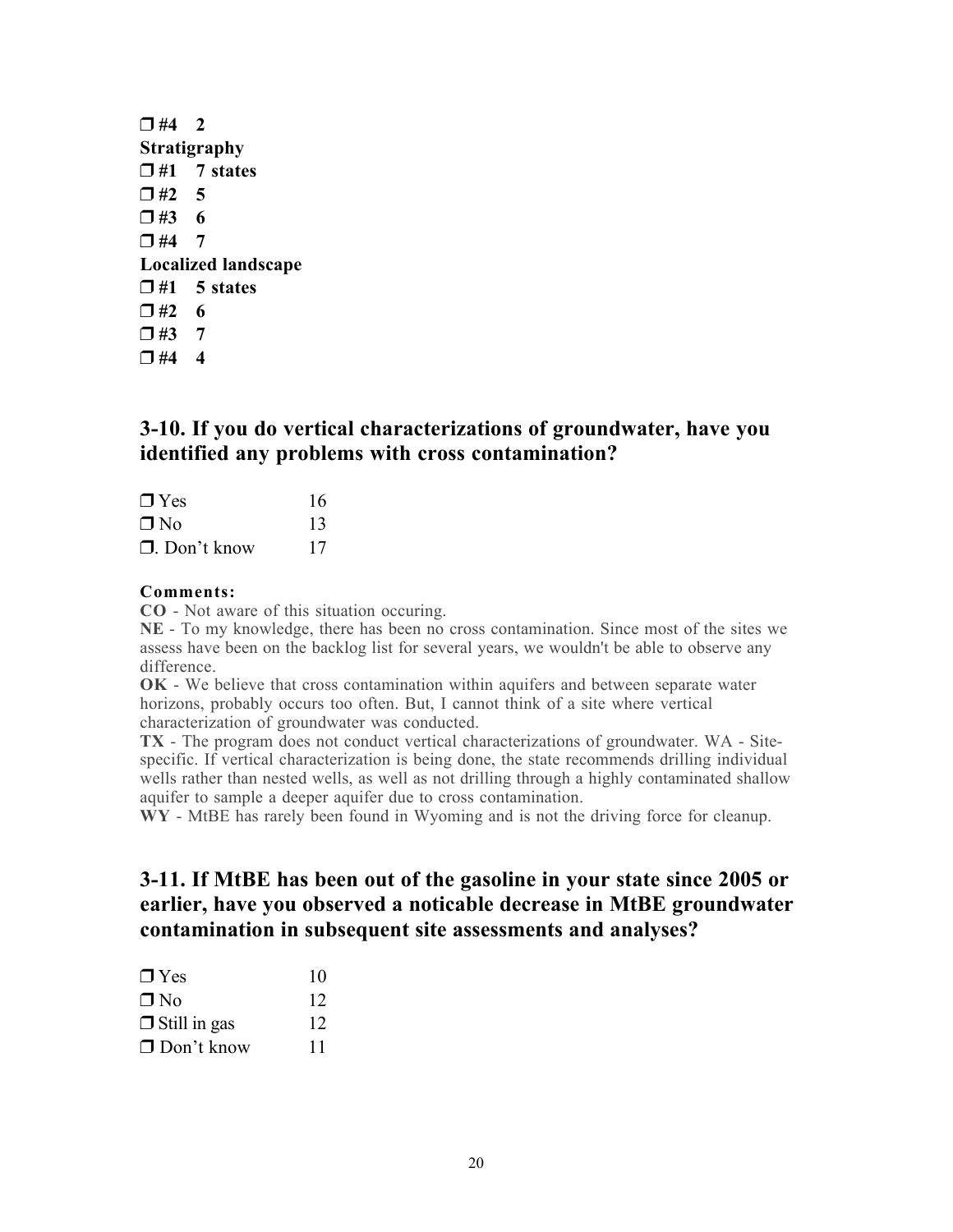#### Comments:

AK - MtBE was used only for a short time in Alaska. It is not a common contaminant. DE - Out of gasoline in Delaware between April and May 2006. Rapid decrease in TBE levels in some sites, but not in others.

HI - There was not a lot of MtBE o begin with.

MD – MtBE just removed from gas in 2006.

ME - Since MtBE went back to approx. 2-4% of gasoline in 1999, we have had few large extended MTBE plumes affecting public water supplies or entire neighborhoods like we had in 1998 and before. We still have MTBE problems, but they are fewer.

MT - No noticeable decrease in MtBE contamination statewide. However, verification trends are difficult to monitor on a statewide basis.

NH - MtBE was predominately removed from gas in March/April/May of 2006, depending on the terminal supplying the gasoline. We have already seen a significant decline in MtBE contamination in existing monitoring wells located immediately adjacent to USTs.

NV - We regularly find MtBE at LUST sites. It is our understanding that gasoline may contain 0.3% MtBE (vol.) as per USEPA and CA Air Resource Control Bd. mandate and from 2-9% may be used an as fuel octane booster due to MtBE's high octane rating. RI - MtBE has been out of gasoline only since spring 2006, and we have noticed decreasing

MtBE in groundwater at some sites.

TX - MtBE is only banned in nonattainment areas of Texas. Changes in MtBE concentrations through time have not been evaluated.

VT - MtBE ban comes into effect in our state beginning in 2007.

## 3-12. If your state cleanup decisions are risk-based, do you use drinking water wells or groundwater as your receptor?

| $\Box$ Drinking water | 10           |
|-----------------------|--------------|
| $\Box$ Groundwater    | 5            |
| $\Box$ Both           | 31           |
| $\Box$ Other          | ı            |
| $\Box$ Don't know     | <sup>1</sup> |
|                       |              |

#### Comments:

DE - Also use property boundary as a point-of-compliance for determining cleanup levels. GA - We also consider surface water bodies and protect them to In-Stream Water Quality Standards.

HI – Also surface water.

ME - Unfortunately, the first time we know about some problems is when we get a call from somebody who says their water smells and tastes like gasoline.

MI - Plus we use other receptors as well, such as surface water bodies, utility corridors, etc.

MO - Use existing or potential future wells.

NY - Our state does not have a formal RBCA program.

RI - We do not use RBCA - we use groundwater standards.

SC - Groundwater may also be considered a receptor if it is within an established wellhead protection area.

VA - Surface waters and utilities are also considered to be receptors.

VT - We have Groundwater Enforcement Standards that drive site closure but not usually site cleanup decisions. Drinking water wells are one of the primary receptors used in making cleanup decisions. Groundwater can be considered as a receptor on rare occasions.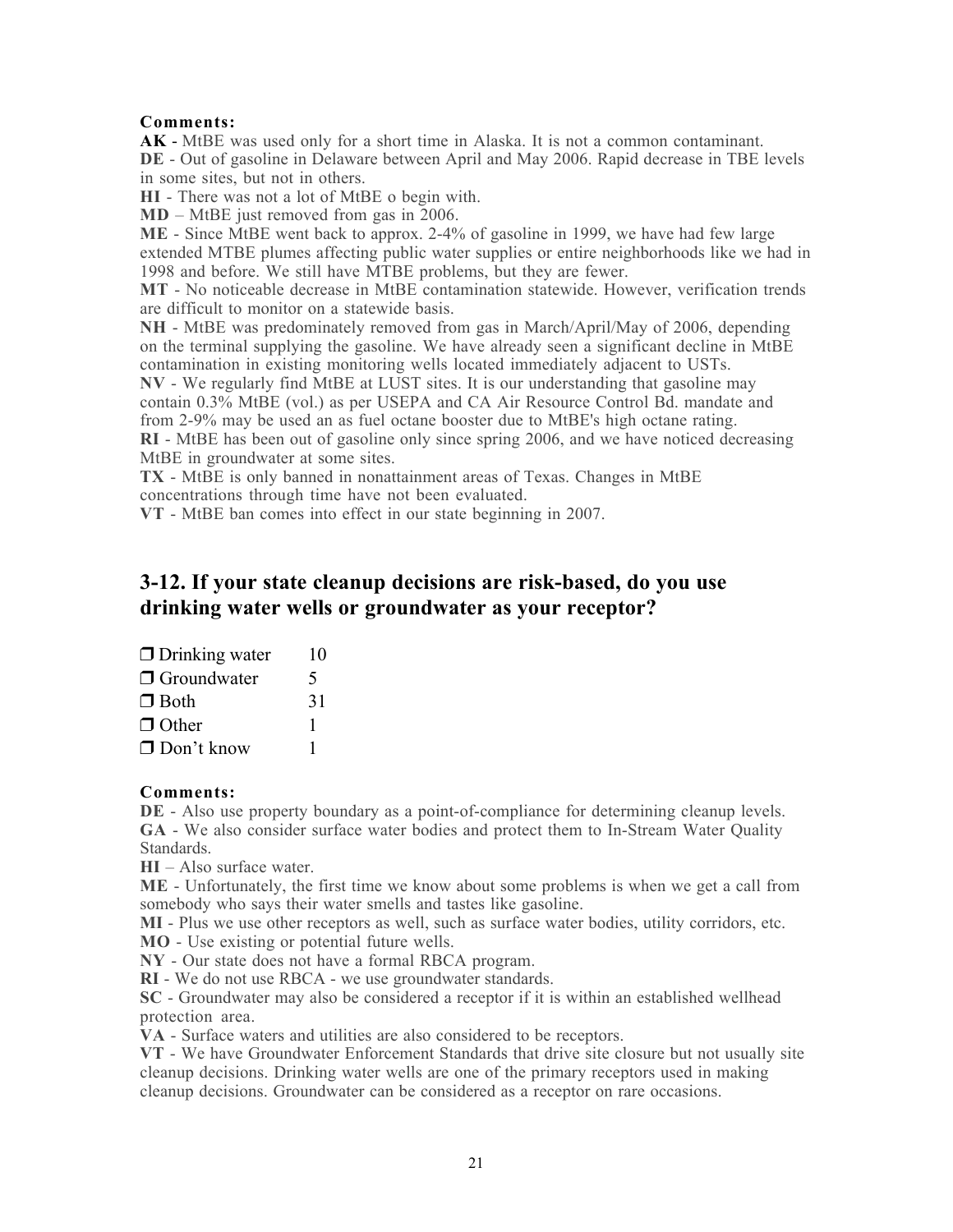WA – We consider all groundwater as a potential drinking water supply, with some exceptions such as low flow  $(0.5 \text{ gpm})$  or high (naturally occurring) total dissolved solids. There might be risk-based decisions made at specific sites.

# 3-13a. Of the fuel blends/additives that you sample and analyze in *groundwater*, what were the percent detections at all open-incident

LUST sites during 2005? (*Report these percentages only if your state has data for a given constituent throughout 2005.*)

|                 | All suspected    | <b>Gasoline</b> | <b>Heating</b>  | <b>Jet</b>      | <b>Diesel</b>   | <b>Aviation</b>      |
|-----------------|------------------|-----------------|-----------------|-----------------|-----------------|----------------------|
|                 | releases $(\% )$ | only            | oil             | fuel            | fuel            | gasoline/motor-      |
| Blend/          |                  | $(^{0}/_{0})$   | $(\frac{0}{0})$ | $(\frac{0}{0})$ | $(\frac{0}{0})$ | racing fuels $(\% )$ |
| <b>Additive</b> |                  |                 |                 |                 |                 |                      |
| <b>MtBE</b>     | $AL-90;$         | AL-90;          | $MT-1$          | $MT-1$          | $MT-1;$         | $MT-1$               |
|                 | $HI-5;$          | <b>DE-80</b>    | <b>NH-5;</b>    |                 | NH-5;           |                      |
|                 | <b>MD-98</b>     | $HI - 10;$      | $VT-20$         |                 | $VT-30$         |                      |
|                 | <b>MT-10;</b>    | KS-80;          |                 |                 |                 |                      |
|                 | NH-45;           | $MT-10$         |                 |                 |                 |                      |
|                 | $SC-71.8;$       | NH-95;          |                 |                 |                 |                      |
|                 | TX-95;           | OH-25;          |                 |                 |                 |                      |
|                 | UT-50;           | OK-50;          |                 |                 |                 |                      |
|                 | $VT-80$          | <b>VT-95</b>    |                 |                 |                 |                      |
|                 |                  |                 |                 |                 |                 |                      |
|                 | 2006 Avg.        | 2006 Avg.       |                 |                 |                 |                      |
|                 | 61%              | 59%             |                 |                 |                 |                      |
|                 | 2003 Avg.        | 2003 Avg.       |                 |                 |                 |                      |
|                 | 54%              | $60\%$          |                 |                 |                 |                      |
| <b>TBA</b>      | <b>NH-40</b>     | DE-40;          |                 |                 |                 |                      |
|                 |                  | $MD-50$         |                 |                 |                 |                      |
|                 |                  | <b>NH-80</b>    |                 |                 |                 |                      |
| Ethanol         |                  |                 |                 |                 |                 |                      |
| <b>TAME</b>     | $NH-20$          | DE-15;          |                 |                 |                 |                      |
|                 |                  | $MD-30$         |                 |                 |                 |                      |
|                 |                  | <b>NH-45</b>    |                 |                 |                 |                      |
| <b>ETBE</b>     | $NH-2$           | $MD-20;$        |                 |                 |                 |                      |
|                 |                  | $NH-5$          |                 |                 |                 |                      |
|                 |                  |                 |                 |                 |                 |                      |
| <b>DIPE</b>     | $NH-1$           | <b>MD-20;</b>   |                 |                 |                 |                      |
|                 |                  | $NH-2$          |                 |                 |                 |                      |
| <b>EDB</b>      | $NH-2;$          | DE-5;           |                 |                 |                 |                      |
|                 | $SC-48$          | <b>MD-10;</b>   |                 |                 |                 |                      |
|                 |                  | $NH-5$          |                 |                 |                 |                      |
| $1,2-DCA$       | $NH-5$           | DE-5;           |                 |                 |                 |                      |
|                 |                  | <b>MD-10;</b>   |                 |                 |                 |                      |
|                 |                  | $NH-5$          |                 |                 |                 |                      |
| Lead            | AL-30;           | AL-30;          |                 |                 |                 | $HI-10$              |
|                 | $HI-5;$          | <b>DE-5:</b>    |                 |                 |                 |                      |
|                 | $NH-2$           | HI-15;          |                 |                 |                 |                      |
|                 |                  | MD-5;           |                 |                 |                 |                      |
|                 |                  | <b>NH-5</b>     |                 |                 |                 |                      |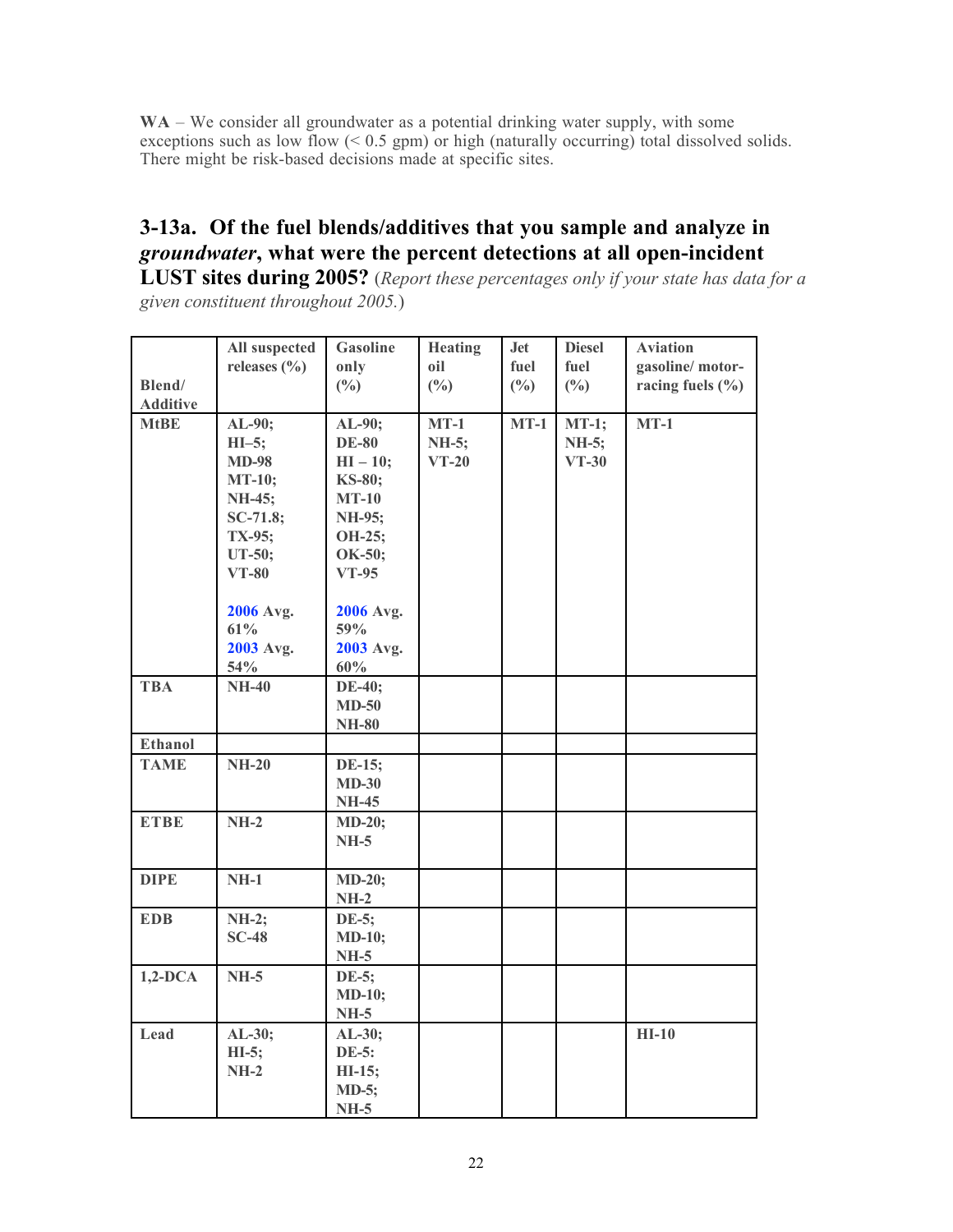#### Comments:

DE - We don't routinely sample for TAME and TBA until site reaches the investigation phase.

NE - During 2005, we found MTBE at approximately 5% of our new Tier 1 investigation sites.

NH - We also find chlorinated compounds fairly frequently in #6 fuel oil sites. I wasn't sure that fuel oil covered #6 so it doesn't show up in that category.

OK - Based on only those LUST sites sampled to date. Includes sites with reported MtBE levels exceeding 20 ppb in groundwater. Not all LUST sites have been sampled for MtBE. SC – Hard data.

# 3-13b. Of the fuel blends/additives that you sample and analyze in *soil*, what were the percent detections at all open-incident LUST sites

during 2005? (*Report these percentages only if your state has data for a given constituent throughout 2005.*)

| Blend/<br><b>Additive</b> | All<br>suspected<br>releases<br>(%)                                                                  | <b>Gasoline</b><br>only<br>(%)                                                     | <b>Heating</b><br>oil<br>$(\%)$ | Jet fuel<br>(%) | <b>Diesel</b><br>fuel<br>(%) | <b>Aviation</b><br>gasoline/<br>motor-racing<br>fuels $(\% )$ |
|---------------------------|------------------------------------------------------------------------------------------------------|------------------------------------------------------------------------------------|---------------------------------|-----------------|------------------------------|---------------------------------------------------------------|
| <b>MtBE</b>               | AL-90;<br>$HI-5$ ;<br><b>MD-40;</b><br><b>MT-10;</b><br><b>NV-20;</b><br>TX-95;<br>UT-50;<br>$VT-80$ | AL-90;<br>DE-80;<br>$HI-10;$<br>$MT-1;$<br><b>NV-20;</b><br>OH-25;<br><b>VT-95</b> | $MT-1;$<br>$VT-20$              | $MT-1$          | $MT-1;$<br>$VT-30$           | $MT-1$                                                        |
| <b>TBA</b>                |                                                                                                      | <b>DE-10;</b><br>$MD-10$                                                           |                                 |                 |                              |                                                               |
| Ethanol                   |                                                                                                      |                                                                                    |                                 |                 |                              |                                                               |
| <b>TAME</b>               |                                                                                                      | <b>DE-10;</b><br>$MD-5$                                                            |                                 |                 |                              |                                                               |
| <b>ETBE</b>               |                                                                                                      | $MD-5$                                                                             |                                 |                 |                              |                                                               |
| <b>DIPE</b>               |                                                                                                      | $MD-5$                                                                             |                                 |                 |                              |                                                               |
| <b>EDB</b>                |                                                                                                      | DE-5;<br>$MD-5$                                                                    |                                 |                 |                              |                                                               |
| $1,2-DCA$                 |                                                                                                      | DE-5;<br>$MD-5$                                                                    |                                 |                 |                              |                                                               |
| Lead                      | $HI-5$                                                                                               | DE-5;<br>HI-10;<br>$MD-3$                                                          |                                 |                 |                              |                                                               |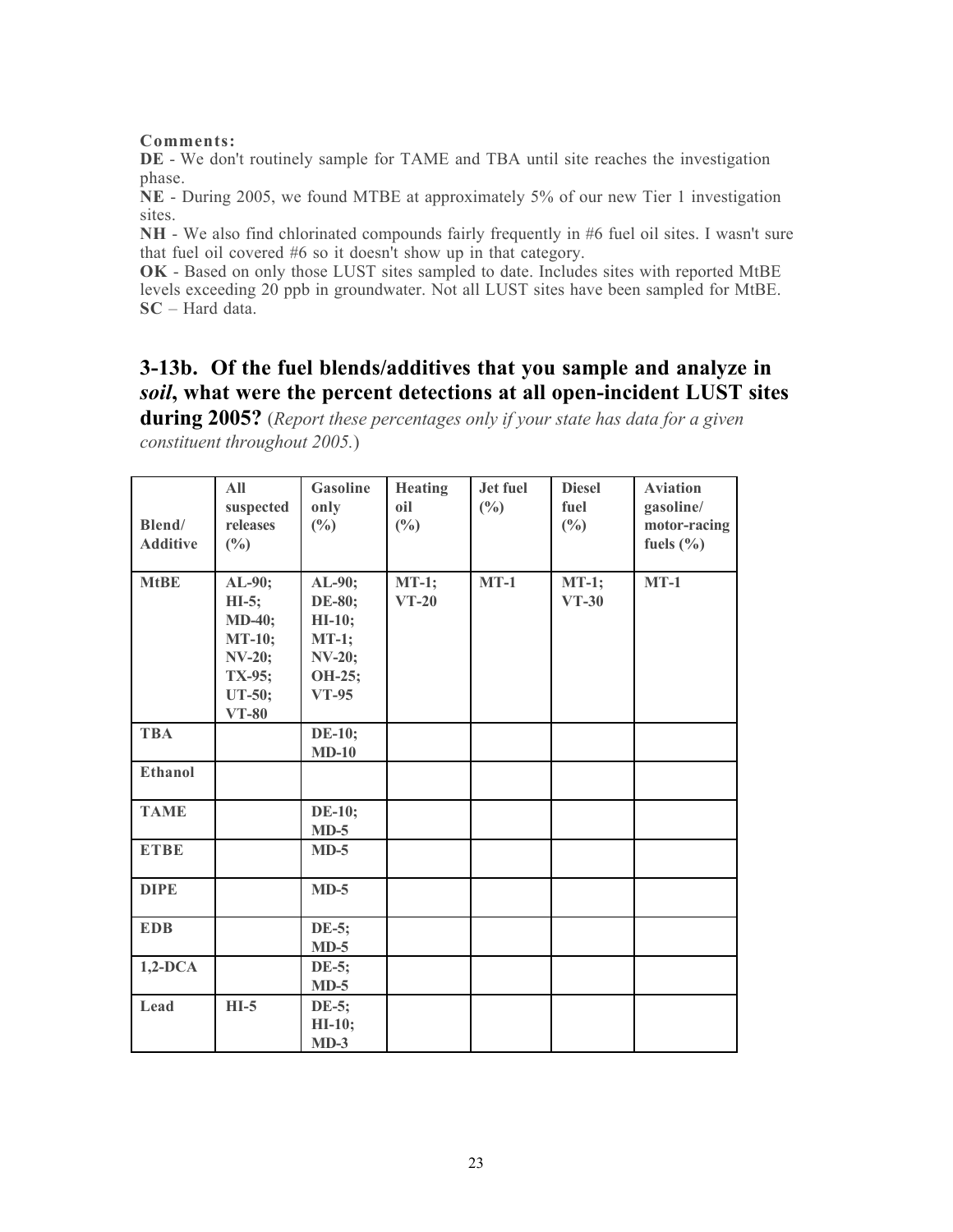#### Comments:

DE - We don't routinely analyze for TAME and TBA until site reaches investigation phase. NV - Only for those cases when MTBE analysis in soil was conducted.

TX - Soil data is not tracked in the program database; however, an estimate of soil impacts has been provided based on known groundwater impacts.

WA - Only require testing for MTBE, EDB, 1-2 DCA, and lead at LUST sites with gasoline or AV Gas releases only.

WY - Do not analyze soil samples for fuel additives except lead. Statistics for lead are not readily available.

# 3-14 Of your *groundwater* LUST sites, how often do fuel blend/additive levels exceed your action levels (if you have action

levels)? (Boxes contain totals of state responses for each category.)

| Percent (of time)  MTBE  TBA  Ethanol  TAME  ETBE  DIPE  EDB  1,2-DCA |          |    |    |    |    |    |    |    |
|-----------------------------------------------------------------------|----------|----|----|----|----|----|----|----|
| No action level                                                       | 16       | 18 | 21 | 19 | 20 | 19 | 13 |    |
| $1 - 20%$                                                             | <b>Q</b> | 2  |    |    |    |    | 12 | 12 |
| 21-40%                                                                |          |    |    |    |    |    |    |    |
| 41-60%                                                                |          |    |    |    |    |    |    |    |
| $61 - 80%$                                                            |          |    |    |    |    |    |    |    |
| 81-100%                                                               |          |    |    |    |    |    |    |    |
| Don't know                                                            | <b>Q</b> | 14 | 19 |    | 18 | 19 | 18 |    |

#### 2003 results for this question.

| <b>Percent</b> (of time) | $M$ t $B$ E | <b>TBA</b> | EtOH | <b>TAME</b> | EtBE | <b>DIPE</b> |
|--------------------------|-------------|------------|------|-------------|------|-------------|
| $0 - 20\%$               | 16          |            |      |             |      |             |
| $20 - 40\%$              |             |            |      |             |      |             |
| $40 - 60\%$              |             |            |      |             |      |             |
| $60 - 80\%$              |             |            |      |             |      |             |
| $80 - 100\%$             |             |            |      |             |      |             |
| Don't know               |             |            |      |             |      |             |

#### Comments:

DE - This information is for gasoline releases only. We don't analyze for TAME and TBA until the site reaches the investigation stage.

KY – The UST Branch staff do not recall an alternative supply needed because of MtBE contamination being above action levels.

OK - 50%-60% of Oklahoma LUST sites screened have MtBE levels that exceed a "level of interest" of 20 ppb. Have no action levels or levels of interest for other additives.

VA - VDEQ action levels are site-specific and based on risk.

WY - Oxygenates are rarely found in Wyoming and do not drive cleanups; therefore, these statistics are not readily available.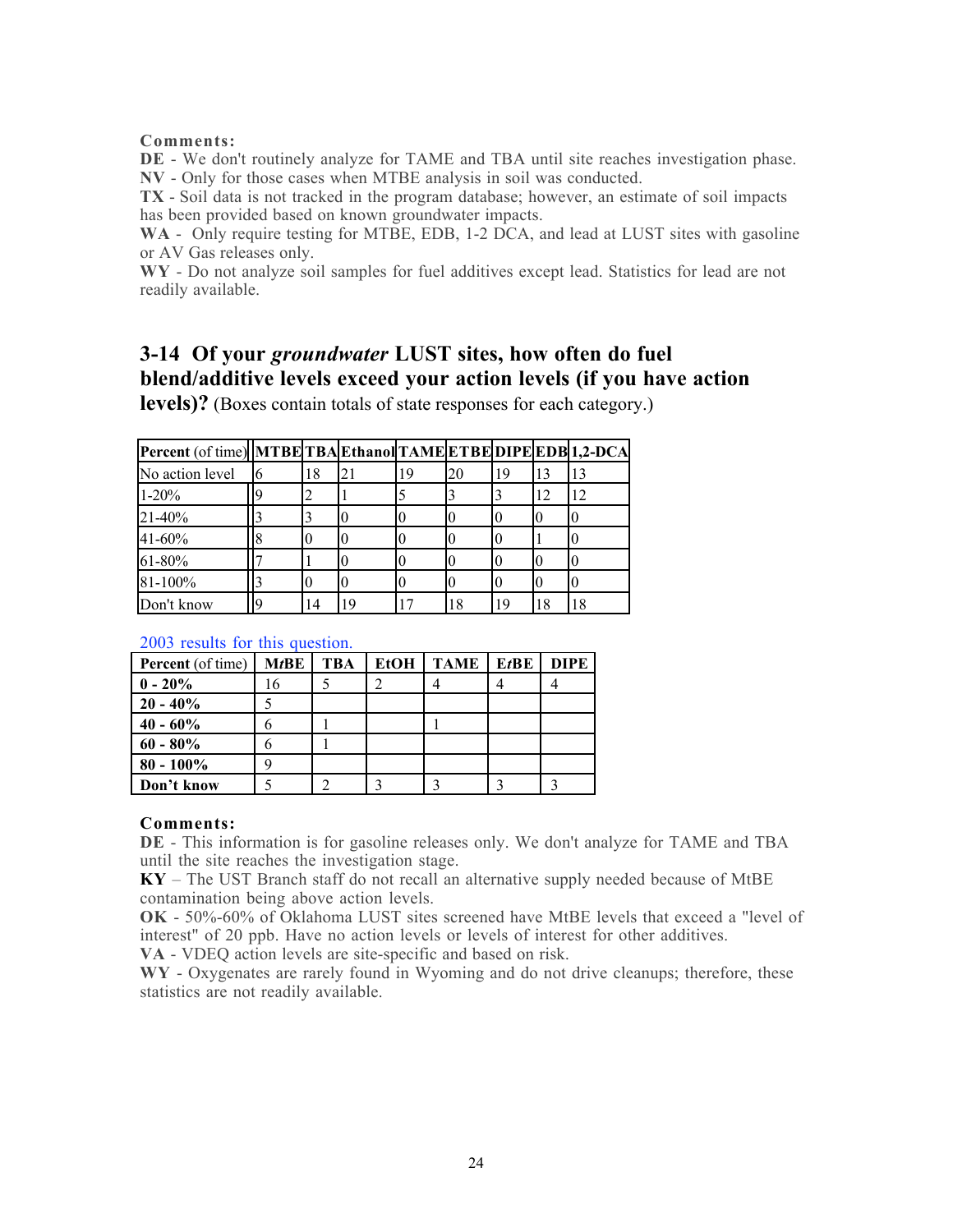# 3-15. In your experience, what has been the highest concentration in groundwater of a fuel blend/additive in the hot spot/core of a plume and at the receptor?

| <b>MtBE</b>        |               |                  |                  |
|--------------------|---------------|------------------|------------------|
| <b>State</b>       | Hotspot (ppb) | Receptor (ppb)   | Distance (ft)    |
| $\bf CO$           | 460           | 1,400            | 100              |
| CT                 | 20,000,000    | 20,000           | 200              |
| DE                 | 110,000       | 13,000           | 1,000            |
| H <sub>I</sub>     | 12,000        | 7,000            | 25               |
| <b>IA</b>          | 27,045        | $\mathbf{0}$     | 1,100            |
| KS                 | 500,000       | 5,000            | 3,000            |
| MD                 | 600,000       | 10,000           |                  |
| <b>ME</b>          | 6,500         | 680              | 500              |
| MI                 | 12,500        | 1,500            | 5                |
| MT                 | 30            | 33               | 1,200            |
| $\bf NC$           |               | 50               | 15               |
| $\bf NE$           | 38,610        |                  |                  |
| NH                 | 3,0033,60     | 12,200           | 100              |
| NJ                 | 9,750,000     | 33,400           | 160              |
| $N\!V$             | 100,000       |                  |                  |
| $\bold{N}\bold{Y}$ | 2,000,000     | 50,000           | 2,000            |
| OH                 | 130           | $\boldsymbol{0}$ | 150              |
| OK                 | 350           |                  |                  |
| RI                 | 1,000,000     | 800              | 1,700            |
| SC                 | 1,100,000     | $\overline{2}$   | 180              |
| <b>TN</b>          | $\theta$      | 887              | $\boldsymbol{0}$ |
| TX                 | 2,000,000     |                  |                  |
| VA                 | 1,240,000     | 1,270            | 150              |
| VT                 | 650,000       | 100,000          | 50               |
| <b>WA</b>          | 7,150         | $\boldsymbol{0}$ | $\boldsymbol{0}$ |

**TRA** 

| <b>State</b>           | Hotspot (ppb) | Receptor (ppb) | Distance (ft) |
|------------------------|---------------|----------------|---------------|
| DE                     | 55,000        | 5,300          | 500           |
| IA                     | 100           | 5              | 1,320         |
| KS                     | 100,000       |                |               |
| <b>MD</b>              | 6,000         | 3,000          |               |
| NH                     | 210,000       | 2,300          | 50            |
| $\mathbf{N}\mathbf{Y}$ | 500,000       | 10,000         | 2,000         |
| RI                     | 110,000       | 266            | 1,700         |
| <b>SC</b>              | 30,000        |                |               |
| VT                     | 811           |                |               |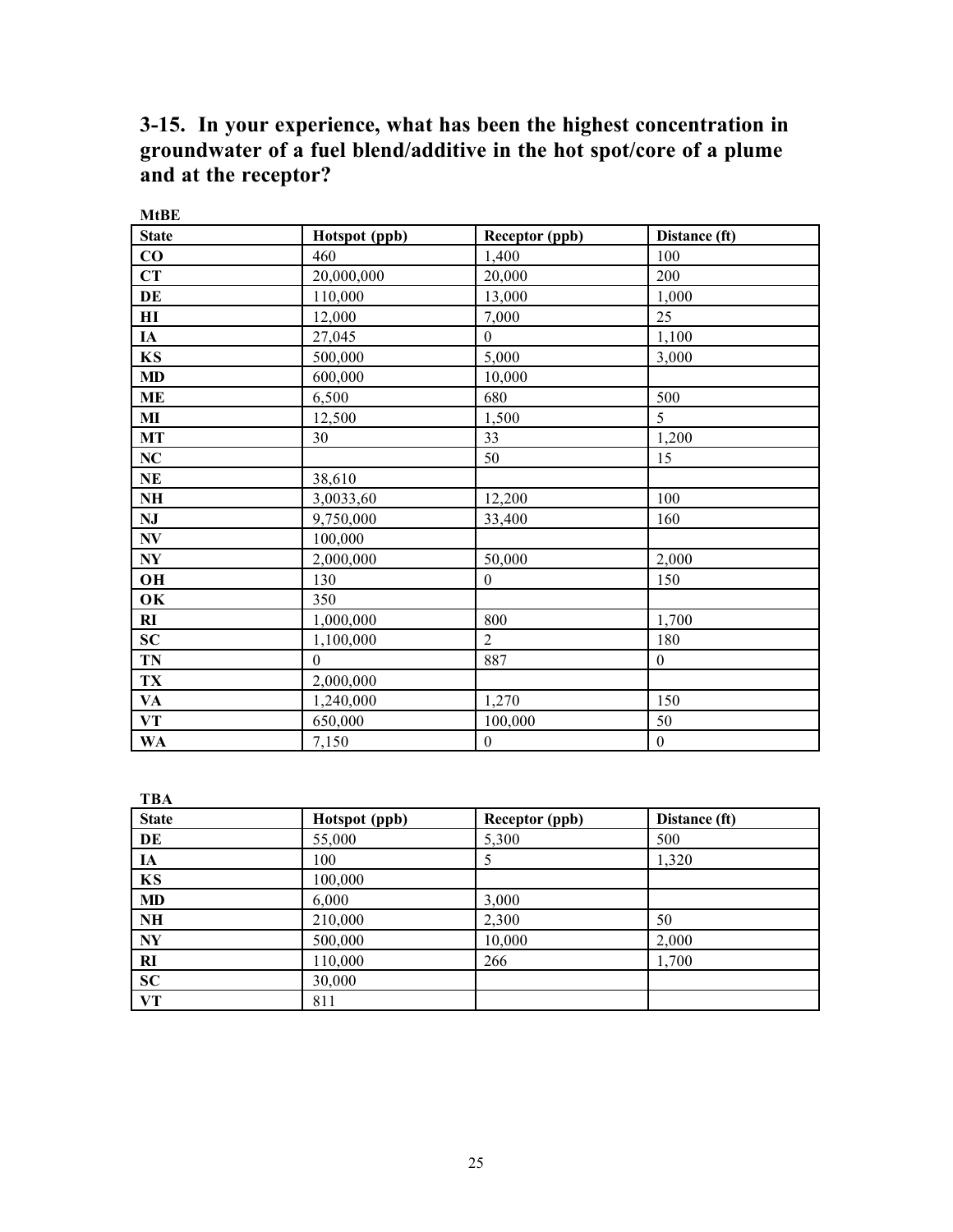| Ethanol      |               |                       |               |  |  |
|--------------|---------------|-----------------------|---------------|--|--|
| <b>State</b> | Hotspot (ppb) | <b>Receptor (ppb)</b> | Distance (ft) |  |  |
| DE           | 2,600,000     |                       |               |  |  |
| NY           | 50,000        | 25                    | .000          |  |  |
| <b>SC</b>    | 134,000       |                       |               |  |  |

TAME

| <b>State</b>    | Hotspot (ppb) | Receptor (ppb) | Distance (ft) |
|-----------------|---------------|----------------|---------------|
| DE              | 26,000        | 1,410          | 1,000         |
| <b>MD</b>       | 2,000         | 200            |               |
| NH              | 19,500        | 850            | 400           |
| <b>NY</b>       | 20,000        | 20,000         | 2,000         |
| <b>RI</b>       | 5,200         | Q              | 1,700         |
| $\overline{SC}$ | 9,480         |                |               |
| VT              | 20,300        |                |               |

#### ETBE

| <b>State</b> | Hotspot (ppb) | <b>Receptor</b> (ppb) | Distance (ft) |
|--------------|---------------|-----------------------|---------------|
| <b>MD</b>    | 2.500         | 100                   |               |
| <b>NH</b>    | 12,200        |                       | 100           |
| <b>NY</b>    | 100           | 10                    | 100           |
| <b>SC</b>    | .000          |                       |               |
| <b>VT</b>    | 622           |                       |               |

DIPE

| <b>State</b> | Hotspot (ppb) | <b>Receptor</b> (ppb) | Distance (ft) |
|--------------|---------------|-----------------------|---------------|
| <b>MD</b>    | 2,000         | 60                    |               |
| <b>NH</b>    | 102           |                       |               |
| <b>NY</b>    | 100           | 10                    | 1,000         |
| SC           | 4,100         |                       |               |
| <b>TN</b>    |               | 5.9                   | 3,000         |
| VТ           | 296           |                       |               |

EDB

| <b>State</b>            | Hotspot (ppb) | Receptor (ppb) | Distance (ft) |
|-------------------------|---------------|----------------|---------------|
| KS                      | 2,500         |                |               |
| MD                      | 2,000         | 60             |               |
| <b>MS</b>               | 140           |                |               |
| NH                      | 600           |                | 1,100         |
| $\overline{\mathbf{N}}$ | 10            |                | 1,000         |
| <b>SC</b>               | 6,100         | 2.06           | 265           |
| TN                      | .9            | 2.3            | 250           |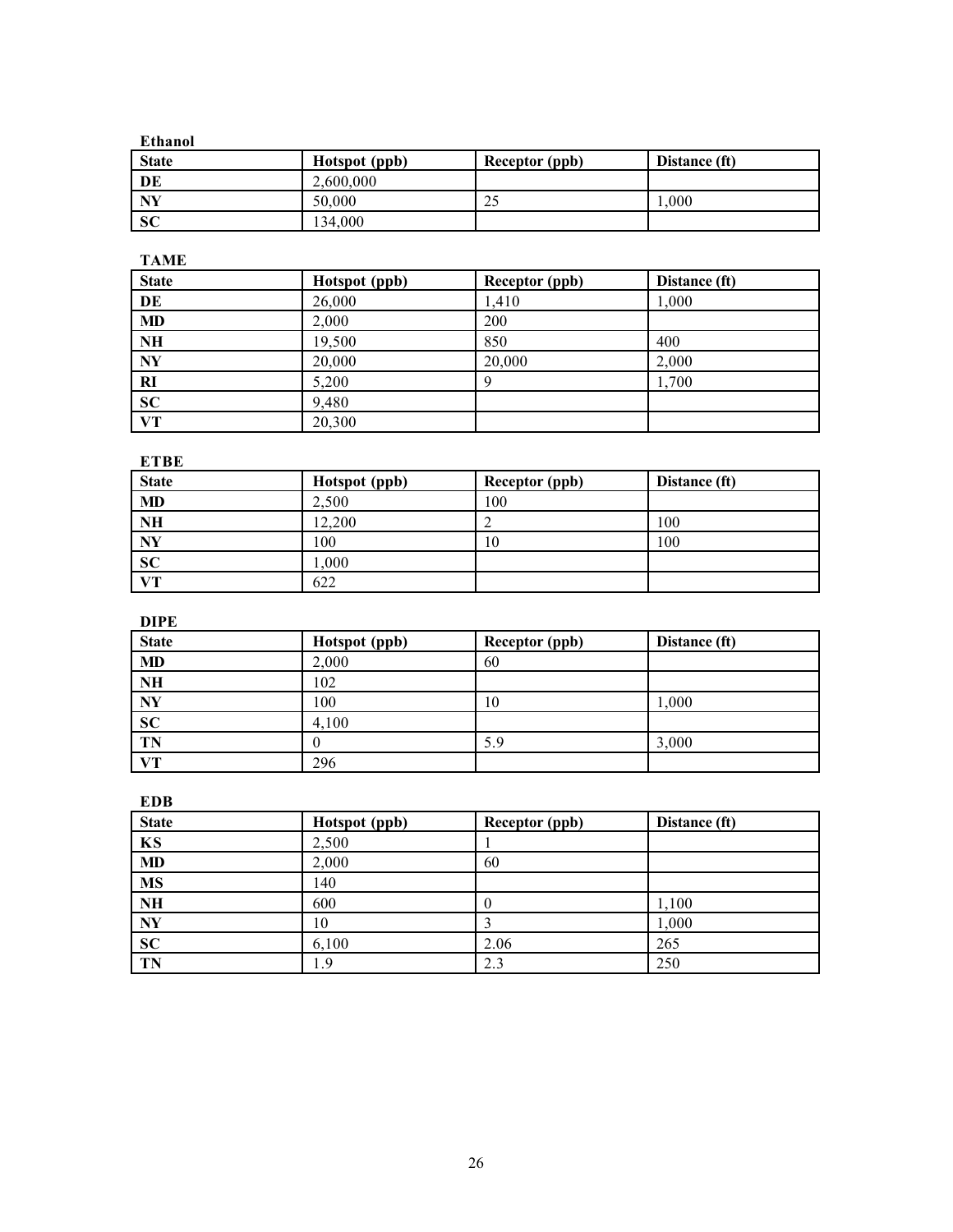| ï |
|---|
|   |
|   |

| <b>State</b> | Hotspot (ppb) | <b>Receptor</b> (ppb) | Distance (ft) |
|--------------|---------------|-----------------------|---------------|
| <b>MD</b>    | 0.001         | 60                    |               |
| <b>MS</b>    | 130           |                       |               |
| NY           | 10            |                       | .000          |
| <b>SC</b>    | 760           | ◠<br>$\overline{1}$   | 568           |
| VA           | 3,060         | 128                   | 165           |

Lead

| <b>State</b> | Hotspot (ppb) | Receptor (ppb) | Distance (ft) |
|--------------|---------------|----------------|---------------|
| Ш            | 800,000       |                |               |
| NY           |               |                | 100           |
| VA           | 0.113         | 0.011          | 165           |

TBF

| <b>State</b> | ŦТ<br>Hotspot (ppb) | Receptor (ppb) | Distance (ft) |
|--------------|---------------------|----------------|---------------|
| -SC          | 20.800              |                |               |

**ETBA** 

| <b>State</b> | Hotspot (ppb) | Receptor (ppb) | Distance (ft) |
|--------------|---------------|----------------|---------------|
| SC           | 34.500        |                |               |

TAA

| <b>State</b> | Hotspot (ppb) | Receptor (ppb) | Distance (ft) |
|--------------|---------------|----------------|---------------|
| NV           | 2.500         | 200            | .000          |
| SC           | 389,000       |                |               |

#### Comments:

DE - Highest MTBE ever observed in a monitoring well 1,100,000 ppb. Highest MTBE at a receptor (domestic well) 25,000 ppb. Highest TBA observed in groundwater -- 1,970,000 ppb.

HI - This was at a site with heavy clay and gasoline free product in MWs on-site. 12 ppm MtBE onsite and up to 7ppm off-site.

NH - EDB in the Ashland Avery wellfield municipal well is assumed to be from a large gasoline spill but was never confirmed. The data reported (0.17) is from the Ashland well incident. No lead receptor data reported because it is difficult to distinguish between lead in plumbing and lead from a site. In my opinion the high lead levels that we observed are from plumbing..

NJ - Most recent 2006 results indicate 73,000 ppb MtBE at the source area; 1,200 ppb at receptor 160 feet from source area; and 3,300 ppb in receptor located 800 feet downgradient of source area.

NM - We have seen MTBE in groundwater hotspots and receptors in the 100s of thousands ppb.

OK - This was a one-time occurrence and has not been duplicated since. Except for this particular site, the highest recorded concentration of MtBE is approximately 40mg/L. RI - Data from Pascoag.

TN - Sections with zeroes (MtBE, DIPE) mean this is a new case, information not known at this time. The DIPE answer is a suspected UST site may not be source based on other data.

TX - MTBE concentrations at the receptor are not tracked in the program database.

VA - Additional info with and without receptors:

MTBE: 1,800,000 at core; impact expected at 870; impact expected at 870 feet (none yet) MTBE: 985,300 ppb at core; 911 ppb at receptor; 400 feet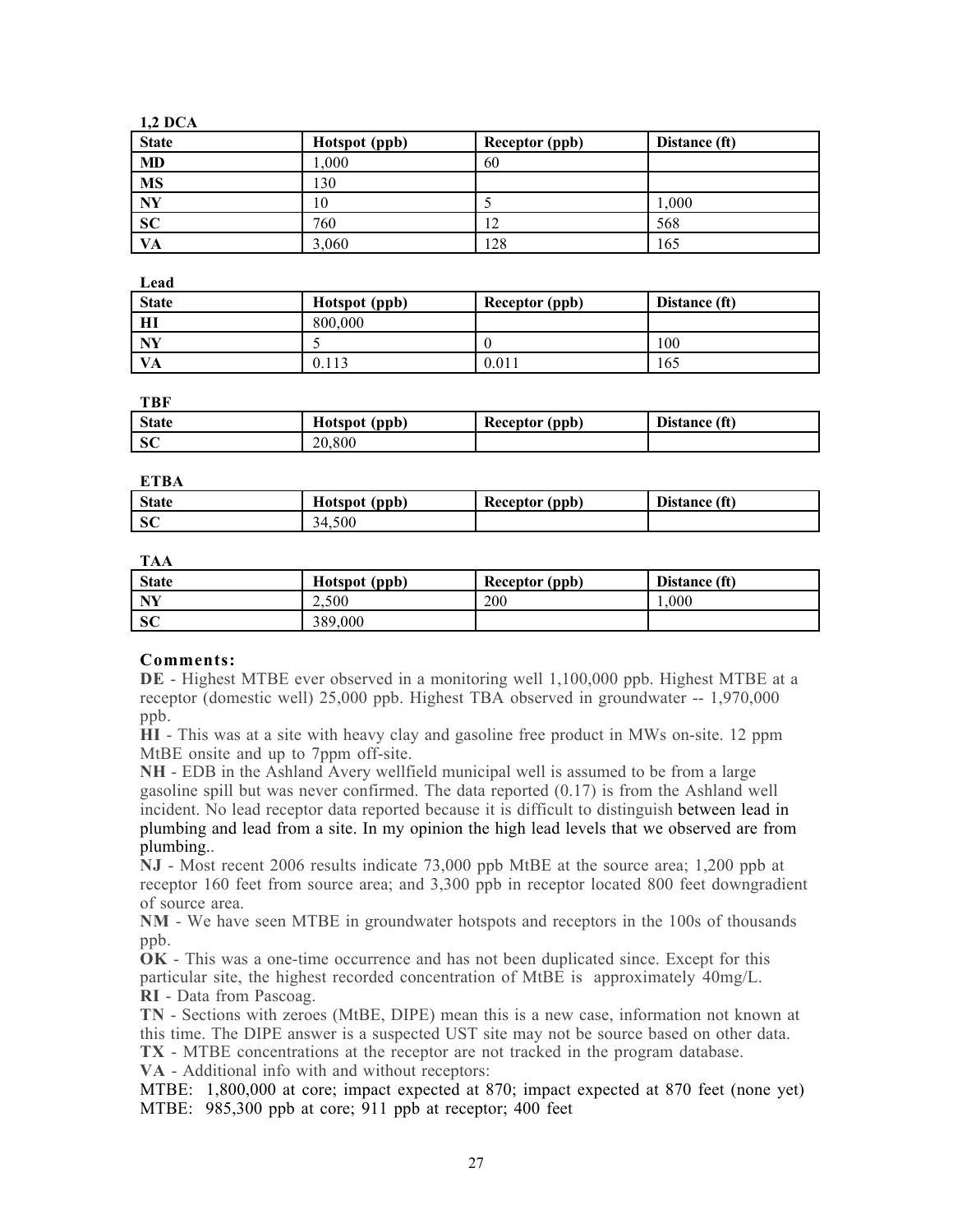| MTBE: 538,000 ppb at core; TBA: 263,000 ppb at core – no receptor                  |
|------------------------------------------------------------------------------------|
| MTBE: 1,060 ppb in a supply well, 40 feet from source (concentration not reported) |
| MTBE: 345,077 ppb at core; 32 ppb in the supply well; approximately 130 feet       |
| MTBE: 753,000 ppb at core; 726 ppb in the supply well; approximately 900 feet      |

# 4. Drinking Water Impacts

4-1a. Does your state drinking water program require routine analysis for any of the following blends/additives in public (community and non-community) water supply wells? (Boxes contain totals of state responses for each category.)

|                |    |    |    |    |    |    | MtBE TBA EtOH TAME ETBE DIPE EDB 1,2DCA Lead TBF ETBA TAA |    |    |  |
|----------------|----|----|----|----|----|----|-----------------------------------------------------------|----|----|--|
| Yes            | 21 |    |    |    |    |    |                                                           | 30 |    |  |
| <b>No</b>      |    | 23 | 26 |    | 23 | 22 |                                                           |    | 24 |  |
| Not required,  |    |    |    |    |    |    |                                                           |    |    |  |
| but analyzed 8 |    |    |    |    |    |    |                                                           |    |    |  |
| Don't know     | 10 |    | 18 | 19 | 19 | 19 |                                                           |    |    |  |

#### Comments:

DE - Public Health will provide info to DNREC occasionally, if public wells exceed MCLs for petro-related compounds, or if they sample domestic wells and have detects. Detects of petro compounds below MCLs in public wells will probably not get reported to Tanks Management Branch.

IA - Only if we are alerted by Water Supply.

KS - The drinking water program alerts us to any hits on VOCs.

MI - We don't regularly seek out this information unless warranted by site specific conditions. Occasionally our local health departments inform us of their findings as well, more on a nonroutine basis.

NC - I believe they check for MtBE, EDB and 1,2 DCA.

RI - very rarely.

TN - Only if reported by the municipality.

TX - The drinking water program notifies the LUST program when these compounds are detected if the potential source appears to be a UST.

VT - Routinely for MtBE, occasionally for lead, one time analysis for EDB in 1990s.

4-1b. If you answered yes to any of the compounds above, does your LUST program routinely review these data from the drinking water program?

| $\Box$ Routinely    | 9  |
|---------------------|----|
| $\Box$ Occasionally | 24 |
| $\Box$ Never        | 6  |
| $\Box$ Don't know   |    |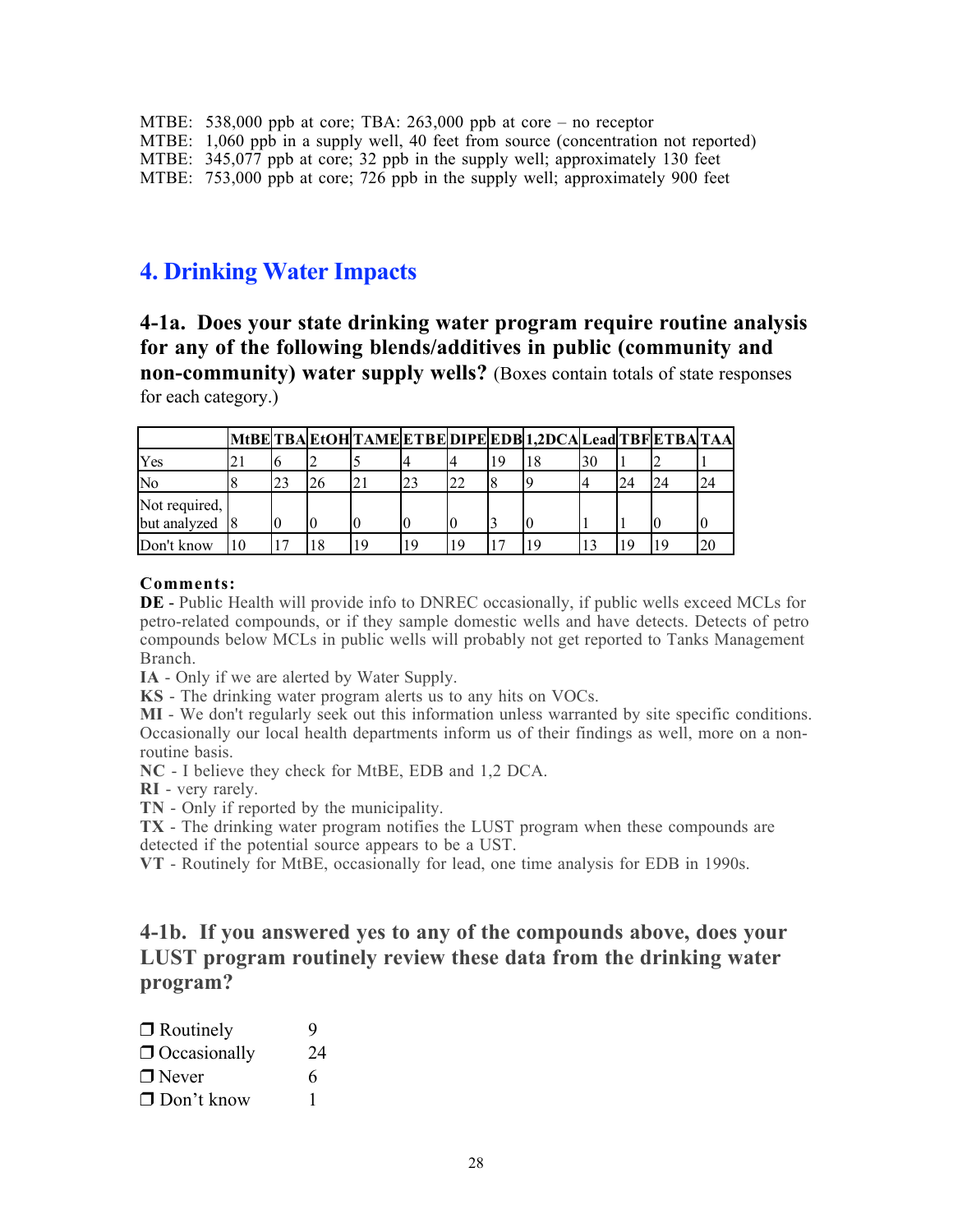## 4-2. Do you inform the state drinking water program when there is a reported fuel spill in a source water protection area?

| $\Box$ Yes        | 27 |
|-------------------|----|
| $\Box$ Sometimes  | 13 |
| $\Box$ No         | 3  |
| $\Box$ Don't know | 4  |

#### Comments:

CO - Database accessed through website.

DE - Depends on concentrations, distances.

IA - Consultants are required to send notification to DNR Water Supply. However, this notification is not dependent upon whether contamination is present in a source water protection area.

KY - All releases are reported in one system and all programs have access to the data and the nature of the release.

NC - Informally

NJ - Based on site-specific and surrounding area conditions.

OK - Such a release is taken into consideration as a part of our risk-based assessment of the site, but the state drinking water program is not informed. Owner of the public water supply is notified if the water supply is threatened or directly impacted.

TN - We provide the source water program with a copy of our database upon request. There are ongoing developments among programs to share information through a GIS mapping system.

UT - We are still developing our process for identifying releases within source protection zones, not all zones have been digitized. UST facilities within SWP zones are flagged in the UST Database.

VT - Depending on the severity of the spill.

### 4-3 Do you receive information from the water program, utilities, or other water supply sources concerning detection of petroleum contaminants in public or private water supplies?

| $\Box$ Yes                  | 22 |
|-----------------------------|----|
| $\Box$ Sometimes            | 22 |
| $\Box$ No                   |    |
| $\Box$ Public supplies only |    |
| $\Box$ Don't know           |    |

#### Comments:

DE - Not necessarily for all detects, but they would likely notify if petroleum-constituents exceed an MCL.

HI – Annual reports.

KY - The UST program receives information only if the source of the contamination is from a regulated UST system.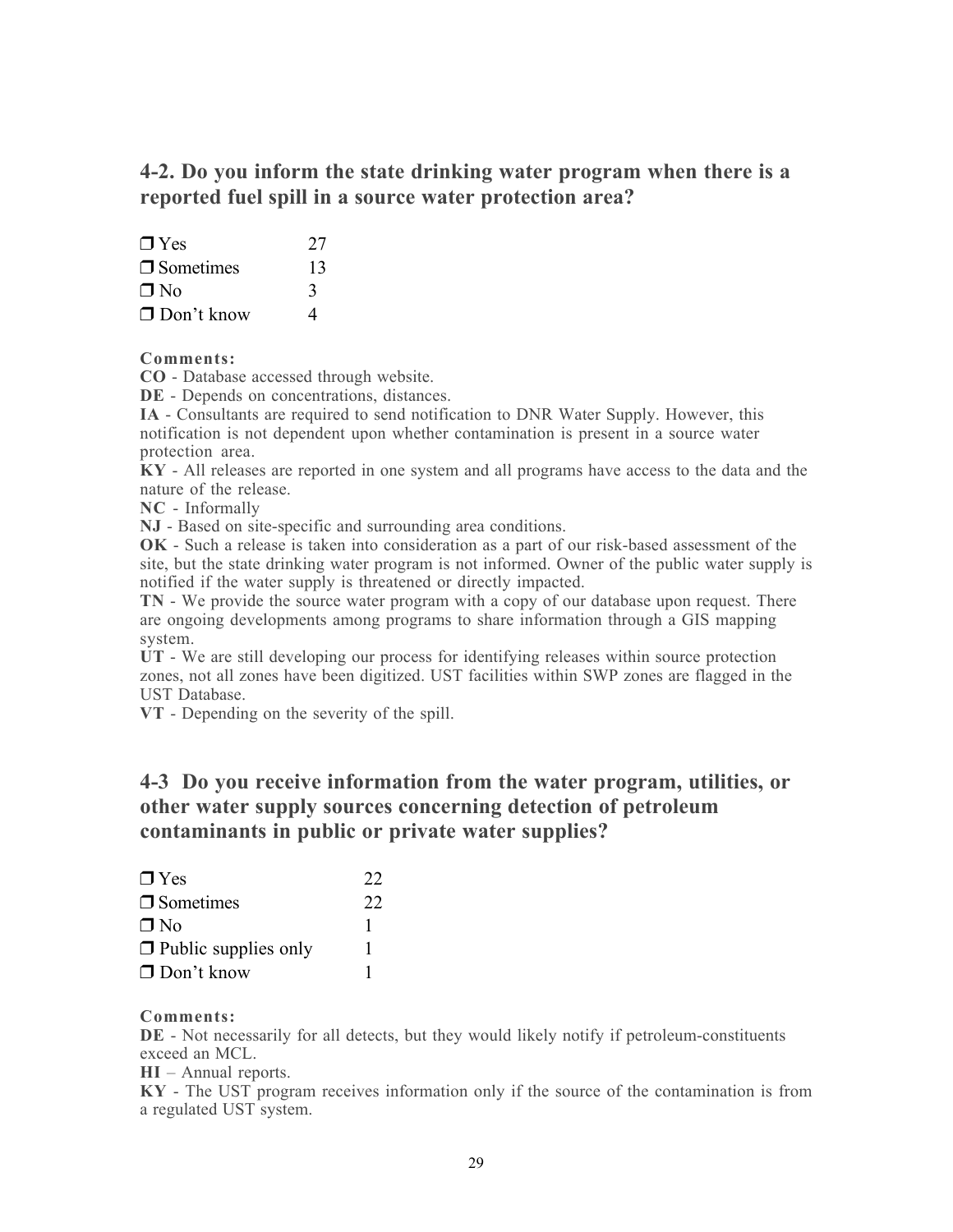NC – Informally.

OK - Petroleum release information reporting is required.

TN - Typically only reported by municipality.

TX - The LUST program is notified by the agency's drinking water program when a public well is impacted. The LUST program is typically notified by private-well owners or local government/water supply sources when a private well is impacted.

VT - The state water supply division provides reports of compliance monitoring positive detections of petroleum constituents in public water systems. Also, if a private or public water supply sample is analyzed at the state health laboratory and there is a positive detection.

WA - Especially if they exceed drinking water standards and/or the water tastes or smells unusual.

### 4-4. Do you share monitoring well information (perhaps to see where a plume is traveling) with your state drinking water program?

| $\Box$ Yes        | 16 |
|-------------------|----|
| $\Box$ Sometimes  | 25 |
| $\Box$ No         |    |
| $\Box$ Don't know |    |

Comments:

CO - Database accessed through website.

DE - If there is a specific request for that information, we would provide it.

HI - In cases of gross contamination above drinking water aquifers.

IA - Consultants send notifications to DNR Water Supply. These notifications include plume maps.

NJ - Based on site-specific and surrounding area conditions.

NM, OH – On request.

RI - Only if a public well is imminently threatened.

TN - If impact or threat to well exists.

TX - The LUST program does not directly share monitor well data with the drinking water program; however, the information is available for review as needed in the LUST case files. UT – When it's significant.

VT - When a public water supply is at risk or has been impacted, site investigation findings are shared with the drinking water program.

WA - It varies from site to site. More of the data collected by Ecology is becoming available electronically via the web and various GIS mapping programs (or data) shared by both Ecology and State Dept of Health.

### 4-5. Does your program give cleanup priority to sites located in source water protection areas?

| $\Box$ Yes          | 34 |
|---------------------|----|
| $\square$ Sometimes |    |
| $\Box$ No           | 5  |
| $\Box$ Don't know   |    |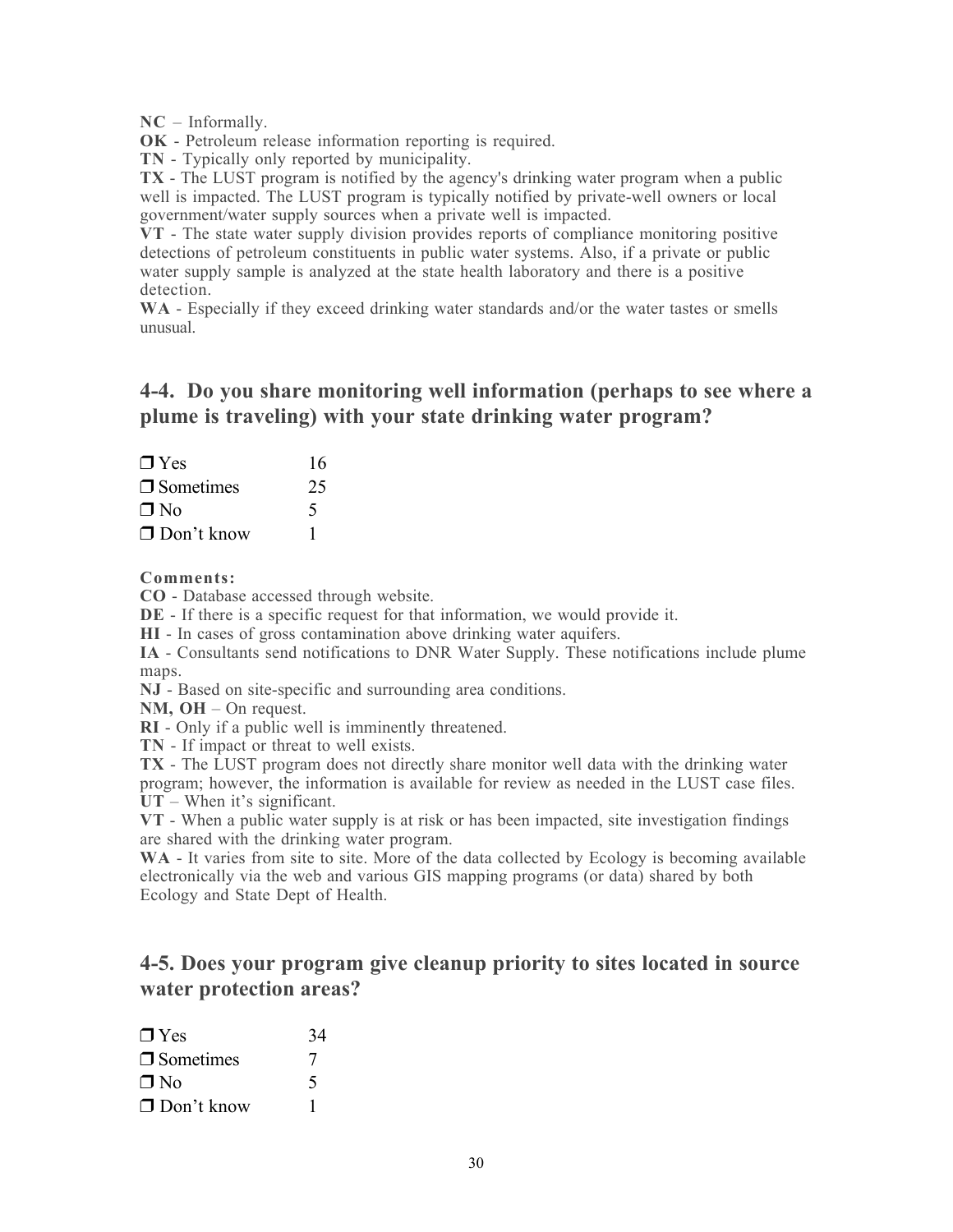#### Comments:

DE - It would depend on contaminant concentrations. We are an RP-lead state. We would push an RP to investigate and remediate quicker if the site were in a source water protect area or wellhead protect area, or we would take over sooner if the RP was not responding promptly enough.

MI - In theory, when funding is sufficient and available.

NC - A release, located within 500 ft. of surface water, whose groundwater contaminants exceed applicable surface water standards by a factor of 10 is considered an intermediate risk release.

OK - Depends on the receptors and completed pathways for contaminant migration in the risk-based assessment of the site.

RI - Responsible parties of all sites have to investigate and clean up their sites according to timetables that begin when a release is discovered. There are not low priority sites that sit and wait.

VT - Only if the water supply is felt to be at significant risk.

WA - Close proximity to well head protection areas is a factor in prioritizing sites for state attention. Much of the cleanup work is done independently without Ecology oversight.

# 4-6. Approximately how many public and private drinking water wells in your state have been contaminated by MtBE at any level?

(Boxes contain totals of state responses for each category.)

| # of wells    | <b>Private wells</b>                             | <b>Public Community</b><br><b>Wells</b>             | <b>Public non-community wells</b> |
|---------------|--------------------------------------------------|-----------------------------------------------------|-----------------------------------|
| None          | 8                                                | 10                                                  | 12                                |
| $1 - 10$      |                                                  | 9                                                   | 6                                 |
| $11-50$       | 4                                                | 8                                                   |                                   |
| 51-100        | 3                                                |                                                     |                                   |
| 101-150       | $\theta$                                         | $\boldsymbol{0}$                                    | 5                                 |
| 151-200       | $\overline{2}$                                   | $\overline{2}$                                      | $\theta$                          |
| 201-300       |                                                  |                                                     | $\Omega$                          |
| 301-400       | 2                                                | $\theta$                                            | $\theta$                          |
| 401-500       | $\theta$                                         | $\theta$                                            | $\theta$                          |
| 501-700       | 3                                                | $\theta$                                            |                                   |
| 701-900       | $\boldsymbol{0}$                                 | $\theta$                                            | $\Omega$                          |
| More than 900 | $\overline{2}$                                   |                                                     | $\Omega$                          |
|               | Private based on estimate 26, actual 7           |                                                     |                                   |
|               | Public community based on estimate 23, actual 10 |                                                     |                                   |
|               |                                                  | Public non-community based on estimate 22, actual 6 |                                   |

Don't know - 15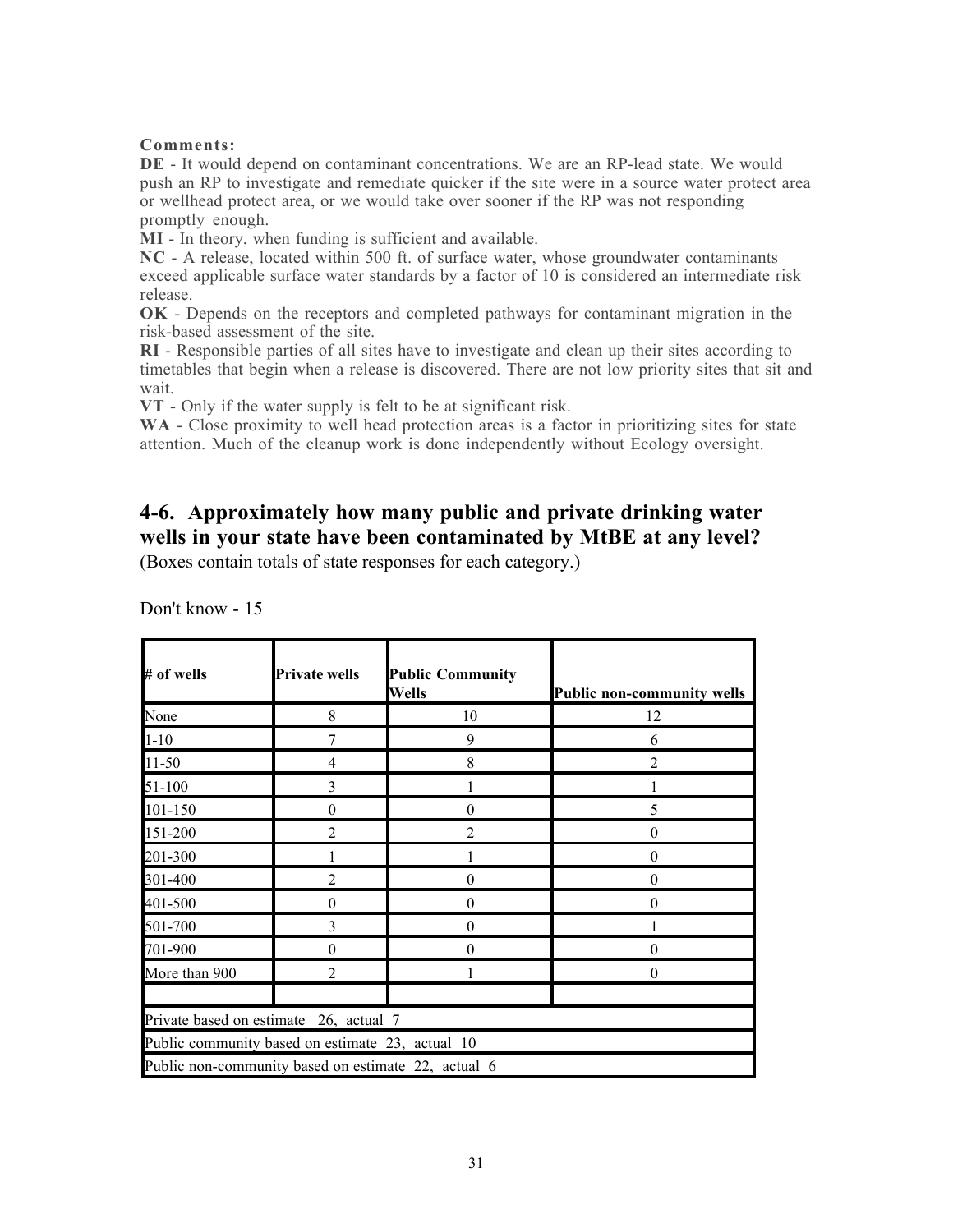#### Comments:

DE - Don't know actual numbers for PWs or the split between comm and non-com wells. There are approx. 1000 public wells in the state, about 600 of which are comm wells. Based on three different sampling studies –2001Public Health sampling -- 13% detects of MTBE; 2002 DNREC/Public Health sampling -- 36% detects of MTBE, 2001 USGS sampling -- 57% detects of MTBE in public wells.

HI - I have not heard of MtBE found in any drinking water wells in Hawaii. The contaminant we see primarily in drinking water are pesticides in sub-ppb range and some solvents near military bases here. As far as I know, there have been no gasoline contamination incidents. KY - The Division of Water may track this information but the UST Branch is not aware of any public or private wells affected by MtBE contamination.

MI - We are working on corrections to our data base and are unable to obtain that info for this survey.

NC - Between 300-400 wells total estimate.

NV - Databases are not maintained for private and public noncommunity wells; however, given the low incidence in public wells (none of which exceeded action levels), and the great depths of most drinking water wells in Nevada, it may be reasonable to assume no impact for the others.

RI - Estimate for private wells (151-200). Actual numbers for community wells is 34 and non-community is 30.

TN - 1 municipal well with MtBE. Tennessee UST does not differentiate between community or non-community. The answer is a total in the range of 1-10 combining community and non-community public wells.

TX - The number of private wells impacted with MTBE is a rough estimate (51-100). It is based on the current number of private water wells with point-of-use treatment provided by state funds. The total number of private wells ever impacted with MTBE is unknown.

# 4-7. Are you aware of any impacts to public or private wells in your state by fuel blends/additives other than MtBE? (Boxes show number of

states with impacts.)

|                                   | TBA | EtOH | TAME | <b>ETBE</b> | <b>DIPE</b> | <b>EDB</b> | 1,2DCA | Lead             |
|-----------------------------------|-----|------|------|-------------|-------------|------------|--------|------------------|
| Private wells                     | 4   |      |      |             |             | 4          |        |                  |
| Public<br>community<br>wells      |     | 0    |      |             |             | っ          |        | $\boldsymbol{0}$ |
| Public non-<br>community<br>wells |     | 0    | 0    | $\theta$    |             |            | υ      | $\boldsymbol{0}$ |
| Don't know                        | 32  | 41   | 37   | 38          | 39          | 35         | 37     | 38               |

#### Comments:

AL - The public well EDB detection may have been due to agricultural activities and not fuels.

DE - We know there have been detections in different types of wells. Don't know number of wells impacted by each chemical.

NC - Impacts to water supply wells have occurred from DIPE, IPE, EDB. 1,2-DCA and lead but we cannot distinguish among we types and cannot provide numbers.

RI - These detections were at the one very impacted well at Pascoag.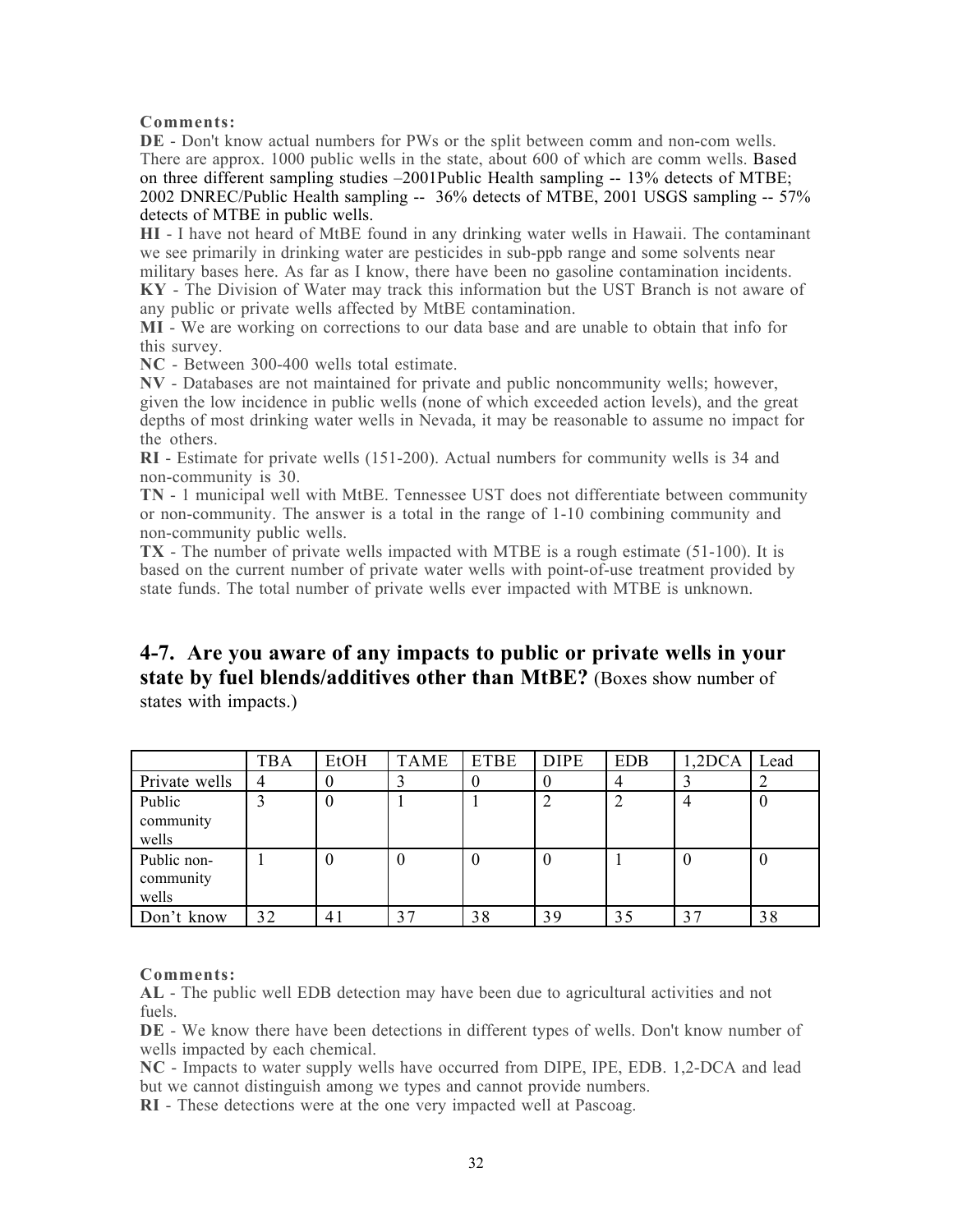VA - VDEQ is aware of impacts of TBA, TAME, ETBE, DIPE, EDB, 1,2 DCA, Lead, and TAA to drinking water wells but is unable to quantify impacts.

VT - TBA is not commonly measured for in community system testing. We are only aware of one system as it was monitored next to a LUST site. Could not separate by community vs non-community.

WA - Domestic wells in Washington State have been impacted by EDB, but the source was pesticide use (soil fumigant), not from a LUST site.

# 4-8. How many private well users have you provided with bottled water or point-of-use treatment because of blends/additive problems?

(See Compiled Result for specifics.)

| $\Box$ None       | 10                       |
|-------------------|--------------------------|
| $\Box$ 1-10       | 6                        |
| $\Box$ 11-50      | 2                        |
| $\Box$ 51-100     | 3                        |
| $\Box$ 101-500    | 7                        |
| $\Box$ > 500      | $\overline{\mathcal{L}}$ |
| $\Box$ Don't know | 14                       |
|                   |                          |

#### Comments:

CT - Whenever a drinking water action level is exceeded, CT DEP takes prompt action to provide bottled water and ultimately a GAC filter until such time an RP has been determined. DE - Probably close to 100.

RI - Bottled water was in many cases a temporary solution until a public water line could be provided.

TN - Bottled water or filtration in last 6 months (1-10).

TX - This is a very rough estimate (51-100). It is based on the current number of private water wells with point-of-use treatment provided by state funds. The total number of private wells ever having bottled water or treatment provided is unknown.

VT - This is the number of homes/businesses, not the number of users in the households.

### 4-9. How many private wells have been replaced with a new well or public water?

(See Compiled Result for specifics.)

| $\Box$ None       |    |
|-------------------|----|
| $\Box$ 1-10       | 9  |
| $\Box$ 11-50      | 5  |
| $\Box$ 51-100     | 3  |
| $\Box$ 101-500    | 9  |
| $\Box$ Don't know | 13 |

#### Comments:

CT - Except for 1 or 2 new well replacments, all have been public water line connections. DE - Will be over 100 soon, due to ongoing well replacements.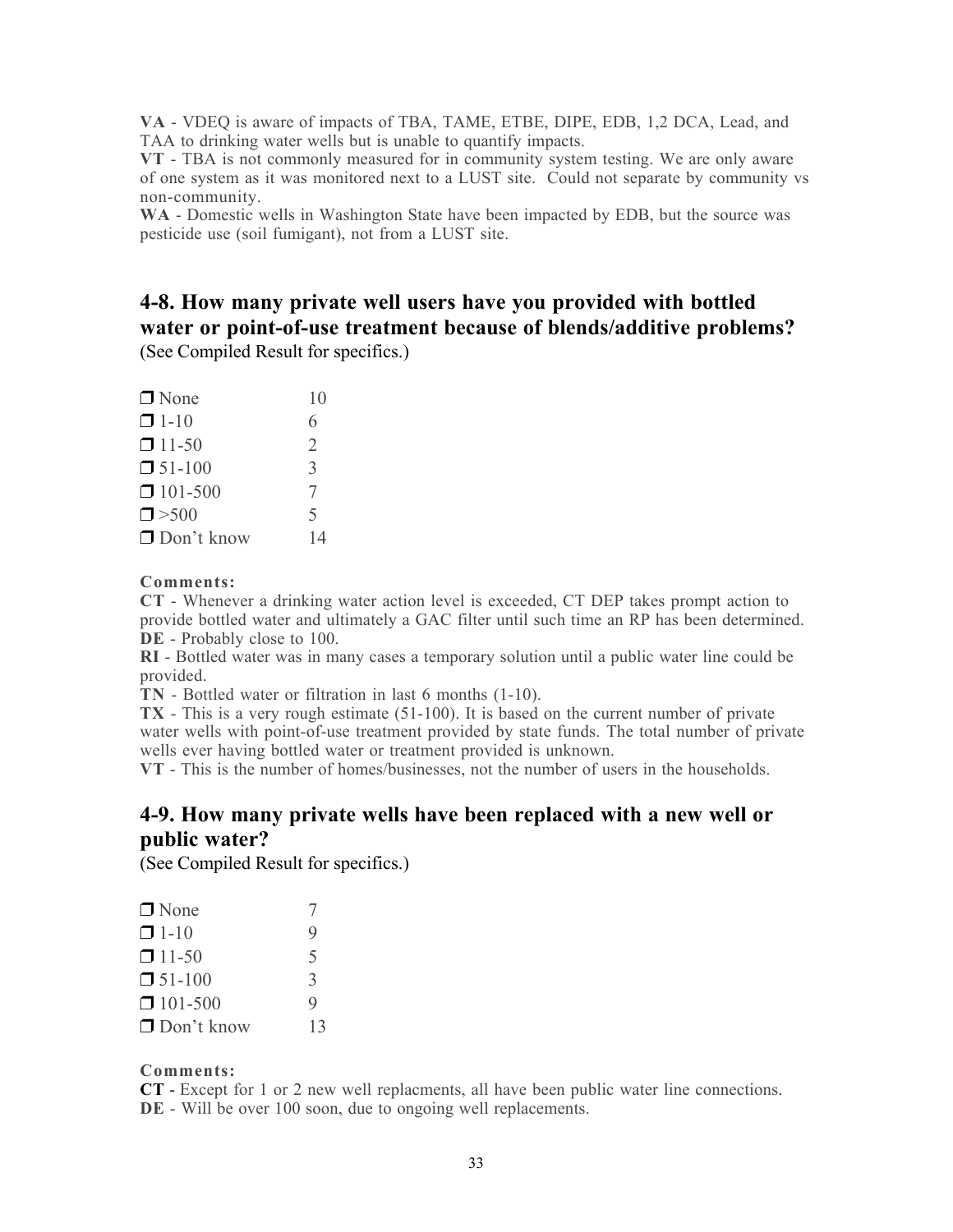IA - Uncertain if any wells have been replaced with additives being the driver.

NC - Don't track this information, but >500.

OK - Not possible to track this information so response is only an estimate.

TN - In last 6 months.

TX - The LUST program is unaware of any private wells that have been replaced due specifically to additive problems.

 $\rm VA$  - This estimate (100-500) includes wells contaminated by petroleum from all types of tanks (regulated and unregulated).

WA - No wells replaced due to fuel additives. Hundreds have been replace due to EDB contamination associated with pesticide application.

# 5. Remediation

### 5-1a. Are you finding LUST sites where MtBE has been remediated but where TBA remains at unacceptable levels?

| $\Box$ Yes        |         |
|-------------------|---------|
| $\Box$ No         | $\perp$ |
| $\Box$ Don't know | 34      |

#### Comments:

CO, HI, RI, TX - TBA not analyzed for in most situations.

FL - TBA is not in our list of "petroleum products contaminants of concern" which is the list of chemicals for which analysis of samples is performed during the course of site rehabilitation.

IA - No action levels for MTBE or TBA.

PA - TBA is not analyzed for due to not having a cleanup level or toxicity data to support a specific level.

VA - VDEQ has no cleanup levels for TBA. Virginia has risk-based closures and does not track additives unless a drinking water well has been impacted.

### 5-1b. If so, does it delay site closure?

| $\Box$ Yes        | 4                 |
|-------------------|-------------------|
| $\Box$ No         | $\mathbf{\Omega}$ |
| $\Box$ Don't know | 10                |
| $\Box$ N/A        | 17                |

#### Comments:

MI – We have 1,356 facilities with historical MTBE groundwater impacts greater than 40 ppb. In addition, Michigan has 1,220 facilities with historical MTBE in groundwater requiring corrective action.

OK - Have not separately treated MtBE at LUST sites. If present, MtBE would be treated in conjunction with BTEX components of released fuel but levels of MtBE are not tracked.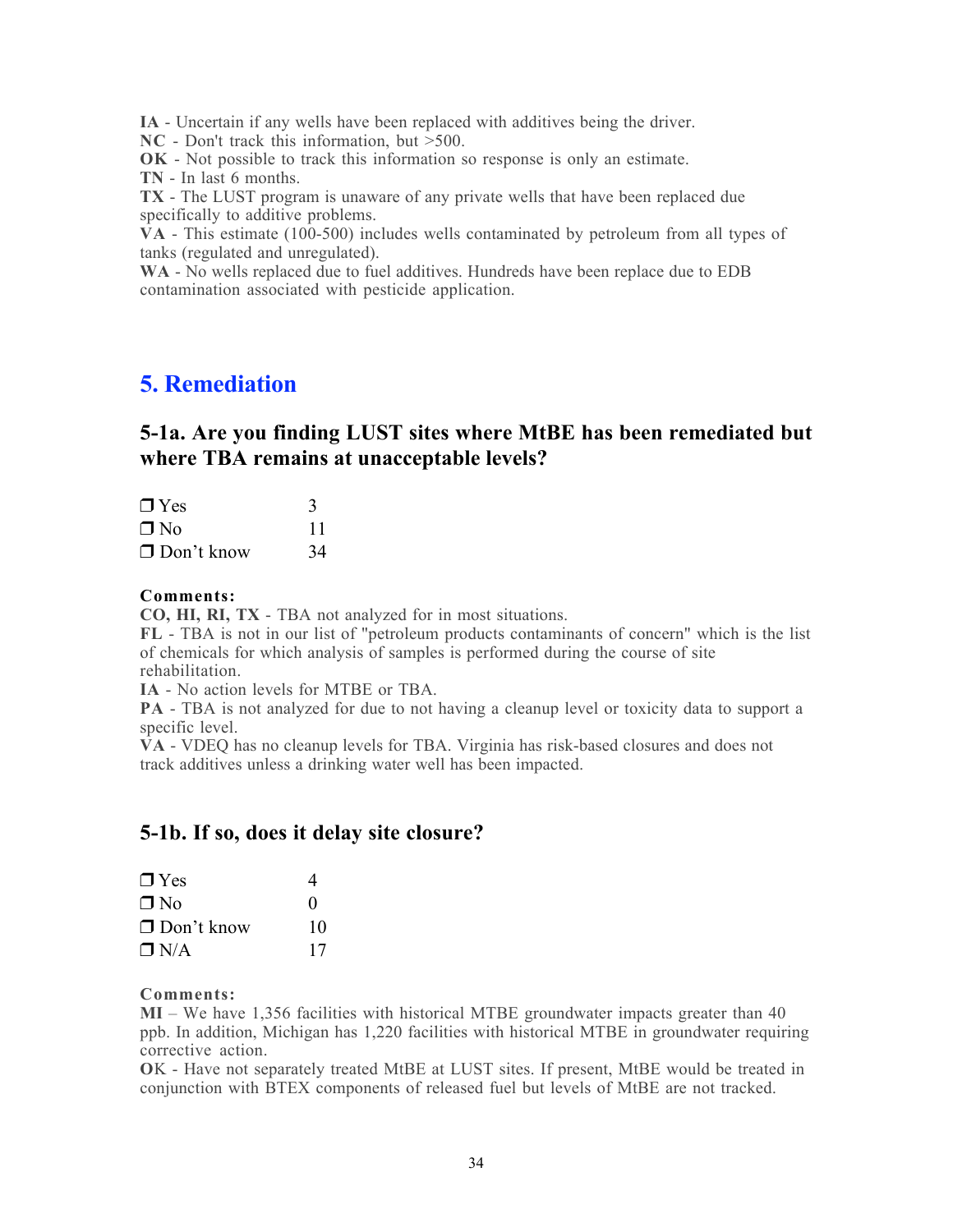# 5-2a. Have you completed remediations at any LUST sites with EDB and/or 1,2 DCA contamination?

| $\Box$ Yes        | 8  |
|-------------------|----|
| $\Box$ No         | 22 |
| $\Box$ Don't know | 17 |

# 5-2b. What technology(s) did you use?

FL - Pump & Treat, Air Sparge/soil vapor extraction (SVE)

ID - These contaminants were remediated along with the primary risk drivers (benzene).

KS - Air Sparge/SVE

ME - Soil removal, pump and treat, SVE, air sparging

NJ - Natural remediation and groundwater monitoring

NH - SVE/AS is being used at some sites with EDB and DCA but it was implemented for the purpose of addressing the heavily contaminated source area and any reduction in these compounds would be a side benefit.

NM - Pump & Treat, SVE

NY - Pump & Treat

VA - SVE/AS is being used at some sites with EDB and DCA but it was implemented for the purpose of addressing the heavily contaminated source area and any reduction in these compounds would be a side benefit.

WA - I don't believe EDB or 1,2 DCA contamination was the the driver in any cleanups associated with fuel additives.

# 5-2c. Did this approach work?

FL - Yes. We do not have a database of technical information of which technologies were used at sites and which contaminants were present at sites that we can query to determine which technologies had successfully remediated EDB or DCA.

 $KS - Yes$ ME - Yes NJ - Remediation is still ongoing.  $NM - Yes$ NY - Yes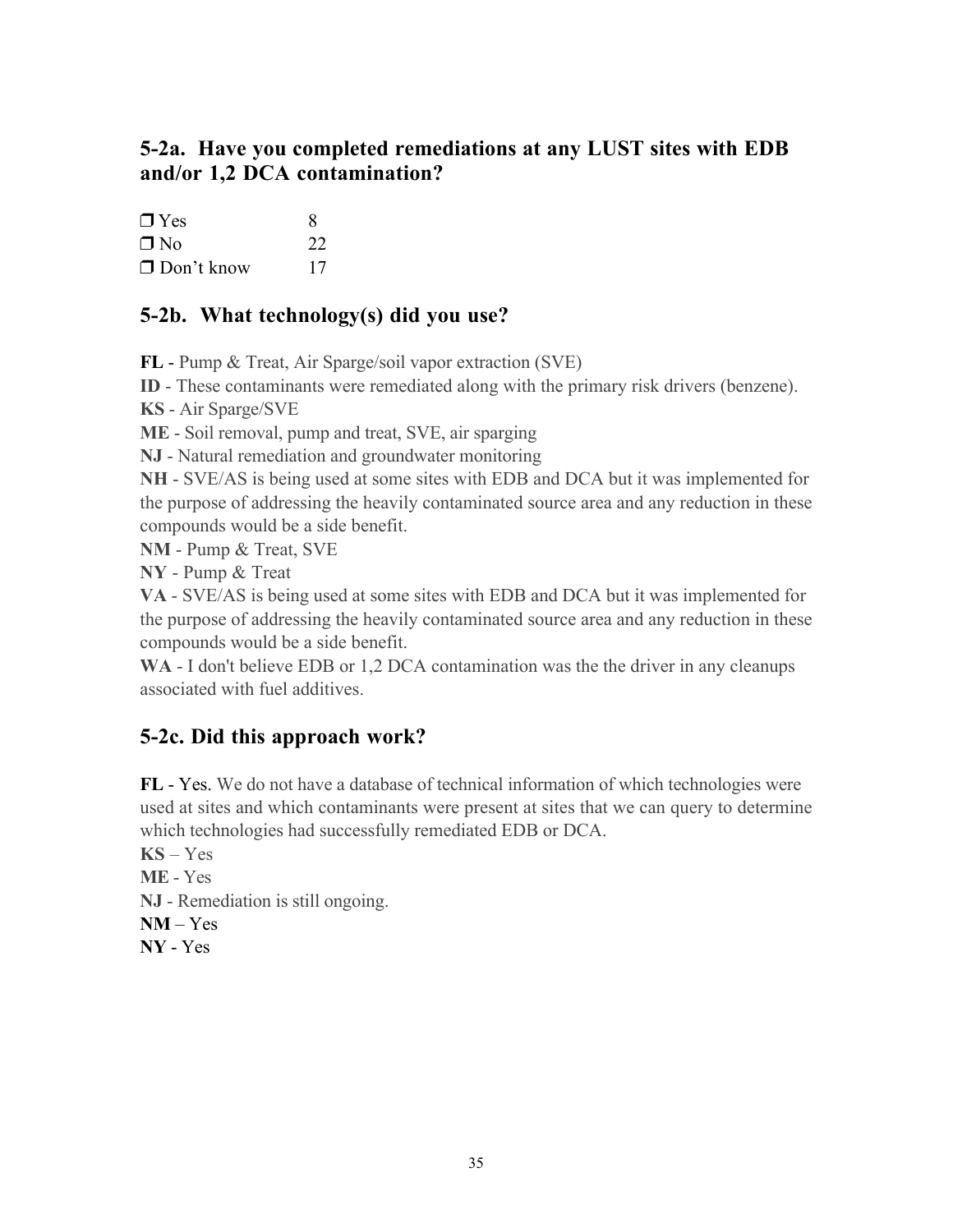### 5-3a. Do you have any sites with EDB or 1,2 DCA remediation in progress?

| $\Box$ Yes        | 11 |
|-------------------|----|
| $\Box$ No         | 21 |
| $\Box$ Don't know | 15 |

### 5-3b. What technology(s) are you using?

AZ - Chemical oxidation using sodium persulfate, sodium hydroxide, hydrogen peroxide, and Regenox.

FL - Pump & Treat, Air Sparge/SVE

KS - Air Sparge/SVE and PWS treatment with carbon

MT - SVE

NC – Air Sparge/SVE

NJ - Natural remediation and groundwater monitoring

SC - Air sparge, soil vapor extraction, chemical oxidation, enhanced bioremediation, pump & treat

## 5-3c. Does this approach appear to be working?

 $AZ$  – Too early to say. FL - Yes

- KS Yes
- MT Don't know
- $NC No$
- NJ Yes

SC - All methods show very poor results for EDB reduction as compared to BTEX or MTBE. In some cases where some reductions are taking place, more data is needed to determine if the reductions can be sustained.

TX - At the LUST sites impacted with 1,2 DCA, remediation of the source has not yet been attempted. At this time, point-of-contact treatment with carbon is being used successfully.

## 5-4. If a UST discharges into a surface water body, is this incorporated into the total maximum daily load (TMDL) for that water body?

| $\Box$ Yes        |    |
|-------------------|----|
| ∩ No              | 17 |
| $\Box$ Don't know | 23 |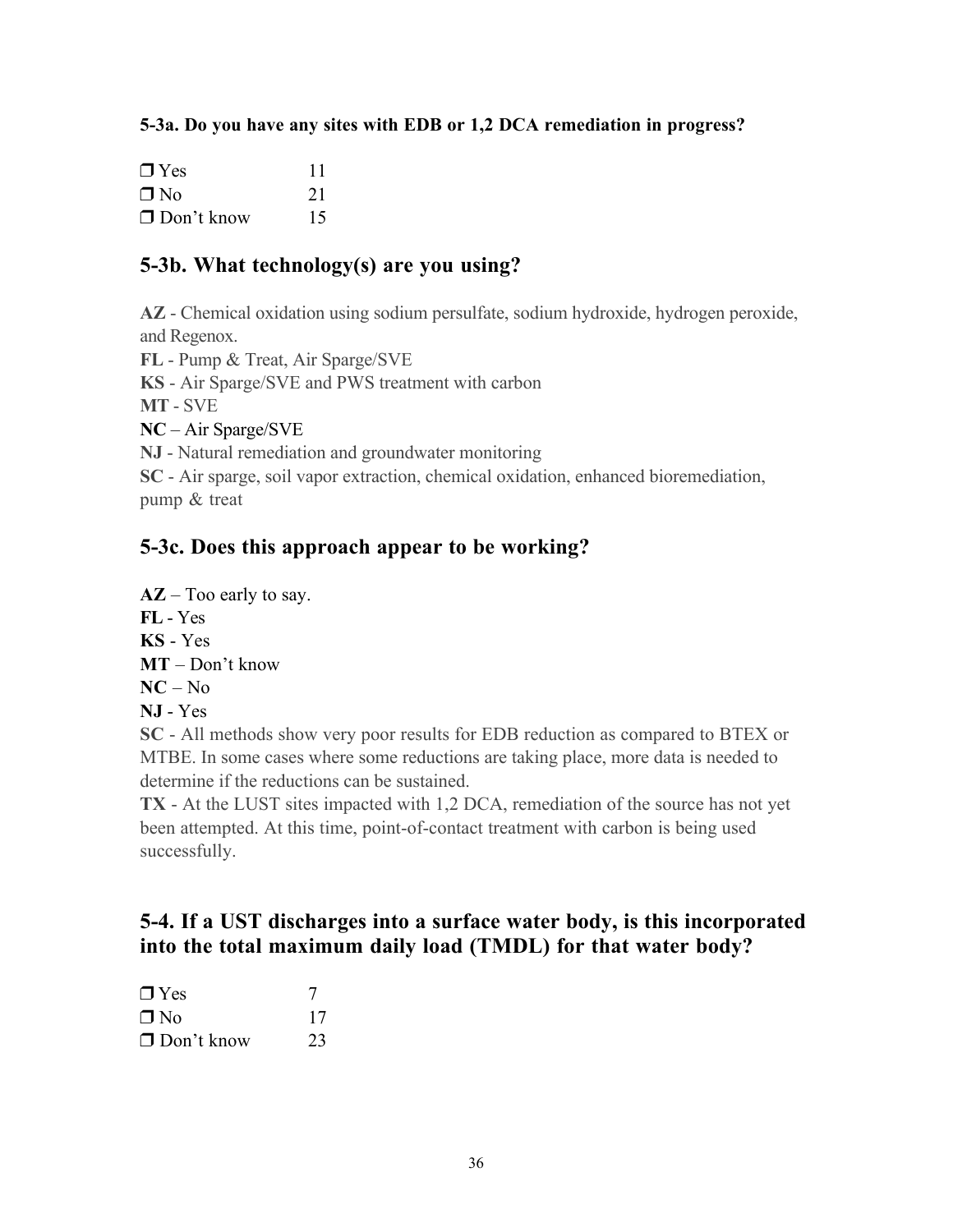### Comments:

AL - This would be dependent on the chemical of concern for that TMDL for that water body.

HI - We could consult with Clean Water Branch of HIDOH, but has not happened recently.

ID - No discharges are impacting surface water.

KS - UST discharges into a surface water body are not allowed.

KY - TMDL is monitored by the Division of Water.

NE - Assuming you mean a discharge from a LUST remediation system, there are no TMDLs written for petroleum constituents in Nebraska.

OK - I believe it would be incorporated into the TMDL for that water body, but this scenario has not occurred so the situation has yet to be addressed. The Oklahoma Water Resources Board would be brought in because of such a scenario.

OR - No, although it may indirectly be included as background but not as a specific source. RI - If a UST discharges, it is not in our program.

TN - We do have surface water criteria for cleanup but it is not factored into the TMDL.

VT - The discharge must meet State Water Quality Limits.

# 5-5. If there have been any ethanol releases (E10, E85 or neat) in your state, have you observed any fate and transport characteristics?

| $\Box$ Cosolvency (i.e., increase over expected BTEX concentrations) |  |
|----------------------------------------------------------------------|--|
| $\Box$ Anaerobic groundwater characteristics                         |  |
| $\Box$ Methane gas generation                                        |  |
| $\Box$ Remobilization of NAPL                                        |  |
| $\Box$ Other                                                         |  |

NH - DES is observing increased concentrations of benzene near UST systems. We believe that this is caused by ethanol present in vapor releases from the tanks. Evidence of this was observed at one site where 710 ppb of ethanol was detected.

| $\Box$ No |                            |  |
|-----------|----------------------------|--|
|           | $\Box$ No ethanol releases |  |

CT - Awaiting report for our first known E10 release.

HI - We just started using E10 this year but have not seen any large scale effects. Not many new releases reported this year. maybe 60 and not many large scale.

KS – Methane gas, anaerobic groundwater

MI – Cosolvency, remobilization of NAPL

MN – Anaerobic groundwater, methane gas

NH - DES is observing increased concentrations of benzene near UST systems. We believe that this is caused by ethanol present in vapor releases from the tanks. Evidence of this was observed at one site where 710 ppb of ethanol was detected.

RI - Recent possible release, not enough information available yet to have observed any of the requested characteristics.

VA – Cosolvency. Bulk ethanol release investigation showed that BTEX levels did not decline until ethanol degraded.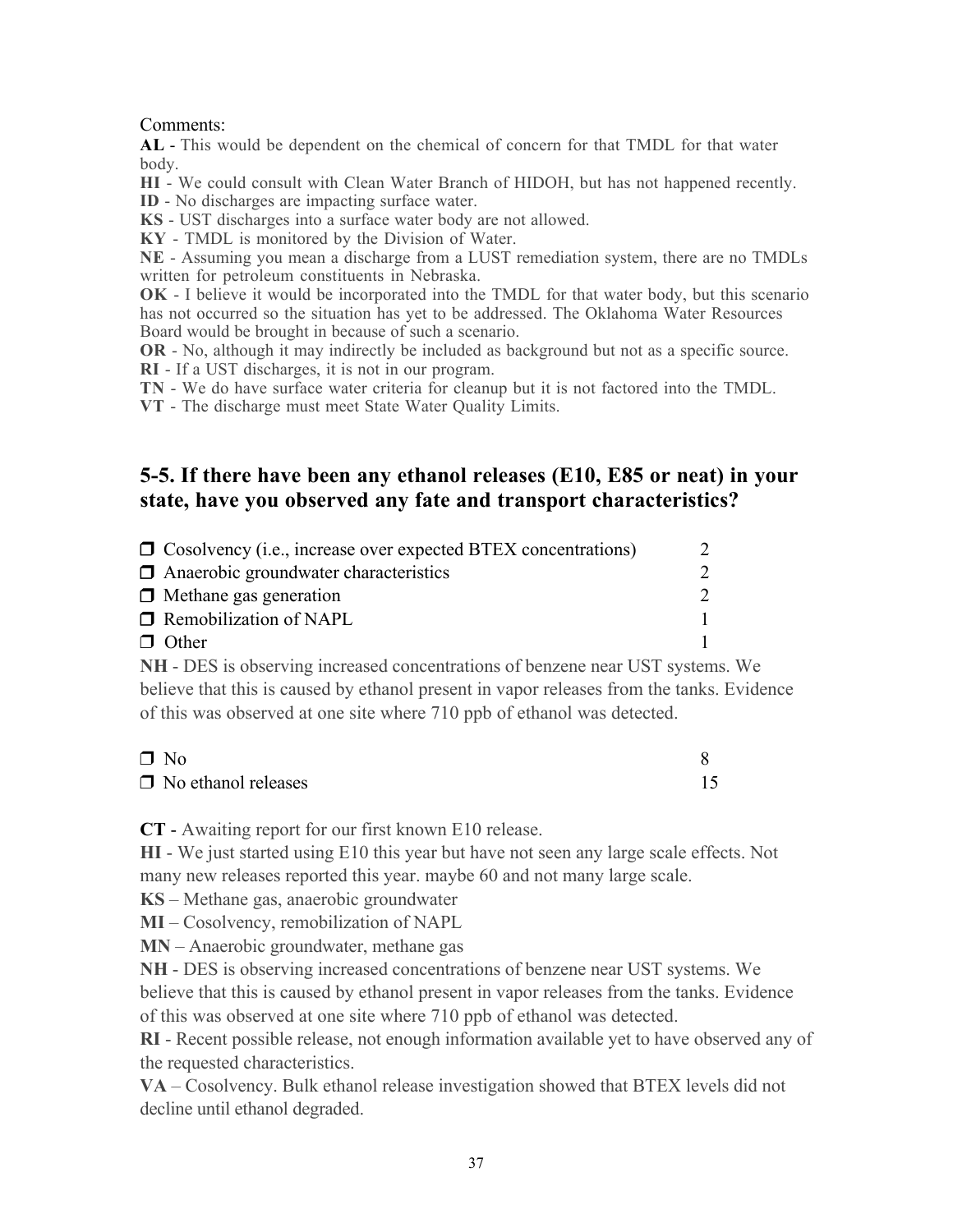# 5-6a. Does your state close a cleanup site with "measurable levels" of NAPL?

| $\Box$ Yes        | 21            |
|-------------------|---------------|
| ∩ No              | 24            |
| $\Box$ Don't know | $\mathcal{L}$ |

### 5-6b. If yes, what is the "measurable level" that typically permits closure to proceed?

 $\Box$  Sheen 4  $\Box$  1/8" 3  $\Box$  Unrecoverable 9 Other 7  $AR - site-specific$ FL - .01 foot HI - Only if BTEX and PAHs are ND or well below action levels and no other receptors. IA  $-$  <.01 foot MO – Maximum extent practicable.  $\text{NV} - 0.5$  inch. TX - Unrecoverable or impractical to recover.

### Don't know 2

# 5-6c. Can closure be granted above the "measurable level"?

| $\Box$ Yes        | 22           |
|-------------------|--------------|
| $\Box$ No         | 21           |
| $\Box$ Don't know | $\mathbf{0}$ |

# 5-6d. If yes, under what circumstances?

AK - We offer conditional closures based on site-specific factors. NAPL conditional closure levels may vary site to site.

AL - This would be very rare and a site specific risk-based decision.

AR - No threat to sensitive receptors and NAPL plume is "stable".

CA - removed to extent practicable.

DE - When it is sufficiently demonstrated that NAPL is stable, not contributing to daughter plumes, and "reasonable" recovery efforts fail to recover remaining NAPL.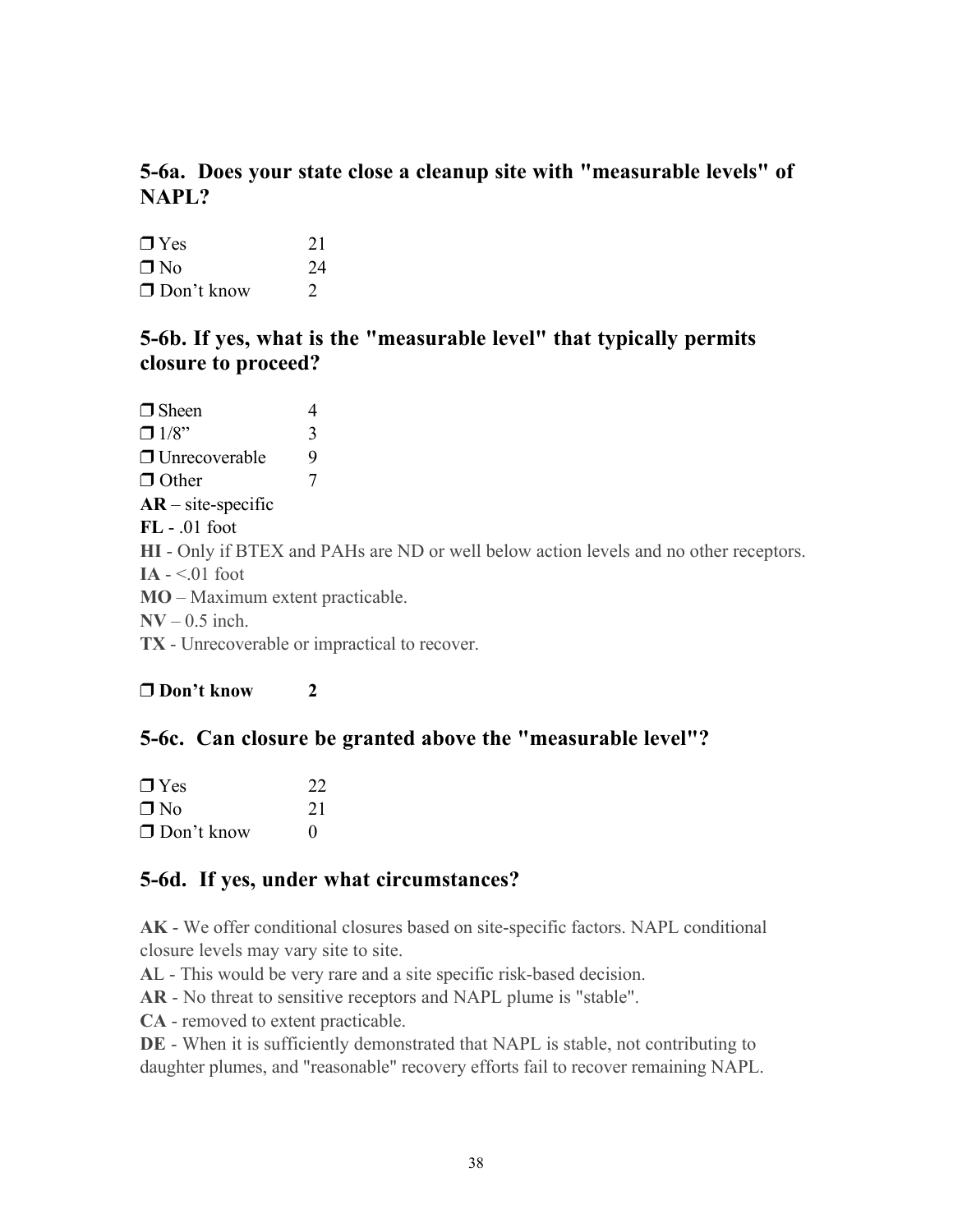FL - A site with residual soil contamination or groundwater contamination above cleanup target levels can only receive No Further Action if there are institutional controls (deed restrictions) on the property.

HI - Non-drinking water threatened, no surface water nearby or other vulnerable receptors, and heavily weathered product with no BTEX, PAHs, solvents or metals. Rare but has been done here.

IA - Following NAPL recovery activities, a site may be closed if product does not return in a monitoring well in excess of .02 ft for a period of one year.

MD - Cleanup feasibility and risk study.

MN - Low risks at site

MO – site-specific criteria.

NC - No receptors and removal is technically and economically infeasible. FP thickness must be < .01foot and dissolved contamination must not exceed the gross contaminant levels determined by the program.

ND - No identifiable receptors.

NE - Cleanup to a less stringent level could be allowed if the RP submits acceptable rationale based on a technological, risk, or economic analysis. Regulations require the clean up of "readily removable contaminants (e.g., free product)." RBCA guidelines define free product as "measurable ( $>$  or  $=$  0.01 feet) petroleum product thickness" not including a sheen

NV - If a risk-based analysis was performed showing no vulnerable receptors and a fate and transport analysis performed showing that there was little potential for migration. OH - When the product is determined to be unrecoverable.

OK - If there is not a significant enough level of risk to human health, safety or the environment presented by the occurrence of free product, or a lack of potential receptors, a case can be closed with residual product remaining.

OR - If the plume is stable and groundwater has no reasonably likely beneficial use.

PA - If the contamination remains onsite and is not detected offsite.

TX - Closure can be granted when recoverable NAPL is still present if there are no receptors and the plume is stable.

VA - Documentation must be presented that the product is unrecoverable over time using multiple methods of product recovery.

VT - Sites with LNAPL remain open, and if no other option works passive free product bailing is the remediation of choice.

WI - All other remedies have been attempted but failed.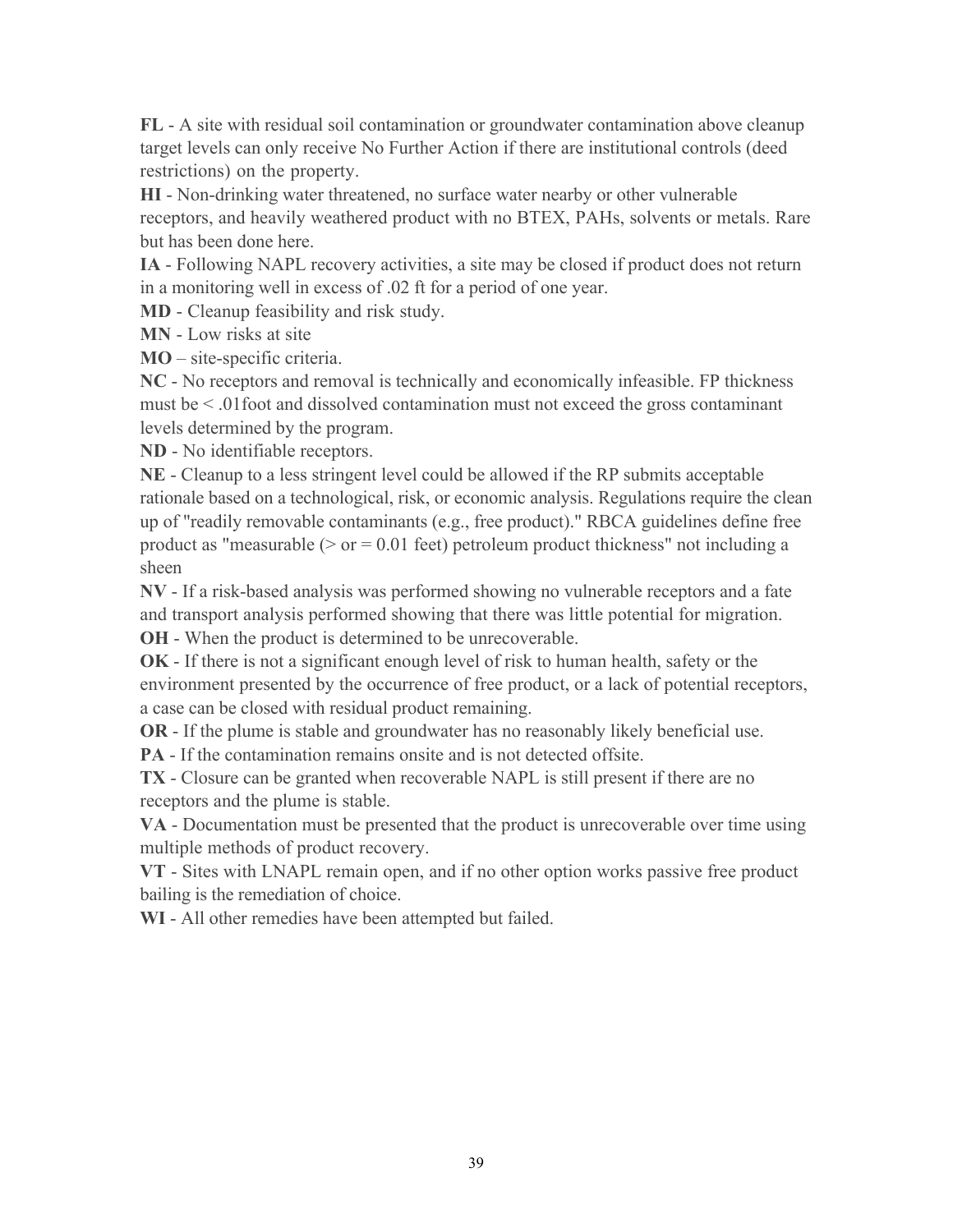5-7. Provide an estimate of the percentage (%) of groundwater-impacted LUST sites in your state with measurable levels of free product at the time of site closure.

| $\Box$ Don't Know |                  | 5  |
|-------------------|------------------|----|
| $\Box$ None       |                  | 23 |
| $\Box$ 1-10%      |                  | 16 |
| $\Box$ 11-25%     | 3                |    |
| $26-40%$          | 0                |    |
| $\Box$ 41-60%     | 0                |    |
| $\Box$ 61-80%     | $\left( \right)$ |    |
| $\Box$ 81-100%    | 0                |    |
|                   |                  |    |

### Comments:

FL - I am not aware that our state has yet made a determination that free product is technically impracticable to remove and have allowed the product to remain while the site qualifies for closure with a No Further Action with Conditions.

KY - UST regulations to not allow closure of a site with measurable levels of free product. OK - A likely estimate is 2%-4%.

VA - VDEQ does not track this circumstance but anticipates that the percentage is very small.

WA - Ecology won't close LUST sites with measurable free product.

### 5-8. Which free-product removal technologies have you found to be the most effective?

□ Excavation 34  $\Box$  Hand bailing 15  $\Box$  Skimmers 23  $\Box$  SVE 32  $\Box$  Pump and treat 17  $\Box$  Multiphase extraction  $35$  $\Box$  Chemical oxidation 4  $\Box$  Thermal remediation 1  $\Box$  Borehole passive 1 Other: 3 NV – Vacuum-assisted skimming OK - Surfactant Flush VA – Vac Truck

Don't know 1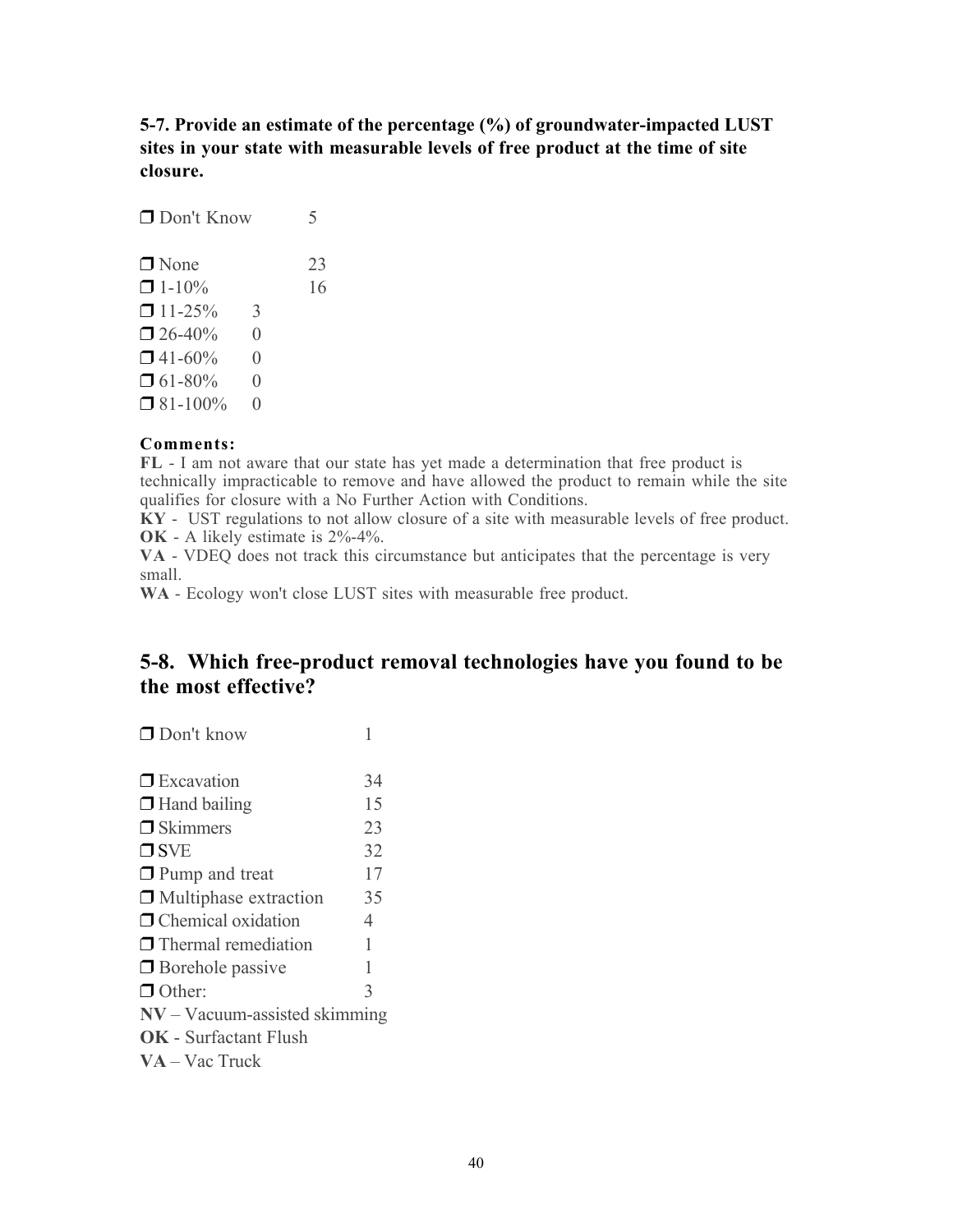### Comments:

CO - Methodology selection is dependent upon the volume (thickness and horizontal extent) of NAPL present.

FL - Based on off-the-top-of-the-head guesstimate based on general experience and not hard data. We do not have a database of cleanup technologies that were used at sites with different amounts of contamination that we can query.

KS, MI - Depends on the site conditions.

MO - Effectiveness of techniques is very site-specific.

RI - Excavation is most effective for heavier oils, SVE is effective for gasoline.

TX - Depending on the type of product, product thickness, depth to groundwater, etc., we have found each of the treatment technologies marked above to be effective. If conditions are favorable, we typically use dual-phase extraction.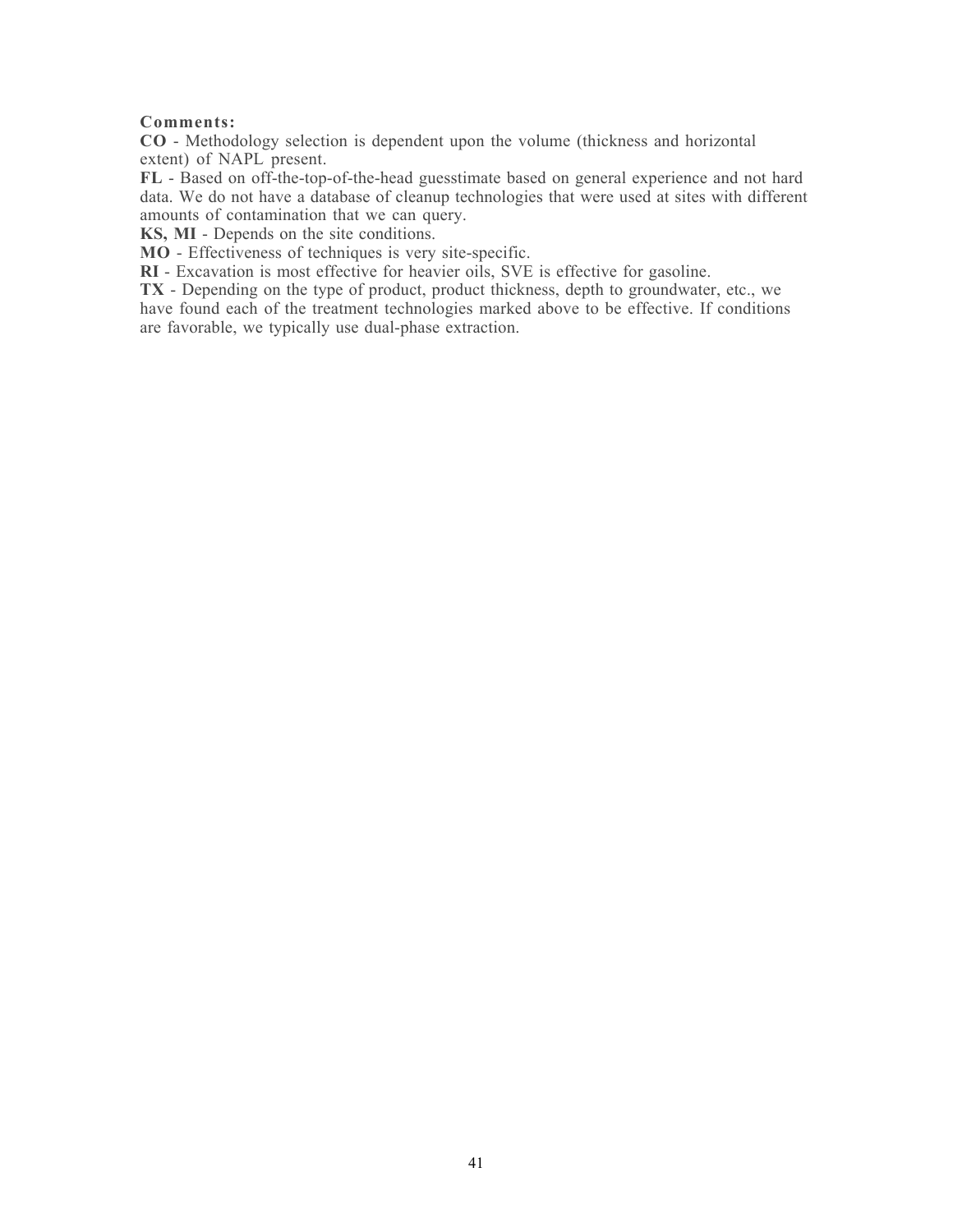# 6. Remediation Cost Impacts

# 6-1. Please indicate the percentage of sites where MtBE has had a

noticeable impact on the cost of remediation. (Note that these percentages are estimates based on state program experience.)

| <b>Percentage of Sites</b>                                                                                                                             | <b>Affect of MTBE on Cleanup Costs</b>                                                                                              |
|--------------------------------------------------------------------------------------------------------------------------------------------------------|-------------------------------------------------------------------------------------------------------------------------------------|
| WI, NM, NE,<br>TN, AR, MS.<br>IA, ND, WY-100%<br>AL-3%, CO-10%, FL-60%; HI-89%,<br>MA-15%, MO-95%, MT-85%,<br>NH-5%,<br>OH-75%, RI-30%, TX-99%, VT-50% | States with percentages of sites with No Increase in<br>Cost<br>21 states<br>$2003$ Survey - 12 states                              |
| AL - 94%, CO - 89%, CT, OH-20%,<br>DE-30%, FL, NH-35%, HI, MT-10%,<br>LA, RI-15%, MA-35%, MO-5%                                                        | States with percentages of sites with Small Increase<br>in Cost $(< 20\%$ more)<br>13 states<br>$2003$ Survey $-18$ states          |
| NY-100%, AL, CO, HI, TX-1%, CT-60%,<br>DE-30%, FL-10%, ME-50%,<br>MA-41%, NH-25%, OH-5%, RI-40%, VT-<br>20%                                            | States with percentages of sites with Significant<br>Increase in Cost $(20 – 50\%)$<br>14 states<br>$2003$ Survey $-13$ states      |
| MD-100%, AL-1%, CT-20%,<br>DE-15%, FL-4%, MA-8%, NH-25%, RI-10%,<br>$VT-5%$                                                                            | States with percentages of sites with Very<br>Significant Increase in Cost $(50 - 100\%)$<br>9 states<br>$2003$ Survey $-15$ states |
| AL, FL, MA, VT -1%, DE-10%,<br>NH-20%, RI-5%                                                                                                           | States with percentages of sites where Cost More<br><b>Than Doubled</b><br>7 states<br>$2003$ Survey $-11$ states                   |

# Don't know 22 states 2003 Survey – 12 states

### Comments:

CO - Remediation of MTBE is only required when there is an actual or definite potential of impact to a receptor, therefore increased costs, if any, are usually small (monitoring related). FL - These responses are based on off-the-top-of-the-head guesstimates based on general experience. We do not have a database of technologies used at sites and types of contaminants present at various stages of remediation.

IA - MtBE is not evaluated for risk, nor has its presence appeared to impact cleanup of other contaminants.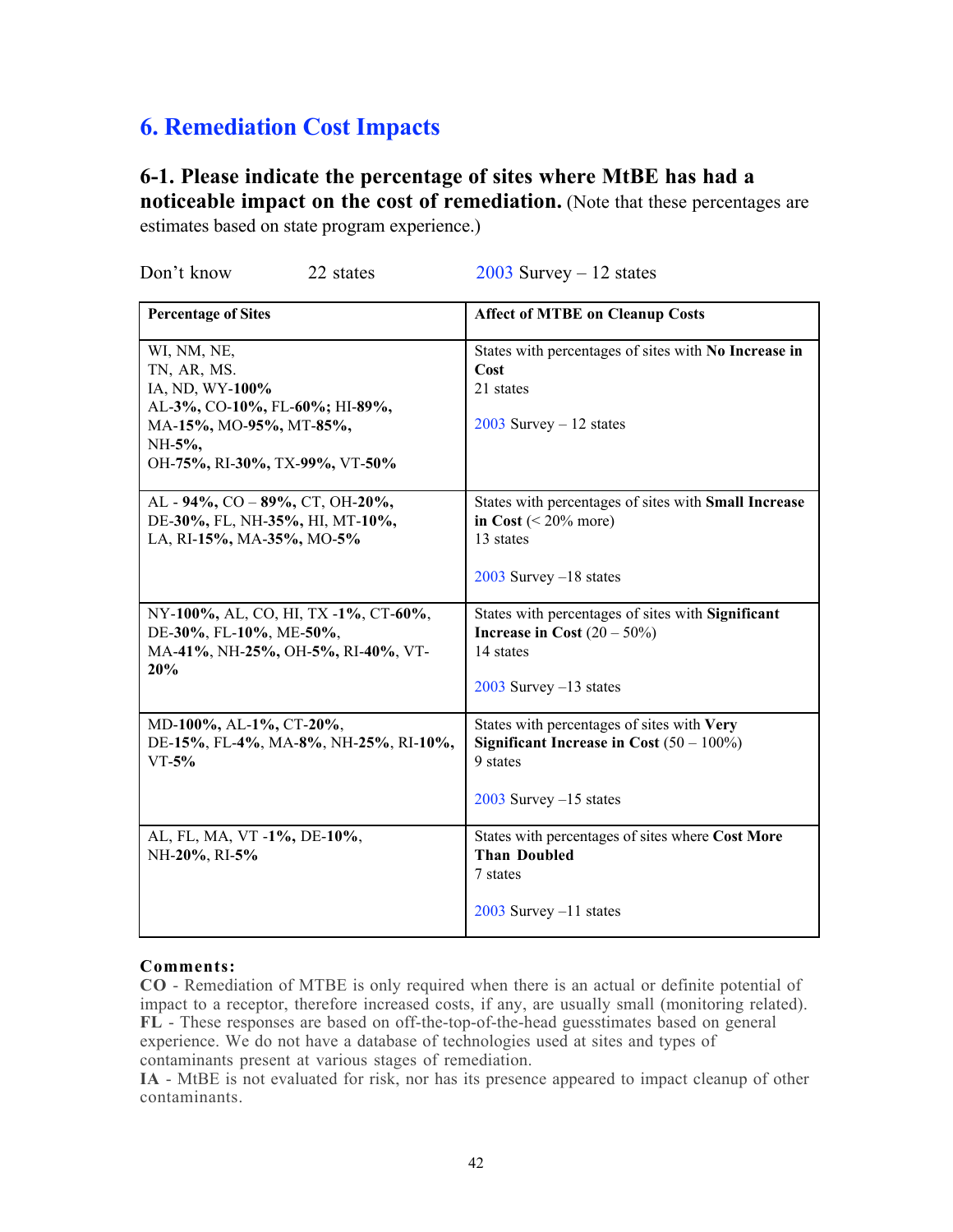ME - We have many sites where MTBE is the only contaminant.

MI - Don't know the percentage of sites, but it increases costs significantly.

MO - Benzene is almost always the driver for the sites where groundwater is contaminated, not MtBE.

NC - This data is not tracked.

NM - MtBE is the driver in only a handful of sites.

NV - Such cost-related information is not readily separated out or tracked by either our LUST or State Petroleum Fund programs.

OH - MtBE is found in only about one quarter to one third of all release sites in Ohio. Most of the time the MtBE is at relatively low levels and does not drive the cost of corrective action.

OK - Until this year, MtBE has not yet been a regulated constituent. Therefore, MtBE occurrences have been remediated in conjunction with BTEX components requiring cleanup at LUST sites.

SC - Because MtBE plumes are commonly larger than BTEX plumes, it is reason to conclude that the cleanup costs would be higher; however, we have no way to determine how much higher those costs are.

TX - Most sites in the LUST program requiring remediation of MtBE also require remediation due to other petroleum compounds. In these situations, the MTBE remediation does not appear to increase the overall costs.

VT - These are estimates!!!

WY - We rarely find MtBE in Wyoming. MtBE does not drive cleanups in Wyoming.

### 6-2. Have other gasoline blends/additives had a noticeable impact on the cost of remediation in your state? (Boxes show numbers of states.)

| <b>Additive/Blend</b> | <b>Yes</b>       | N <sub>0</sub> | Don't know |
|-----------------------|------------------|----------------|------------|
| <b>TBA</b>            | 7                | 25             | 14         |
| Ethanol               | $\mathbf{1}$     | 29             | 16         |
| <b>TAME</b>           | $\boldsymbol{2}$ | 31             | 13         |
| <b>ETBE</b>           | $\boldsymbol{2}$ | 31             | 12         |
| <b>DIPE</b>           | $\mathbf{2}$     | 30             | 12         |
| <b>EDB</b>            | 5                | 26             | 15         |
| 1,2DC                 | 6                | 25             | 16         |
| Lead                  | 6                | 25             | 15         |
| <b>TBF</b>            | $\mathbf{1}$     | 29             | 15         |
| <b>ETBA</b>           | $\mathbf{1}$     | 29             | 16         |
| <b>TAA</b>            | $\mathbf{1}$     | 29             | 15         |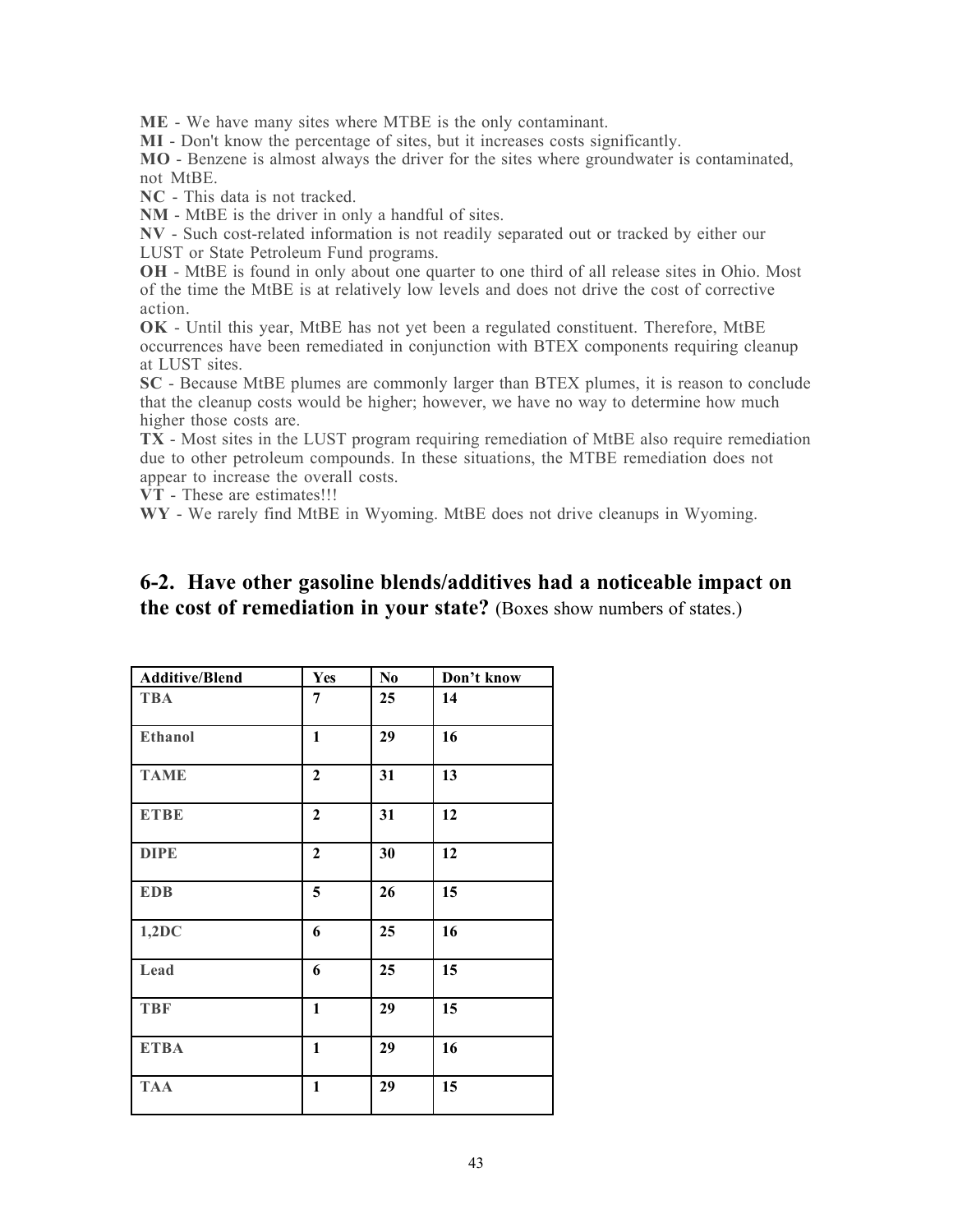### Comments:

AL - Lead treatment in water discharges increases costs. Yes to lead.

CO - OPS requires remediation of 1EDB and 1,2-DCA if they are associated with product from a regulated tank. Yes to 1,2 DCE.

DE - TBA is a major problem at some sites. We also see a lot of TAME, but it is at the same sites as MtBE, and dealt with in the same way. Ethanol is an unknown yet, Yes to TBA. IA - These additives are not evaluated for risk, nor have they had noticible impact on the cost of remediating other chemicals of concern.

KY, TX - UST regulations do not require analyses for these compounds.

MO - To date, none of remediation projects have been designed and "driven" by the additives. This may be partially due to the fact that the majority of LUST cleanups were undertaken before additives were included in the Chemicals of Concern.

NC - Not tracked in this detail.

OK - Have no data on this type of impact to remediation activities.

SC - Because EDB and 1,2 DCA plumes are sometimes larger than BTEX plumes and more difficult to treat, it is reason to conclude that the cleanup costs will be higher.

WY - Oxygenates are rarely found in Wyoming and do not drive cleanups in Wyoming.

### 6-3. If costs of cleaning up blends/additives have increased, what factors have driven them up?

- □ Longer Plume 20  $\Box$  Difficult to air strip 13  $\Box$  Inefficiency carbon 11  $\Box$  Substance recalcitrance 15  $\Box$  Monitoring frequency 6
- □ Monitoring period 16
- $\Box$  More monitoring wells 13

 $\Box$  Other:  $\Box$  5

AL - Inefficiency of treatment technology for lead discharges.

CO - 1,2-DCA at a few sites.

DE - Thickness of plumes, necessity for multilevel wells.

VA - Addressing impacted or threatened water supplies via replacement wells or public water supply connections.

VT - Point of entry treatment systems and air discharge treatment systems.

### Comments:

ÅL - Lead is the chemical that has increased treatment costs more so than any other listed chemicals.

FL – Our "longer plume" response only applies to MtBE because we are not monitoring for the other oxygenates and do not have experience with cleanup challenges associated with the other oxygenates.

KY - UST regulations do not require analyses for these compounds.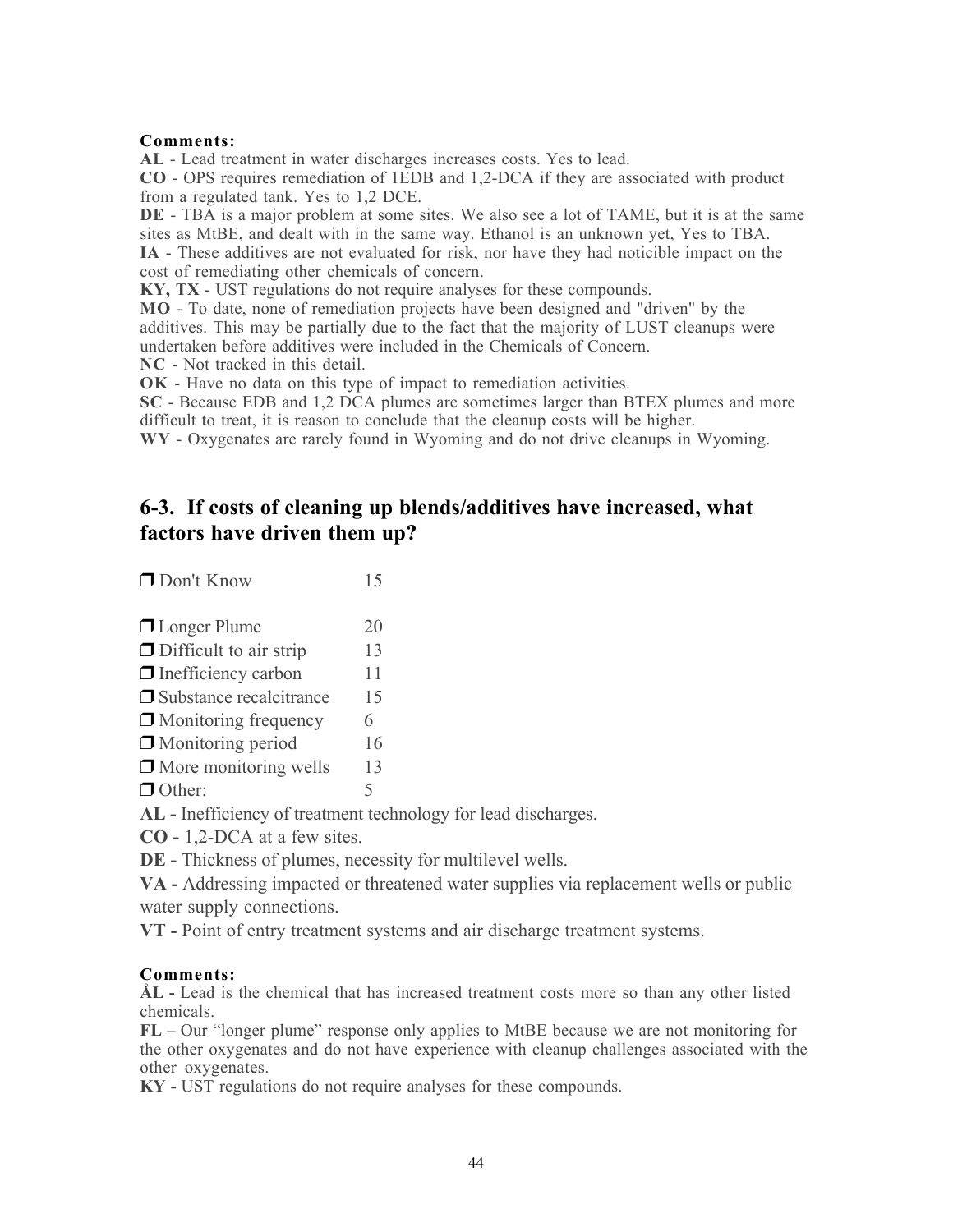# 7. Vapor-Intrusion Pathway

### 7-1. Is vapor intrusion a concern at LUST sites in your state?

| $\Box$ Yes        | 41 |
|-------------------|----|
| $\Box$ No         | 6  |
| $\Box$ Don't know |    |

### Comments:

DE - If a site has vapor problems, it can't be dealt with under out RBCA program until the vapor issue is permanently mitigated.

FL - We are not routinely monitoring for vapors that might enter buildings except in limited cases in which it is clear that there are problems identified. Since we do not monitor vapors in the subsurface it is unknown if there is a problem at LUST sites.

HI - Basements are rare. Most houses have crawl spaces underneath, and we have tradewinds 15-25 mph about 75% of the year. Zero windspeed days are very rare. Also a majority of clay soil.

NV - What is meant by "concern"? If it means concerned that cases NV closed with soil and groundwater cleanup criteria are a risk for vapor intrusion, then no. If you mean that vapor intrusion may require evaluation, then yes.

RI - Vapor intrusion is a concern at a few sites with offsite migration of high concentrations and a high water table.

SC - Although the vapor-intrusion pathway is evaluated for each site, this pathway rarely drives the level of cleanup needed.

TX - Vapor concerns are handled on a case-by-case basis. In general, they tend to result from improperly functioning utility lines and are resolved once the utility line has been repaired.

### 7-2a. Does your state have guidance/policy for evaluating the vaporintrusion pathway?

| $\Box$ Yes        | 28 states | 2003 26 states |
|-------------------|-----------|----------------|
| $\Box$ No         | 20        |                |
| $\Box$ Don't know |           |                |

### Comments:

CO - We have had general guidance to assess the groundwater and soil vapor to indoor air pathways since 1999, although expanded and more detailed guidance is planned for 2007. KY - Division of Waste Managament is currently organizing a workgroup to discuss VI guidance.

NJ - DEP updated (March 2007) Vapor Intrusion Guidance, including New Method LLTO-15 may be found at www.state.nj.us/dep/srp.

 $\overline{NV}$  - Upcoming state guidance is intended to address that the readily used guidance from EPA is not applicable to LUST sites: Interstate Technology & Regulatory Council Vapor Intrusion Team (2007) Vapor Intrusion Pathway: A Practical Guideline. USEPA.

TX - Vapor concerns are handled on a case-by-case basis. In general, they tend to result from improperly functioning utility lines and are resolved once the utility line has been repaired.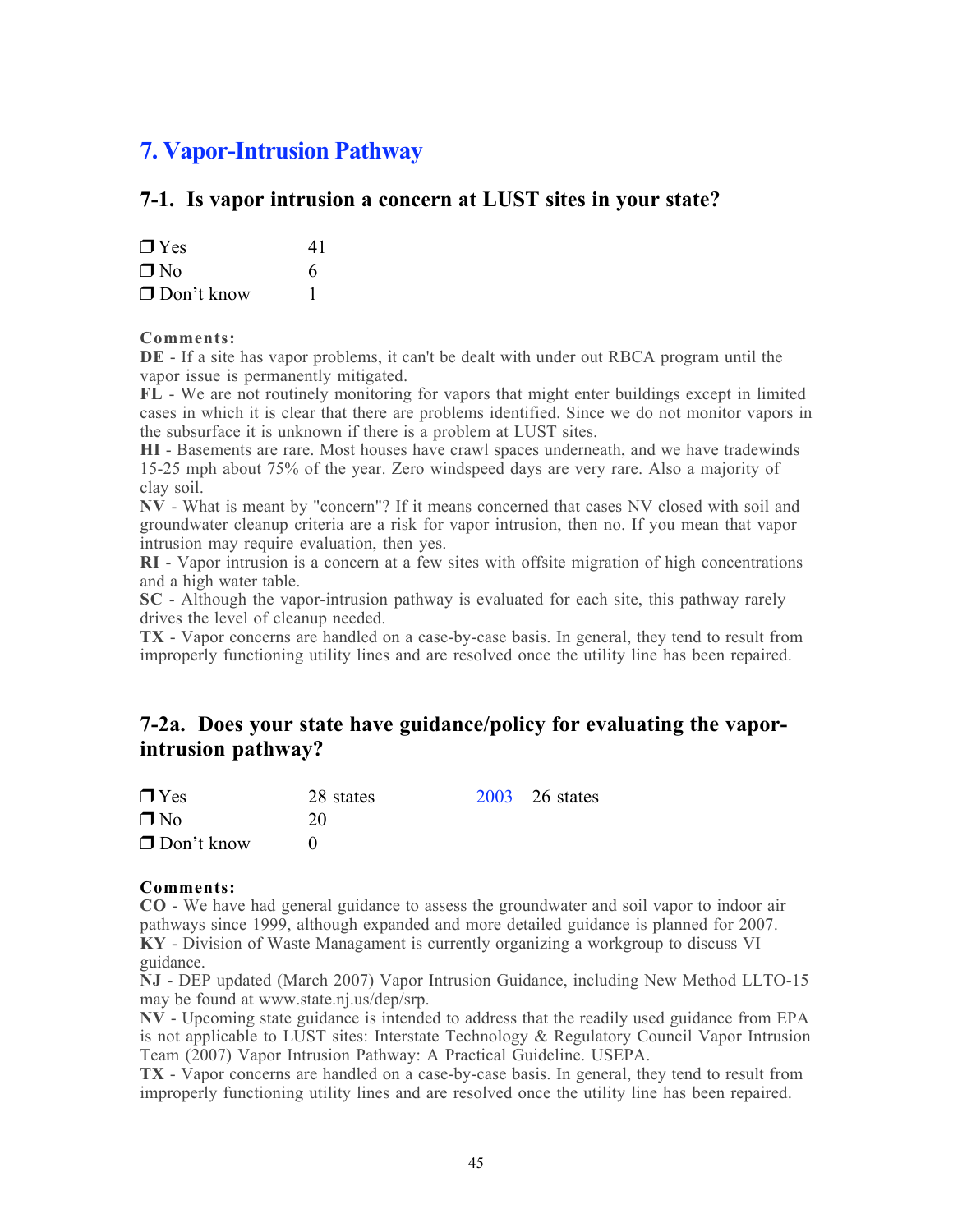VT - We are working on updating our vapor intrusion guidance to focus more on modeling, vapor monitoring, and less on indoor air monitoring. WA - The vapor intrusion guidance is currently being written.

### 7-2b. If not, is your state considering implementing vapor-intrusion pathway guidance?

 $\Box$  Yes 10  $\n **Two** 7\n$  $\Box$  Don't know 4

### 7-2c. If your state is considering implementing vapor-intrusion pathway guidance, what is the anticipated time frame for implementation?

| $AK - Summer 2007$                                         |
|------------------------------------------------------------|
| $A\mathbb{Z} - 2008$                                       |
| <b>DE</b> - Late 2007 to mid 2008                          |
| FL - Maybe by 2008 but this could be delayed significantly |
| $IL - 2007$                                                |
| <b>KY</b> - Unknown                                        |
| $MT, NV - 1 - 2$ years                                     |
| $SD - 12$ months [early 2008]                              |
| $WA - Within the next 12 months [late 2007]$               |

# 7-3. If state guidance for the vapor-intrusion pathway exists on the Internet, please provide the Web address:

| Our current guidance is included with the Alabama Risk-<br>Based Corrective Action Guidance for USTs November 2001. Additional guidance will |
|----------------------------------------------------------------------------------------------------------------------------------------------|
|                                                                                                                                              |
|                                                                                                                                              |
| Guidance is currently                                                                                                                        |
| The vapor intrusion pathway guidance is contained in an appendix of the IDEQ Risk                                                            |
|                                                                                                                                              |
|                                                                                                                                              |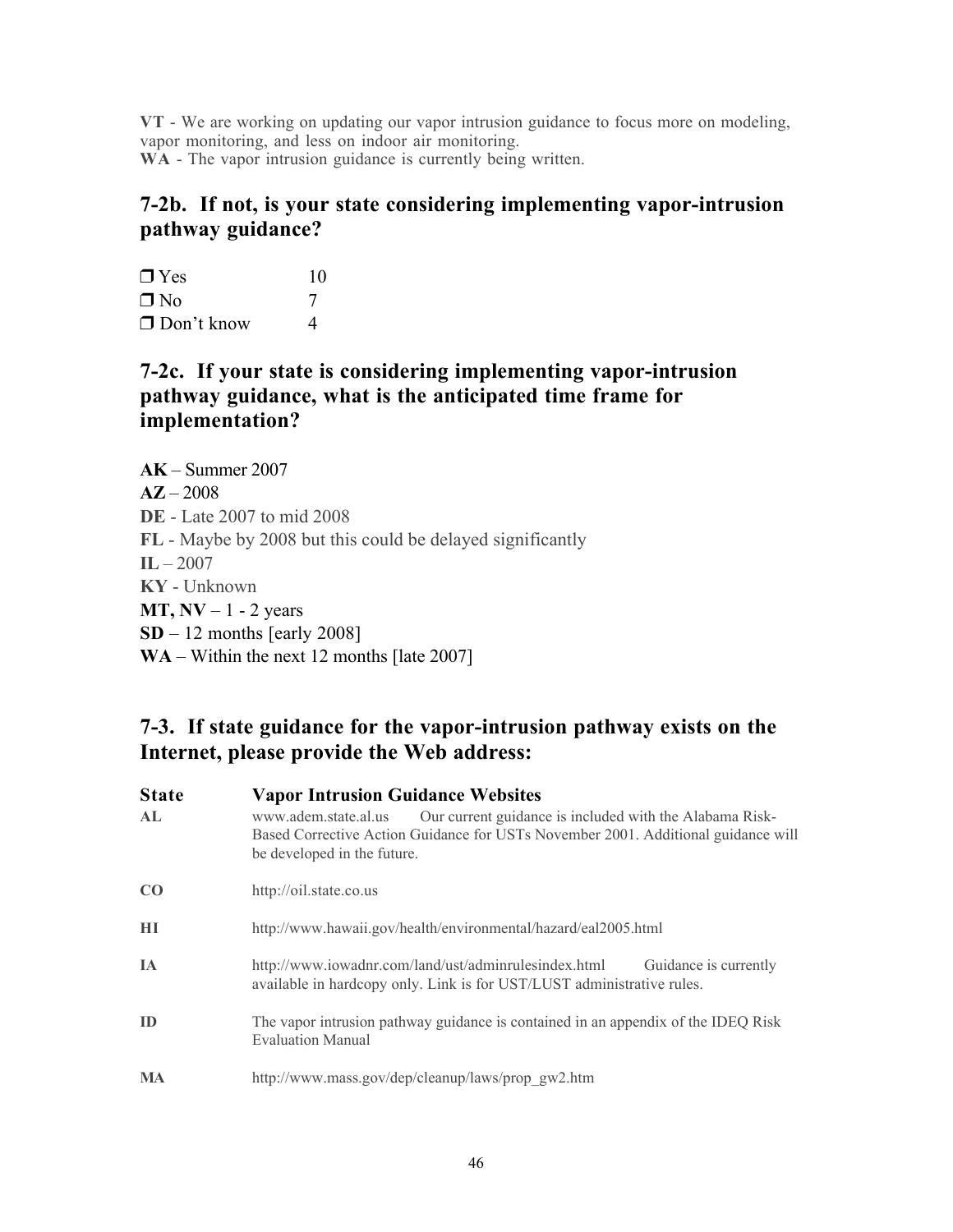| <b>ME</b> | http://www.state.me.us/dep/rwm/petroleum/pdf/inhalexp.pdf                                                                                                                      |  |  |  |  |  |
|-----------|--------------------------------------------------------------------------------------------------------------------------------------------------------------------------------|--|--|--|--|--|
| MI        | www.michigan.gov/deqrrd<br>See Op Memo No. 1 Attachment 7 Soil Inhalation<br>for Ambient Air Criteria                                                                          |  |  |  |  |  |
| <b>MN</b> | http://www.pca.state.mn.us/publications/c-prp4-01a.pdf                                                                                                                         |  |  |  |  |  |
| <b>MO</b> | http://www.dnr.mo.gov/env/hwp/tanks/tanks.htm                                                                                                                                  |  |  |  |  |  |
| <b>NE</b> | www.deq.state.ne.us/Publications/Petroleum Remediation Program/Guidance<br>Documents/RBCA guidance                                                                             |  |  |  |  |  |
| NH        | http://des.nh.gov/orcb/doclist/pdf/vapor_intrusion.pdf                                                                                                                         |  |  |  |  |  |
| NJ        | www.state.nj.us/dep/srp                                                                                                                                                        |  |  |  |  |  |
| NY        | http://www.dec.state.ny.us/website/der/guidance/vapor/                                                                                                                         |  |  |  |  |  |
| <b>OH</b> | http://www.com.state.oh.us/sfm/bust                                                                                                                                            |  |  |  |  |  |
| <b>OR</b> | http://www.deq.state.or.us/wmc/tank/documents/RBDM03Final.pdf                                                                                                                  |  |  |  |  |  |
| PA        | http://www.depweb.state.pa.us/landrecwaste/cwp/view.asp?A=1243&Q=465335                                                                                                        |  |  |  |  |  |
| <b>SC</b> | http://www.scdhec.gov/eqc/lwm/forms/RBCA_01.pdf<br><b>SC Risk-Based</b><br><b>Corrective Action Guidelines</b>                                                                 |  |  |  |  |  |
| <b>TN</b> | www.state.tn.us/environment/ust                                                                                                                                                |  |  |  |  |  |
| WY        | In the process of updating/revising all guidance documents. As soon as the guidance<br>document is revised, it will be put on our website at: http://deq.state.wy.us/shwd/stp. |  |  |  |  |  |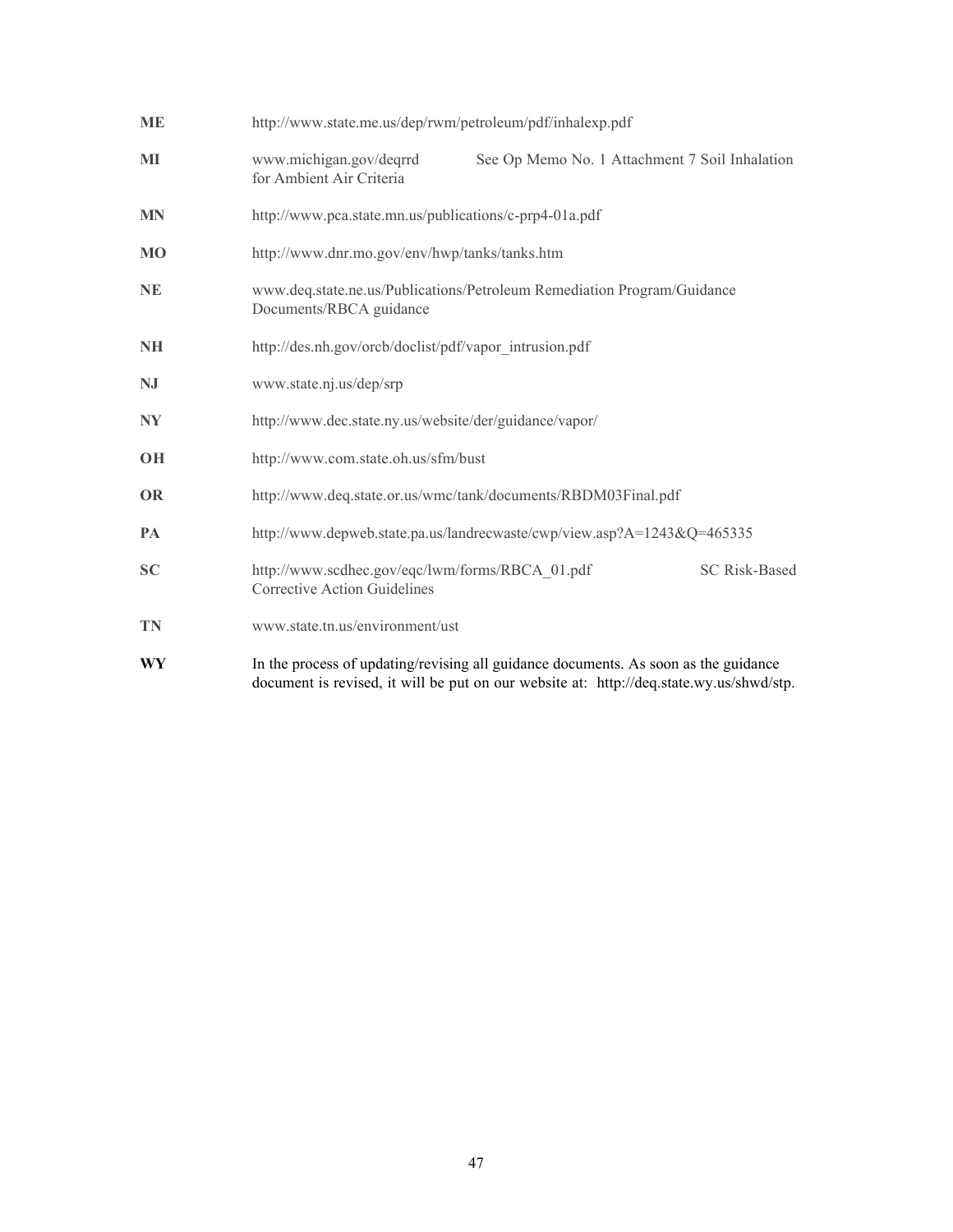# 8. Hazardous Substance USTs

# 8-1. How many federally regulated hazardous substance (nonpetroleum) USTs are registered in your state?

| $\Box$ Don't know/No answer |                | 18                                                                                            |
|-----------------------------|----------------|-----------------------------------------------------------------------------------------------|
| <b>State</b>                | <b>Number</b>  | <b>Comments</b>                                                                               |
| AL                          | 189            |                                                                                               |
| CO                          | 305            |                                                                                               |
| <b>CT</b>                   | 200            | active USTs                                                                                   |
| DE                          | $\overline{2}$ | 98 registered:, 2 in use, 96 removed or abandoned                                             |
| FL                          | 199            | 199 registered, 158 closed or removed, 1 out of service,                                      |
|                             |                | 40 active regulated                                                                           |
| IA                          |                | Questions should be directed to the State Fire Marshall's Office.                             |
| ID                          | 35             | only 2 active.                                                                                |
| <b>KS</b>                   | $\overline{4}$ |                                                                                               |
| KY                          | 364            |                                                                                               |
| <b>LA</b>                   | $\overline{0}$ |                                                                                               |
| <b>MD</b>                   | 16             |                                                                                               |
| <b>ME</b>                   | 171            | source: EPA EOY FY06 Activities Report                                                        |
| MI                          |                | 1,724 active and closed non-petroleum USTs                                                    |
| <b>MN</b>                   | 458            | includes both active and closed tanks "registered" in state                                   |
| <b>MS</b>                   | 50             |                                                                                               |
| <b>MT</b>                   | 1              |                                                                                               |
| NC                          | 228            | temporarily closed or active                                                                  |
| <b>ND</b>                   | 28             |                                                                                               |
| <b>NE</b>                   | 28             |                                                                                               |
| <b>NH</b>                   | 21             |                                                                                               |
| NJ                          | 6,600          |                                                                                               |
| <b>NY</b>                   | 367            |                                                                                               |
| <b>OH</b>                   | 400            | approximate number                                                                            |
| <b>OR</b>                   | 426            | includes both active and closed tanks                                                         |
| PA                          | 71             |                                                                                               |
| R <sub>I</sub>              | 18             |                                                                                               |
| S <sub>C</sub>              | 17             | active tanks; there have been many more tanks<br>registered and subsequently properly closed. |
| <b>SD</b>                   | 7              |                                                                                               |
| <b>VA</b>                   | 932            | 122 are active                                                                                |
| <b>VT</b>                   | 16             |                                                                                               |
| <b>WA</b>                   | 817            | active hazardous substance tanks, not including closed<br>tanks                               |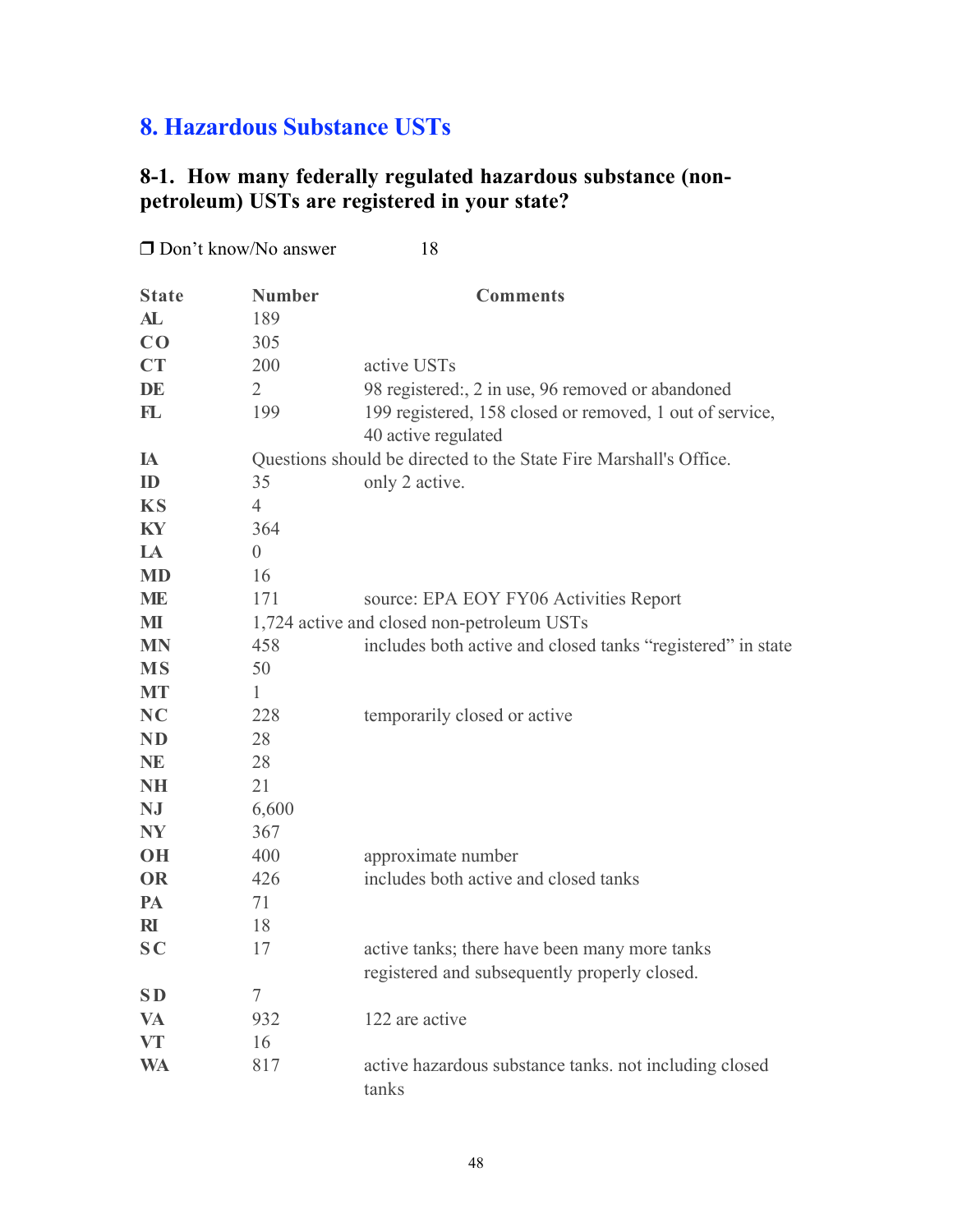| <b>WI</b> | 927 | 56 in use, 4 temporary out of service, 867 closed |
|-----------|-----|---------------------------------------------------|
| <b>WV</b> | 186 |                                                   |
| <b>WY</b> | 29  |                                                   |

### 8-2a. Has your state developed guidance/regulations for hazardous substance USTs?

| $\Box$ Yes        | 32 |
|-------------------|----|
| ∩ No              | 8  |
| $\Box$ Don't know |    |

### Comments:

CO - OPS regulates petroleum USTs/ASTs and hazardous substance USTs, although OPS only regulates the cleanup from petroleum USTs/ASTs. CDPHE regulates cleanup from hazardous substance tanks.

CT - State requirements for hazardous substance tanks are the same as the federal requirements with the additional requirement that the USTs must be removed at the end of their life expectancy.

IL - Regulations for cleanup.

KS, SC, WV – Same as federal regs.

KY - The same procedures apply for all regulated UST systems.

MT - Rules mirror 240 CFR- 280.42, require double wall.

NH - The petroleum UST rules also applies to hazardous substance tanks.

OK - Guidance is regulated by the Oklahoma Department of Environmental Quality.

RI - The UST regulations include hazardous substances.

TX - No specific guidance for hazardous substance USTs has been developed; standard program guidance is used. The standard program guidance can be found at the following web addresses: http://www.tceq.state.tx.us/nav/cleanups/pst.html, or http://www.tceq WA - Have to meet all requirements for USTs

### 8-2b. If yes, and this information is on a state website, please provide the address.

| <b>State</b><br>AL. | Website<br>www.adem.state.al.us                                                                                      |
|---------------------|----------------------------------------------------------------------------------------------------------------------|
| CO                  | http://oil.cdle.state.co.us                                                                                          |
| CT                  | www.dep.state.ct.us/wst/ust/regsust.pdf                                                                              |
| DE<br>Draft regs:   | http://www.dnrec.state.de.us/dnrec2000/Divisions/AWM/ust/Regs/ust regs.asp New                                       |
|                     | http://www.dnrec.state.de.us/dnrec2000/Divisions/AWM/ust/UST%20Regs/Draft%20UST%20Re<br>gulations%20April%202007.pdf |
| FL.                 | www.dep.state.fl.us/waste/categories/tanks                                                                           |

HI http://www.hawaii.gov/health/environmental/waste/ust/tgm.html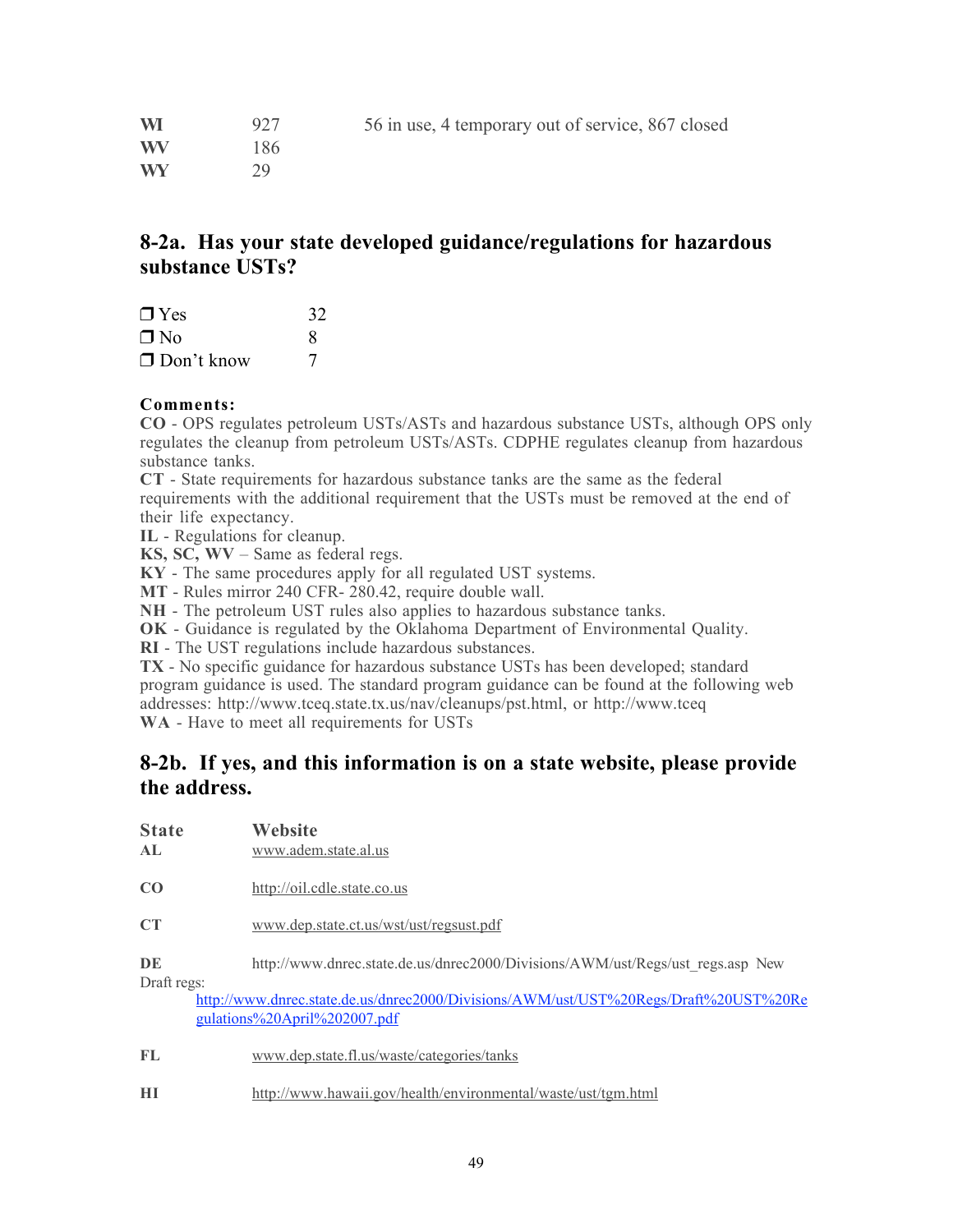| IL        | epa.state.il.us                                                                                    | regulations for cleanup |                                                                             |  |  |  |
|-----------|----------------------------------------------------------------------------------------------------|-------------------------|-----------------------------------------------------------------------------|--|--|--|
| KY        | www.waste.ky.gov                                                                                   |                         | The same procedures apply for all regulated UST systems.                    |  |  |  |
| <b>MA</b> | www.mass.gov/dep/toxics/hazmatma.htm                                                               |                         |                                                                             |  |  |  |
| ME        | http://www.maine.gov/sos/cec/rules/06/096/096c695.doc                                              |                         |                                                                             |  |  |  |
| MI        | www.michigan.gov/deqwhmd see part 111                                                              |                         |                                                                             |  |  |  |
| MN        | http://www.pca.state.mn.us/cleanup/pubs/stortanksfs.html                                           |                         |                                                                             |  |  |  |
| <b>MO</b> | http://www.dnr.mo.gov/env/hwp/tanks/tanks.htm                                                      |                         |                                                                             |  |  |  |
| <b>MS</b> | www.deq.state.ms.us                                                                                |                         |                                                                             |  |  |  |
| <b>MT</b> | double wall.                                                                                       |                         | http://www.deq.mt.gov/UST/ustRules.asp Rules mirror 240 CFR-280.42, require |  |  |  |
| NC        | http://ust.ehnr.state.nc.us/main.html                                                              |                         |                                                                             |  |  |  |
| <b>NE</b> | www.sfm.ne.gov See regulations for USTs--Title 159                                                 |                         |                                                                             |  |  |  |
| <b>NH</b> | http://des.nh.gov/rules/envwm1401.pdf                                                              |                         |                                                                             |  |  |  |
| NJ        | www.state.nj.us/dep/srp/bust                                                                       |                         |                                                                             |  |  |  |
| NM        | www.nmenv.state.nm.us                                                                              |                         |                                                                             |  |  |  |
| <b>NY</b> | http://www.dec.state.ny.us/website/der/bulkstor/                                                   |                         |                                                                             |  |  |  |
| PA        | http://www.depweb.state.pa.us/landrecwaste/cwp/view.asp?a=<br>1240&Q=453778&landrecwasteNav= 31016 |                         |                                                                             |  |  |  |
| RI        | www.dem.ri.gov                                                                                     |                         |                                                                             |  |  |  |
| <b>SC</b> | exactly like the federal regulations                                                               |                         |                                                                             |  |  |  |
| <b>SD</b> | http://www.state.sd.us/denr/DES/Ground/groundprg.htm                                               |                         |                                                                             |  |  |  |
| TX        | http://www.tceq.state.tx.us/nav/cleanups/pst.html, or http://www.tceq                              |                         |                                                                             |  |  |  |
| VA        | www.deq.virginia.gov/tanks/pdf/usttech.pdf                                                         |                         |                                                                             |  |  |  |
| VT        | http://www.anr.state.vt.us/dec/wastediv/ust/ust regs.htm                                           |                         |                                                                             |  |  |  |
| WY        | http://deq.state.wy.us/shwd/stp<br>Regulations, Chapter 17, Section 17                             |                         | Found in Water Quality Rules and                                            |  |  |  |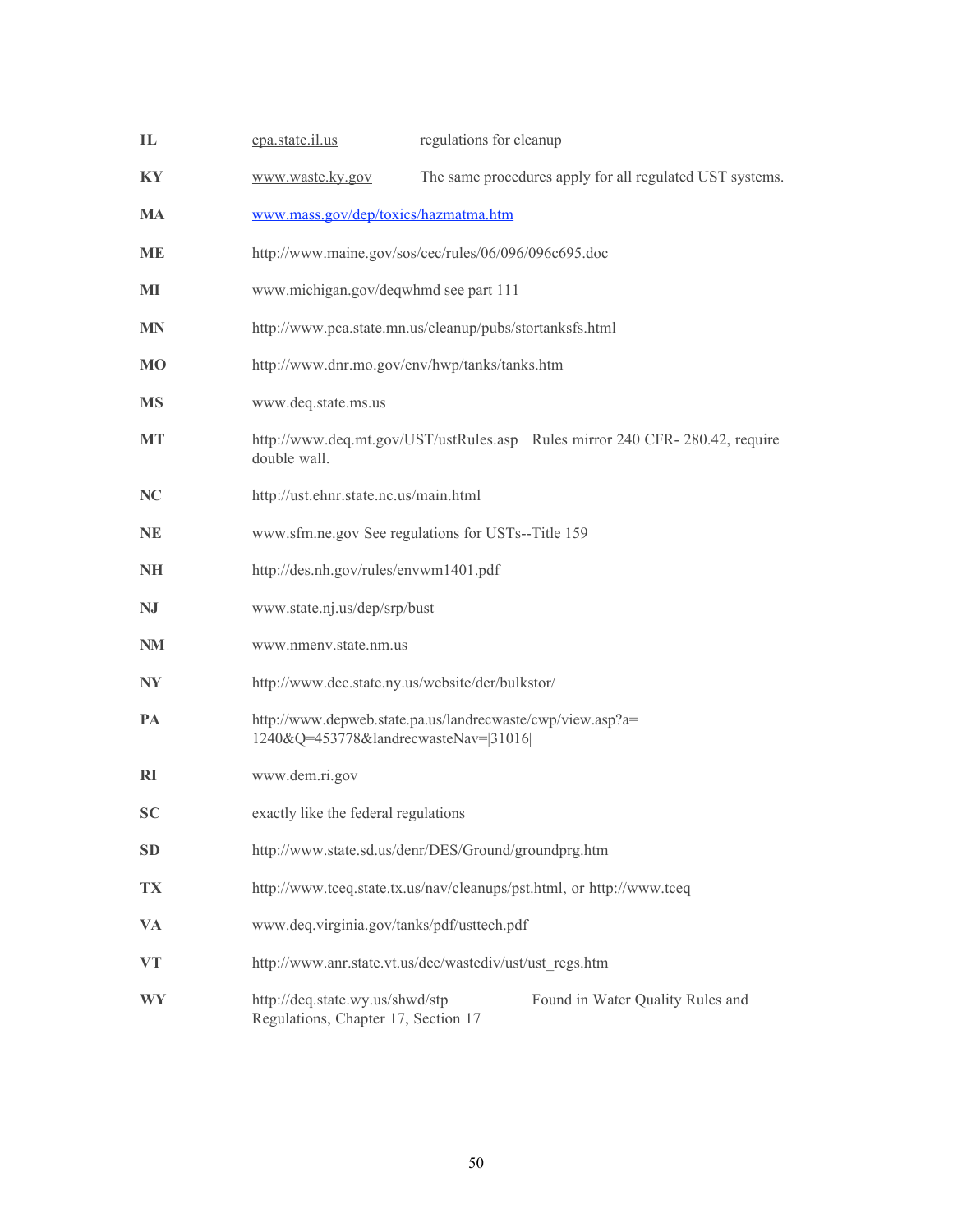# 8-3. How frequently are hazardous substance USTs inspected in your state?

### State

- AL About once every 3 years
- CO Routinely; the goal is each tank every 18 months.
- CT Same frequency as petroleum USTs
- DE 2 hazardous substance tanks remain one last inspected in 1999, one in 2001
- FL Annually
- HI Goal is at least once every two years
- KS Every 4 years
- KY Compliance Section supervisor said that hazardous substance USTs are being inspected at a rate that meets the 2005 Energy Act requirements.
- MD Once every three years
- MN Estimate 1 time every 9 years
- MO Once every three years
- MT 3 yrs
- NC About once every 5 years
- ND Every three years.
- NE 6.8 years
- NH Every 18 months
- NJ Every three years
- NV Our hazardous waste branch performs RCRA inspections of facilities storing hazardous waste.
- NY Goal is once every three years. Depending on the area of the state, this goal may not be met.
- **OH** Once every 3-6 years.

OK Hazardous substances, other than petroleum fuel product, are regulated by state agencies other than the OCC/PSTD.

- OR Our goal is once every three years.
- RI They have all been inspected since 1998.
- SC Approximately once every 13 months.
- SD once every three years.
- TX Hazardous substance USTs are inspected at the same frequency as PSTs.
- VA Inspected on a 4.4 year frequency with all tanks.
- WA Currently about once every 5 years, same as petroleum USTs. After 8/07, we plan to move to once every 3 years for UST inspections, including hazardous substance tanks (pending approval/reauthorization of our tanks program and an annual tank fee increase to fund addtional inspection staff.
- WI Annually.
- WV Same as petroleum USTs
- WY Every 3 years.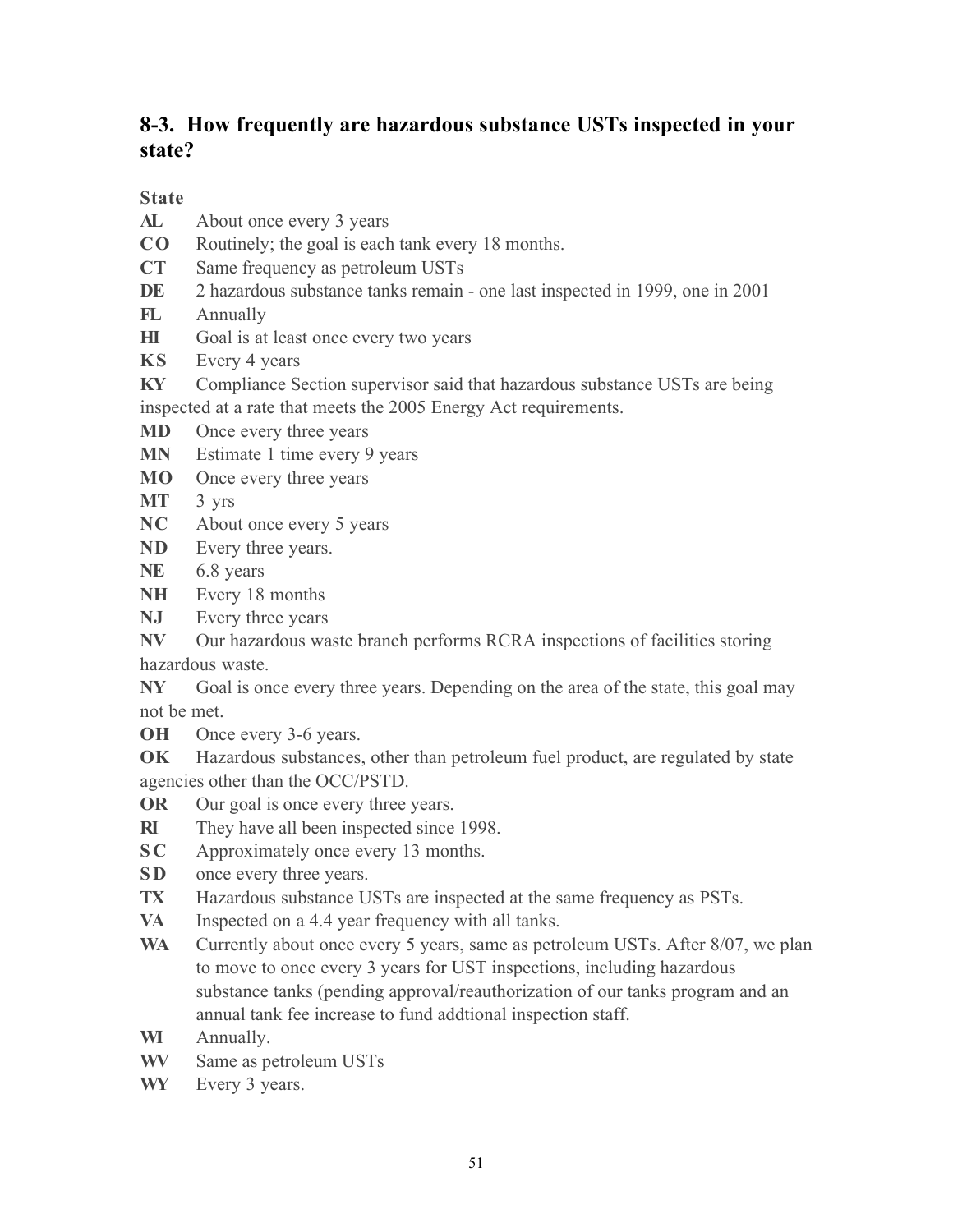# 8-4. How many releases were reported from hazardous substance USTs in your state between 2000 and 2005?

State<sub>1</sub>

| ⇔ταττ         |                                                                                         |
|---------------|-----------------------------------------------------------------------------------------|
| AK            | $\Omega$                                                                                |
| AL            |                                                                                         |
| $\bf CO$      | Releases from hazardous substance tanks are reported to CDPHE.                          |
| DE            | 2                                                                                       |
| $\mathbf{FL}$ | $\overline{0}$                                                                          |
| $H\!I$        | Very few. Less than 5.                                                                  |
| $\mathbb L$   | Total releases reported is 980 since 1984                                               |
| <b>MD</b>     | $\overline{0}$                                                                          |
| ME            | 6                                                                                       |
| <b>MT</b>     | $\overline{0}$                                                                          |
| NC            | 6                                                                                       |
| <b>ND</b>     | $\theta$                                                                                |
| NH            | 1                                                                                       |
| $N\!V$        | $\theta$                                                                                |
| OH            | 9                                                                                       |
| <b>OR</b>     | $\overline{0}$                                                                          |
| $\mathbf{R}$  | $\theta$                                                                                |
| SC            | $\theta$                                                                                |
| <b>SD</b>     | $\theta$                                                                                |
| <b>TX</b>     | The type of substance released is not available in the LUST program database;           |
|               | however, the number of hazardous substance releases would be a very small percentage of |
|               | the total number of LUST releases.                                                      |
|               |                                                                                         |

- VA 0
- $\mathbf{W} = 0$
- $\mathbf{W} = 0$
- WY 0

# 8-5. How many of these releases have had free-product plumes?

Answers to this question are either "none" or "don't know."

### 8-6. What types of hazardous substances have been released from USTs?

- AL solvents
- DE hexane, benzene, (toluene, xylene, TCE, PCE, MEK prior to 2000)
- ME hydrochloric acid, sodium hypochlorite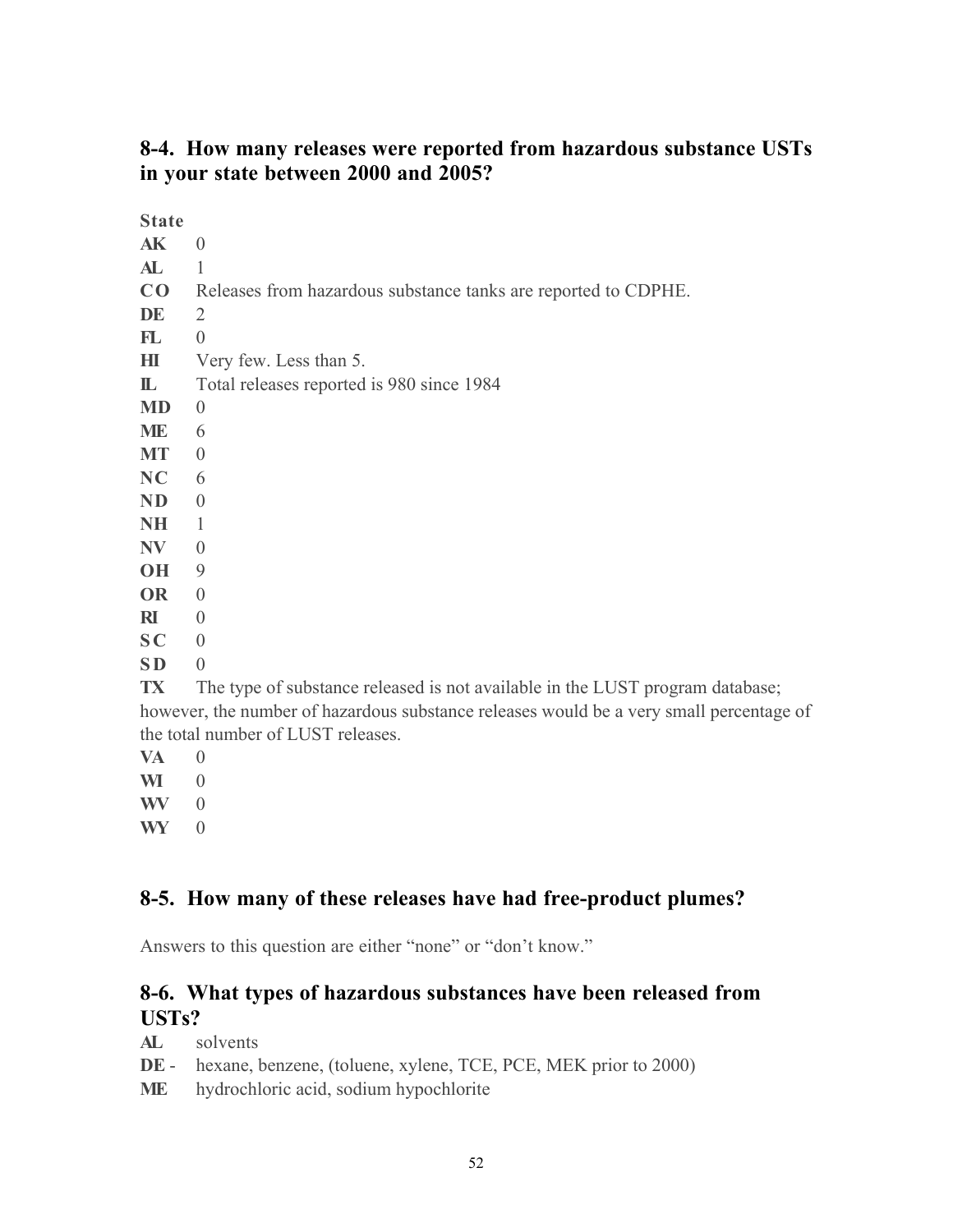MI cleaning solvents, TCE, etc

NC ethylene glycol

TX Although the type of hazardous substance released is not available in the LUST program database, substances such as acetone, toluene, and isopropyl alcohol are some of the hazardous substances known to have been released.

VT sodium hypochlorite

# 8-7. Do you feel your state has adequately addressed hazardous substance UST release prevention and cleanup?

| $\Box$ Yes        | 34 |
|-------------------|----|
| $\Box$ No         | 3  |
| $\Box$ Don't know | 9  |

### Comments:

MN - Unable to do frequent inspections.

NC - We do adequately address releases from hazardous substance tanks, but we DO NOT adequately address prevention of releases. To adequately address prevention, we should inspect these tanks at least once every 2 to 3 years.

OH – State lacks the statutory authority to regulate corrective action for hazardous substance releases.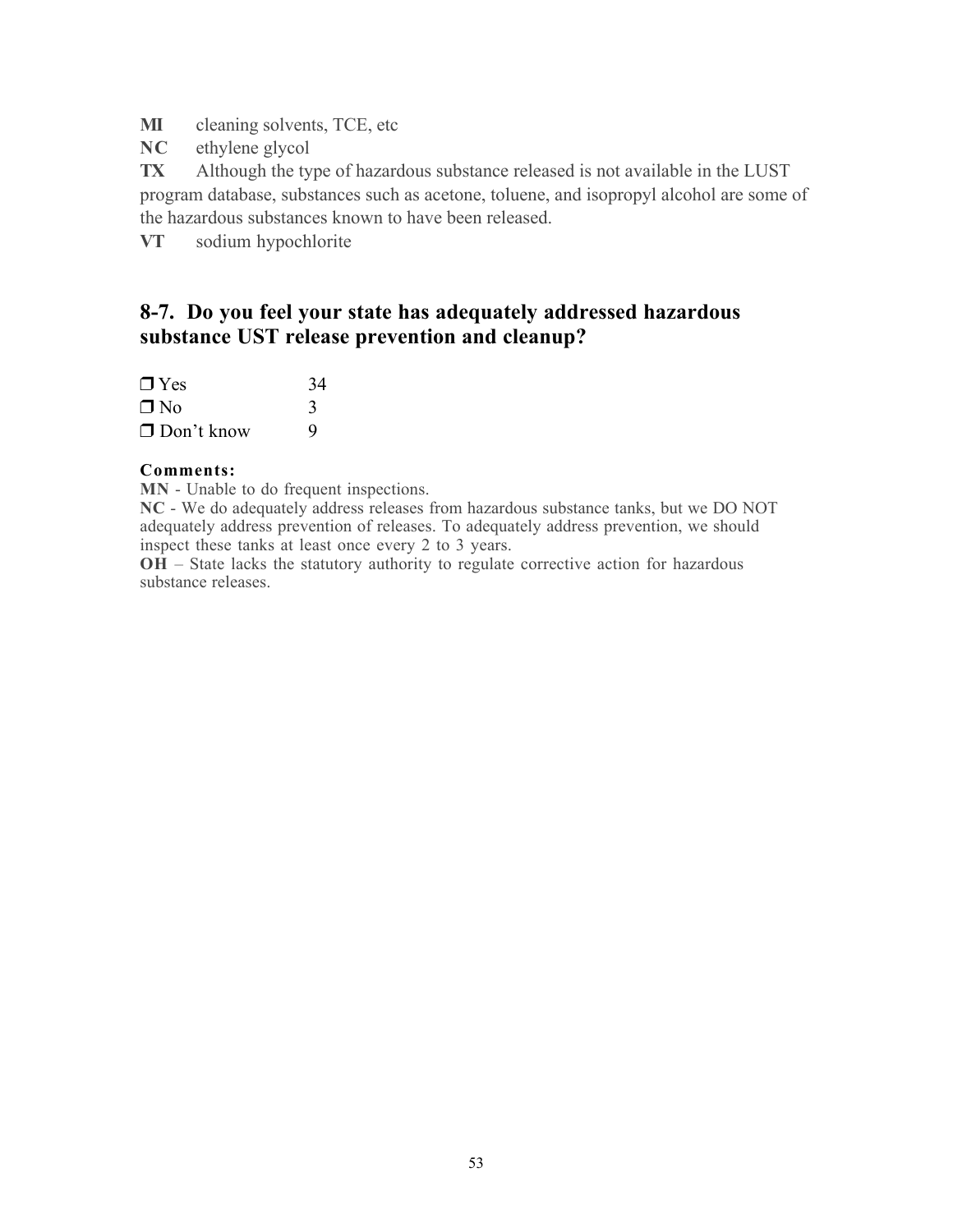# 9. Heating Oil Tanks

### 9-1. How many heating oil tanks are there in your state?

| State:         |          |                                                                     |
|----------------|----------|---------------------------------------------------------------------|
| CT             | 4,156    |                                                                     |
| $\mathbf{H}$   | 200      |                                                                     |
| <b>KS</b>      | 14       |                                                                     |
| LA             | $\theta$ |                                                                     |
| <b>MD</b>      | 3,500    |                                                                     |
| ME             |          | 400,000 home heating oil tanks.                                     |
| <b>MN</b>      | 3,000    |                                                                     |
| <b>MT</b>      | 93       |                                                                     |
| NC             | 250,000  | Estimate by the NC Petroleum Marketer in the early '90s             |
| NE             | 932      |                                                                     |
| <b>NH</b>      |          | More than 100,000 heating oil tanks are likely to be present in NH. |
| <b>NM</b>      |          | No heating oil tanks in state                                       |
| N <sub>Y</sub> | 11,000   |                                                                     |
| <b>OR</b>      | 500,000  |                                                                     |
| $\mathbf{R}$   | 1,222    |                                                                     |
| VA             | 400,000  | Estimate given by an official about 8 years ago.                    |
| VT             | 20,000   |                                                                     |
| <b>WA</b>      | 126,740  | From the 2000 census of the number of homes heated with             |
|                |          | fuel oil. Number of tanks is probably less. The state doesn't       |
|                |          | keep numbers of residential or commercial heating oil USTs.         |
| WI             | 45,732   | 31,028 closed, 13,186 in-use, 1,465 abandoned,                      |
|                |          | 53 temporary out of service                                         |
|                |          |                                                                     |

### Comments:

HI - Releases from heating oil tanks are overseen by HIDOH HEER Office, as our section can only do regulated USTs. Not many residential heating oil tanks, but the most common owner/operators are hotels and military.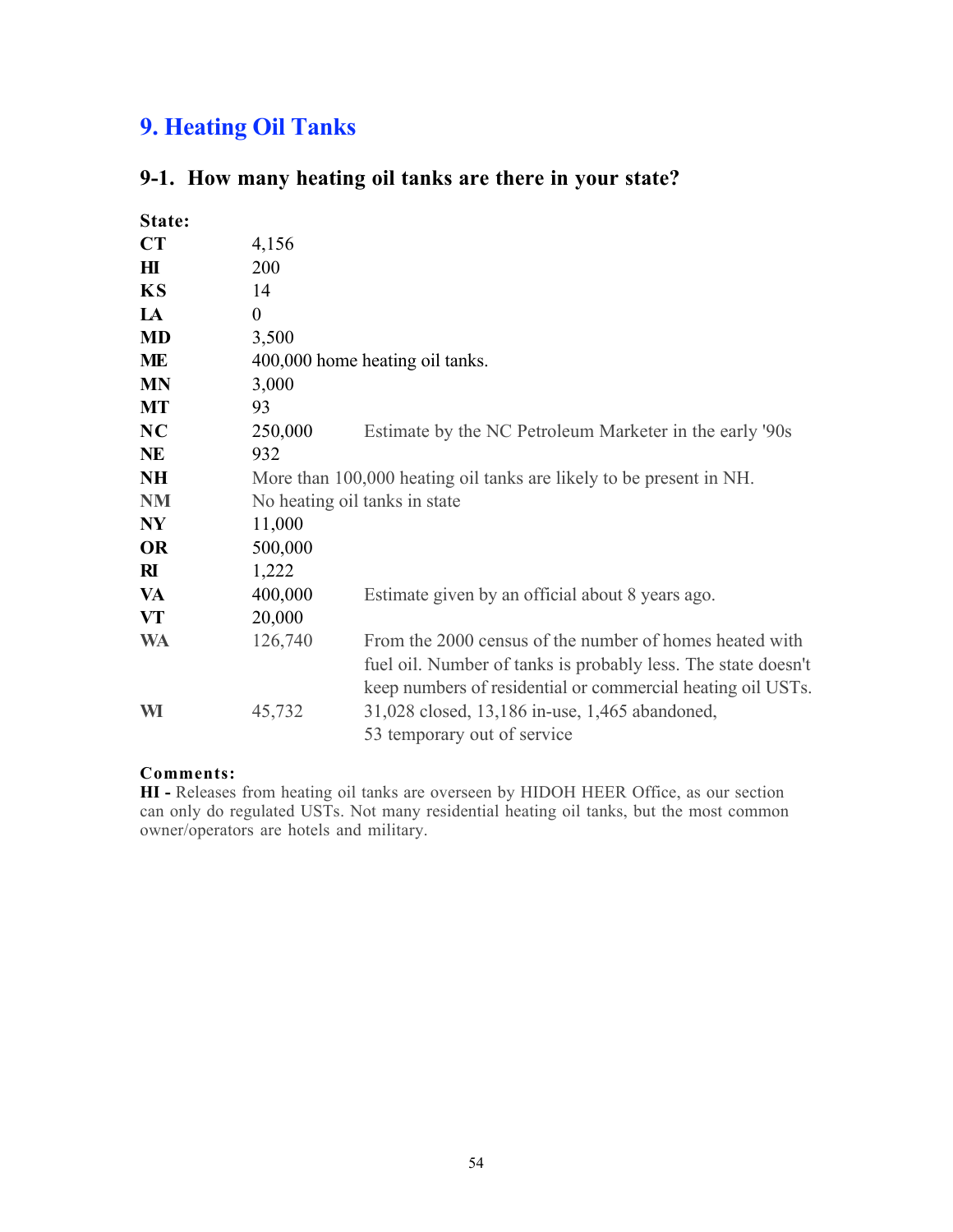# 9-2. Which types and sizes of heating oil tanks are regulated in your state?

| <b>State</b> | <b>Residential</b><br>(gallons >) | Industrial/<br>commercial/<br>institutional<br>(gallons >) | <b>Comments</b>                                                                                                                                                                                                                                                       |
|--------------|-----------------------------------|------------------------------------------------------------|-----------------------------------------------------------------------------------------------------------------------------------------------------------------------------------------------------------------------------------------------------------------------|
| AR           |                                   | 1,320                                                      |                                                                                                                                                                                                                                                                       |
| CT           |                                   |                                                            | Residential heating fuel UST's are regulated upon release or<br>through local ordinances. Non-residential USTs $>2,100$ gallons<br>are required to be registered, tested, and removed at the end of<br>their life expectancy.                                         |
| DE           | $1,100$ gallons                   | 1,100                                                      | $>1,100$ gal to be registered, fees collected above 2,000 gallons.<br>Any heationg oil tank that has a release is regulated.                                                                                                                                          |
| FL           |                                   | 30,001                                                     | Only applies to USTs with capacities greater than 30,000 gallons                                                                                                                                                                                                      |
| <b>KS</b>    |                                   | 111                                                        |                                                                                                                                                                                                                                                                       |
| <b>ME</b>    | No volume<br>exemptions           | No volume<br>exemptions                                    |                                                                                                                                                                                                                                                                       |
| MT           | 1,100                             | all                                                        | Residential or Farm: Any tank installed after April 27, 1995 or<br>over 1100 gallons                                                                                                                                                                                  |
| <b>NJ</b>    |                                   | 2,000                                                      | Industrial/commercial/institutional heating oil USTs are<br>regulated at sites with and aggregate capacity of greater than 2000<br>gallons.                                                                                                                           |
| NY           | 1,100                             | 1,100                                                      | NY regulates tanks storing heating oil if the tank itself is 1,100<br>gallons or larger or once the site capacity exceeds 1,100 gallons<br>of other petroleum products. For residential facilities it would<br>typically be if they have the individual tank of 1,100 |
| RI           | 1,100                             | No minimum                                                 |                                                                                                                                                                                                                                                                       |
| VT           |                                   | 42,000                                                     |                                                                                                                                                                                                                                                                       |
| <b>WA</b>    |                                   | 1,100                                                      |                                                                                                                                                                                                                                                                       |

### Comments:

AL - Not regulated under the UST regulations. A release from a heating oil tank would be a violation of the Alabama Water Pollution Control Act.

CO - Heating oil tanks are exempt from regulations

KY - The UST Branch does not regulate heating fuel tanks (these are regulated by the Superfund Branch).

MA - Compliance is locally regulated. Leaking tanks are locally and state regulated

MI - Underground storage tanks greater than 1100 gallons are regulated in Michigan

NC - The term 'regulated' is specifically designated as regulated under 15A NCAC 2N. NC has registration, cleanup and fee requirements for some tanks that are not 'regulated' by federal law.

NE - No matter the size, all tanks have some regulation. The preventive regulations belong to the Nebraska State Fire Marshal. Cleanup regulations belong to DEQ. Very few preventive requirements apply to heating oil tanks with capacity of 1,100 gallons.

NV - Non-leaking heating oil tanks are not registered or regulated by our state.

OK - Oklahoma follows the federal heating oil tank exclusion. Tanks storing heating oil that was not being used on the premises would be regulated.

OR - The installation of heating oil tanks is regulated by the local fire district. Cleanups are overseen by the state environmental agency.

PA - Heating oil tanks are not regulated in PA. Therefore the number of tanks for both residential and commercial are unknown. Owners are subject to liability if a release occurs.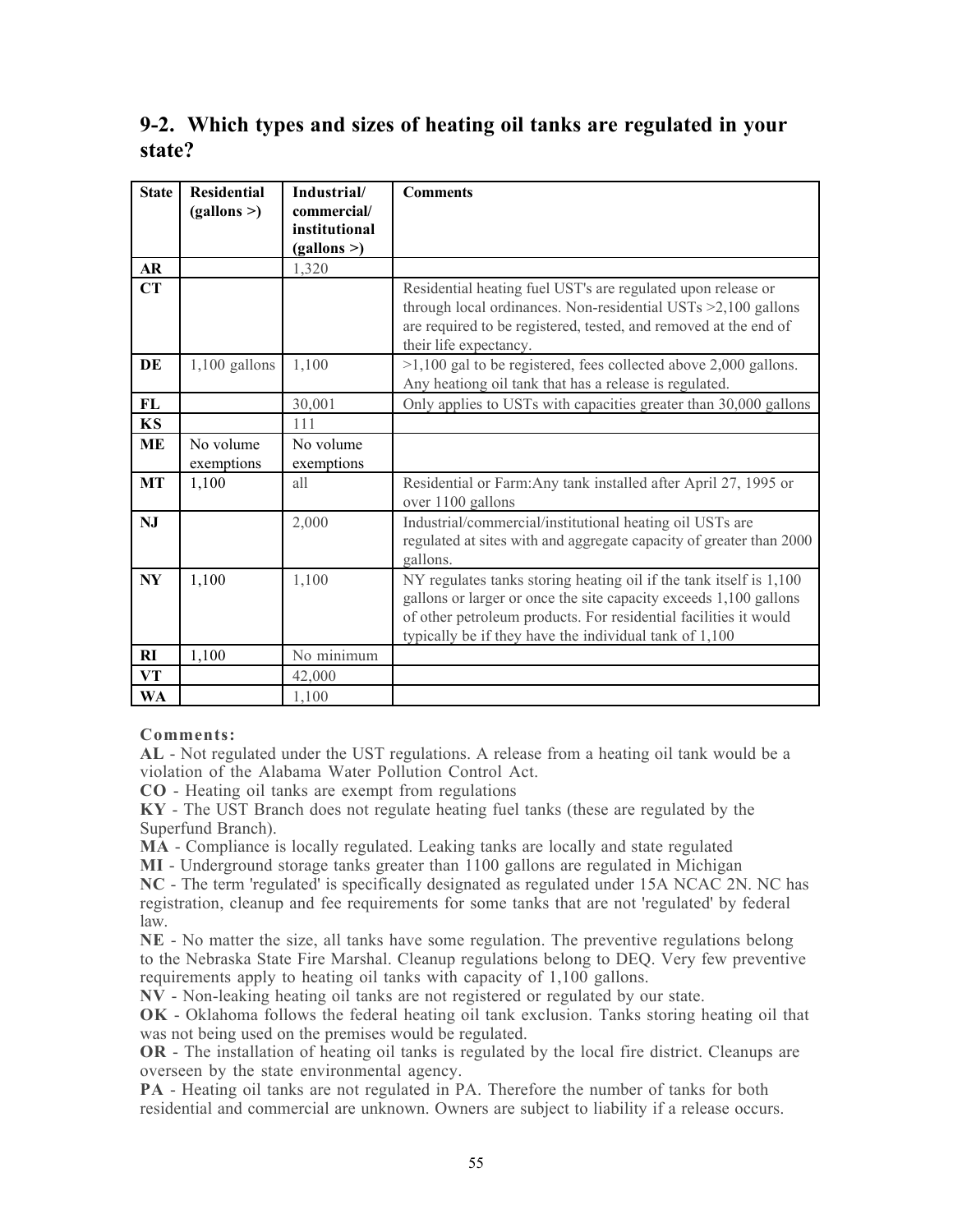TX - Tanks used for storing heating oil for consumptive use on the premises where stored are exempt from regulation under the LUST rules (30TAC334). VA - There is no regulation of heating oil tanks except by ICC Codes at the local level. Heating oil at suppliers (not consumed on premises) is fully regulated as UST WI - 45732 31.028 Closed 13.186 In-use 1.465 Abandon 53 Temporary of  $31,028$  Closed 13,186 In-use 1,465 Abandon 53 Temporary out of service WY - Heating oil tanks are not regulated in Wyoming.

### 9-3. Indicate in the table below the types of regulatory requirements that heating oil tanks must meet in your state. (Boxes indicate total number

of states for each category.)

|                    | <b>Registration permit</b> | <b>Construction Corrosion Spill</b> |    | protection containment prevention detection Closure of release | <b>Overfill</b> | Leak |    | <b>Notification Cleanup</b> | requirements |
|--------------------|----------------------------|-------------------------------------|----|----------------------------------------------------------------|-----------------|------|----|-----------------------------|--------------|
| <b>Residential</b> |                            |                                     |    |                                                                |                 |      |    |                             |              |
| Don't know 9       |                            | $\overline{.}$                      |    | 10                                                             |                 | ıδ   |    | Ю                           |              |
| Not required 25    |                            | 21                                  | 27 | 27                                                             | 26              | 29   | 24 | 10                          |              |
| Required           | 10                         |                                     |    |                                                                |                 |      |    | 27                          | 27           |
| <b>Industrial</b>  |                            |                                     |    |                                                                |                 |      |    |                             |              |
| Don't know 6       |                            |                                     |    |                                                                |                 |      |    |                             |              |
| Not required 21    |                            | 20                                  | 23 | 23                                                             | 23              | 23   | 17 |                             |              |
| Required           | 18                         |                                     | 15 | 13                                                             | 14              | 13   | 21 | 32                          | 32           |

# 9-4. Does your state have a fund to cover cleanups of releases from heating oil tanks?

| $\Box$ Yes UST fund           | 18 |
|-------------------------------|----|
| $\Box$ Yes other type of Fund |    |
| $\Box$ No                     | 21 |
| $\Box$ Don't know             |    |

### Comments:

DE - They may be included in "First Fund" if they qualify as an orphan tank, or if RP qualifies under inability to pay.

NC – We have state funds for petroleum UST cleanups, these funds are the Commercial Fund and the Non-commercial Fund. The Non-commercial Fund is used for heating oil USTs. They are considered separate funds and are not used interchangeably.

NJ - State UST Fund provides grants and loans to qualified UST owners/operators based on specific eligibility requirements. Only costs in excess of any homeowner and/or environmental liability insurance coverage is considered.

WA - The state manages a heating oil tank cleanup fund on behalf of heating oil distributors. Homeowners must sign up for coverage (which is free) to obtain the coverage. There are various requirements to qualify for coverage. See: http://www.plia.wa.gov.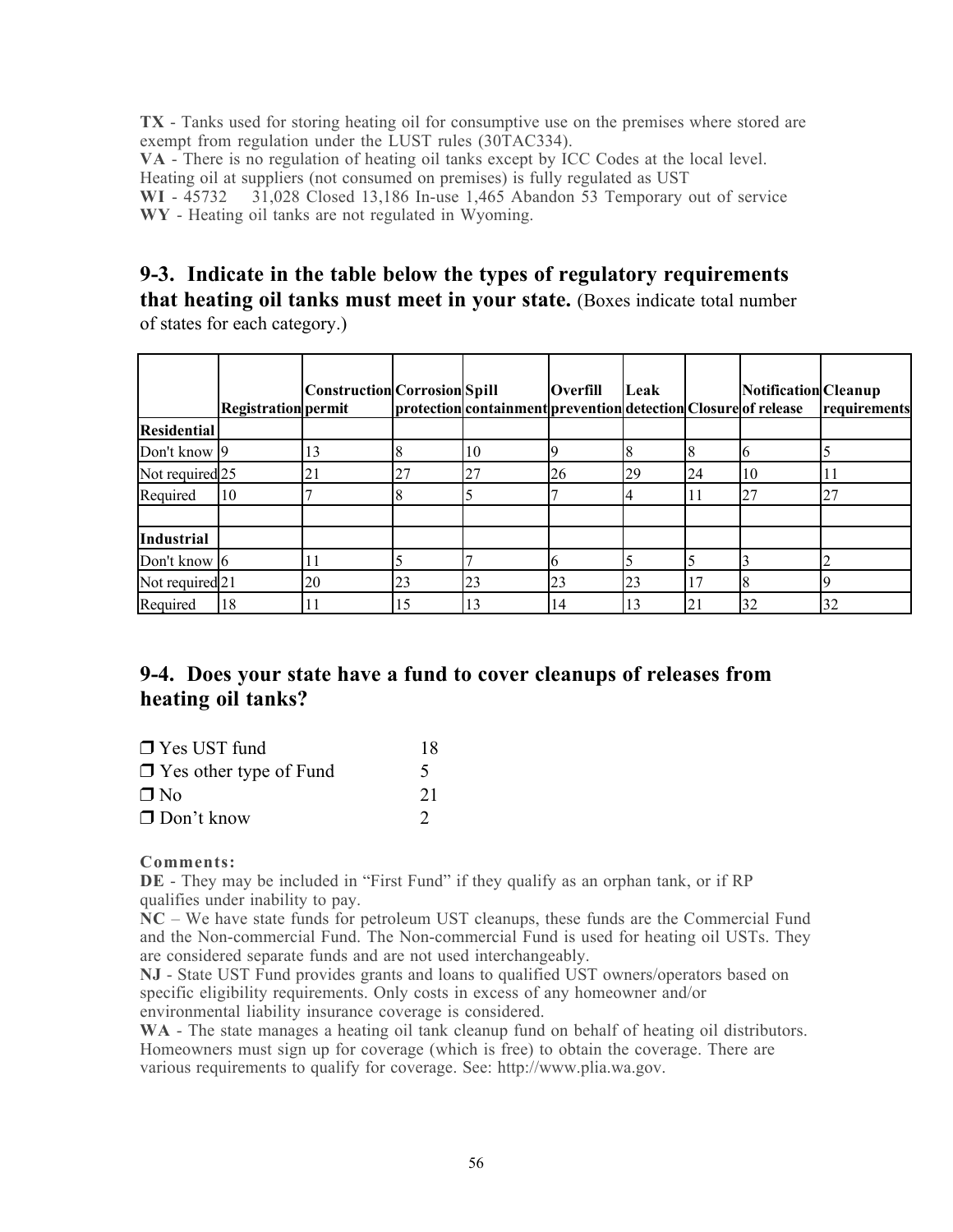### 9-5. If you use your state UST fund for heating oil cleanup, what percentage of the fund is used for this purpose?

DE - Heating oil tanks were not yet regulated at the time that you had to apply to get into our reimbursement fund.

 $\text{KS}$  – estimate less than 1%

 $ME - estimate$  less than  $10\%$ 

 $MN - less than 10-30%$ 

MT - An average of 3% par year since 2002

NE - An exact percentage is probably not possible to know, but it would be very low  $(<1\frac{9}{6}$ .

NJ - Approximately 25% of total funds awarded are for heating oil UST cleanups. NY - 27% of the sites funded are for heating oil cleanup. The percentage of the total funding is not easily obtainable.

 $OK - 0\%$ 

 $PA - 1%$ 

 $VA - 27%$ 

VT - Approaching 20%

 $\text{WI} - 0.5\%$ 

### 9-6. If you don't have a fund to clean up heating oil releases, how are heating oil cleanups paid for?

Answers were primarily responsible party and private insurance, additionally, owner operator, emergency response fund.

DE - There is a special fund for those who can demonstrate inability to pay or orphan tank sites.

# 9-7. If your state cleans up heating oil tank releases, what percentage of all your UST releases come from heating oil tanks?

CT - 5 to 10% If the State spends money it must seek cost recovery.  $DE - 45%$ **ID** -  $\langle 2\%$ KS - estimate less than 1% ME - estimate less than 10%  $MN - 10-30%$  $NC - 24%$  $ND - 5\%$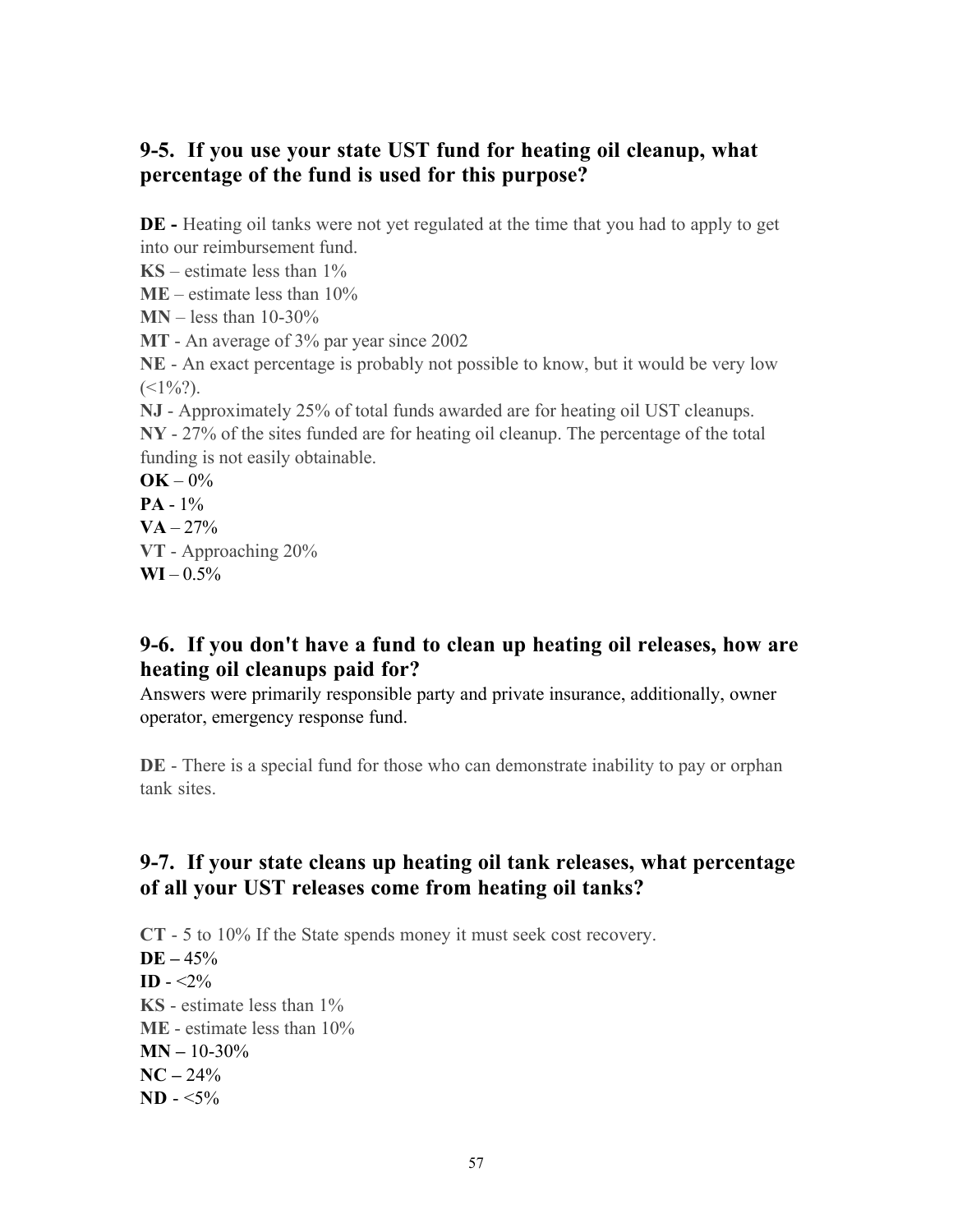$NH - 10%$ 

- NJ approximately 76%
- RI 27% The state does not clean up the releases, responsible parties do.
- UT very small portion, estimate at less than  $1\%$
- $VA 59%$
- $WI 9.5%$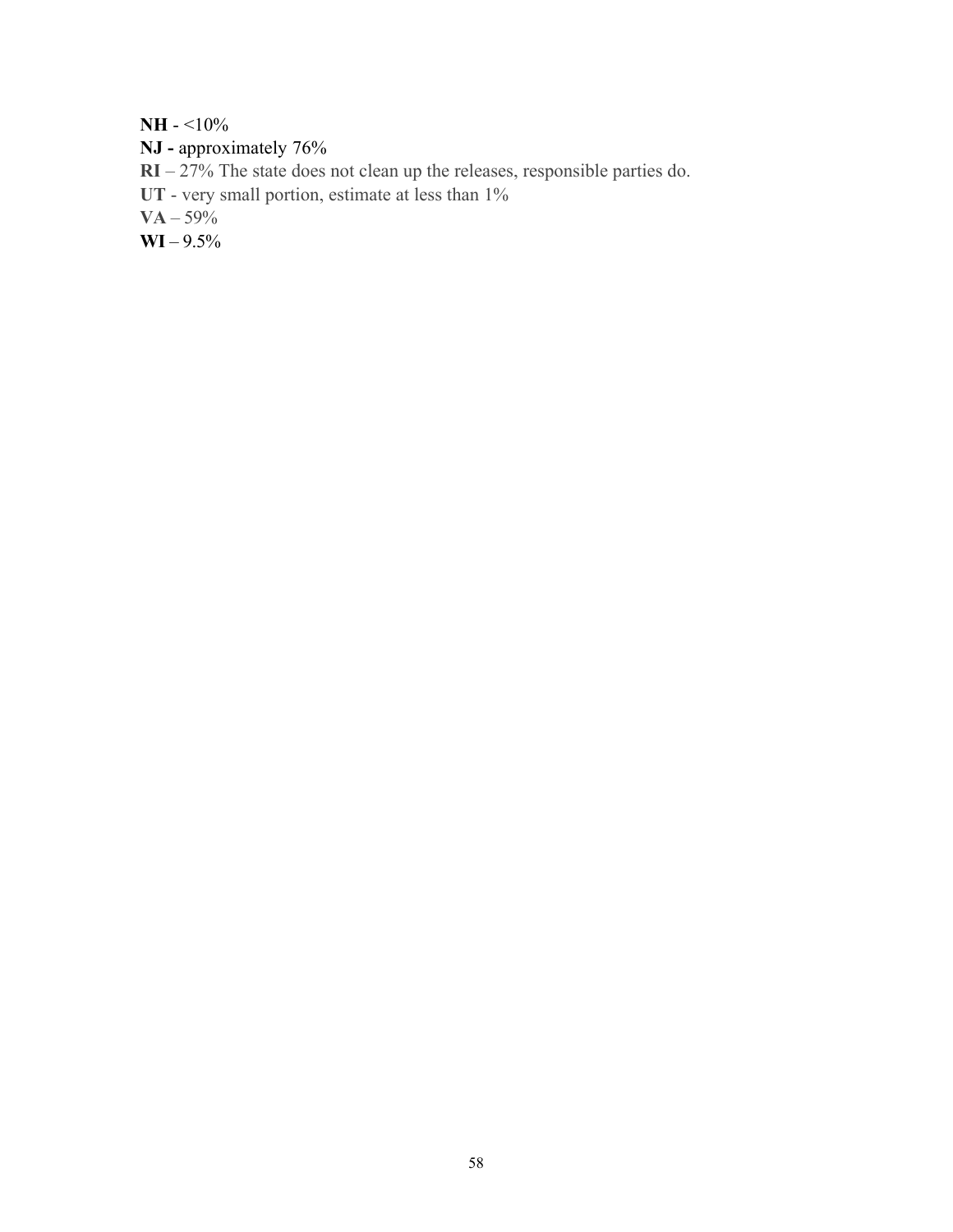# 10. Out of Service Tanks

| <b>Tank status</b>        | <b>Number</b>   | Hard        | Est.        | Don't know |
|---------------------------|-----------------|-------------|-------------|------------|
|                           | tanks/State     | data        |             |            |
| <b>Temporarily closed</b> | AL-3159         | X           |             | total 8    |
| legal)                    | CO-241          | X           |             |            |
|                           | CT-382          | X           |             |            |
|                           | DE-71           | $\mathbf X$ |             |            |
|                           | FL-1118         | $\mathbf X$ |             |            |
|                           | HI-93           | X           |             |            |
|                           | IA-329          | $\mathbf X$ | X           |            |
|                           | $ID-201$        | $\mathbf X$ |             |            |
|                           | KS-782          | $\mathbf X$ |             |            |
|                           | KY-936          | X           |             |            |
|                           | $MD-5$          | X           |             |            |
|                           | ME-179          |             | $\mathbf X$ |            |
|                           | MI-381          | X           |             |            |
|                           | MN-247          | X           |             |            |
|                           | MO-901          |             |             |            |
|                           | MS-600          | X           |             |            |
|                           | MT-84           | X           |             |            |
|                           | <b>NE-128</b>   | $\mathbf X$ |             |            |
|                           | NC-424          | X           |             |            |
|                           | ND-135          | X           |             |            |
|                           | NH-101          | X           |             |            |
|                           | NM-214          | X           |             |            |
|                           | NV-126          | X           |             |            |
|                           | *NY-1349        | X           |             |            |
|                           | OH-294          | X           |             |            |
|                           | OK-2020         | X           |             |            |
|                           | OR-138          | X           |             |            |
|                           | PA-1278         | $\mathbf X$ |             |            |
|                           | $RI-20$         | X           |             |            |
|                           | SC-312          | X           |             |            |
|                           | SD-164          | X           |             |            |
|                           | TN-1013         | X           | X           |            |
|                           | TX-915*         |             | X           |            |
|                           | UT-130          |             |             |            |
|                           | VA-592<br>VT-99 | X<br>X      |             |            |
|                           | WA-420          |             | X           |            |
|                           | WI-115          |             |             |            |
|                           | WV-1343         | X           |             |            |
|                           | WY-61           |             |             |            |
|                           |                 |             |             |            |

10-1. What is the number of USTs in your state with the following categories of out-of-service tanks?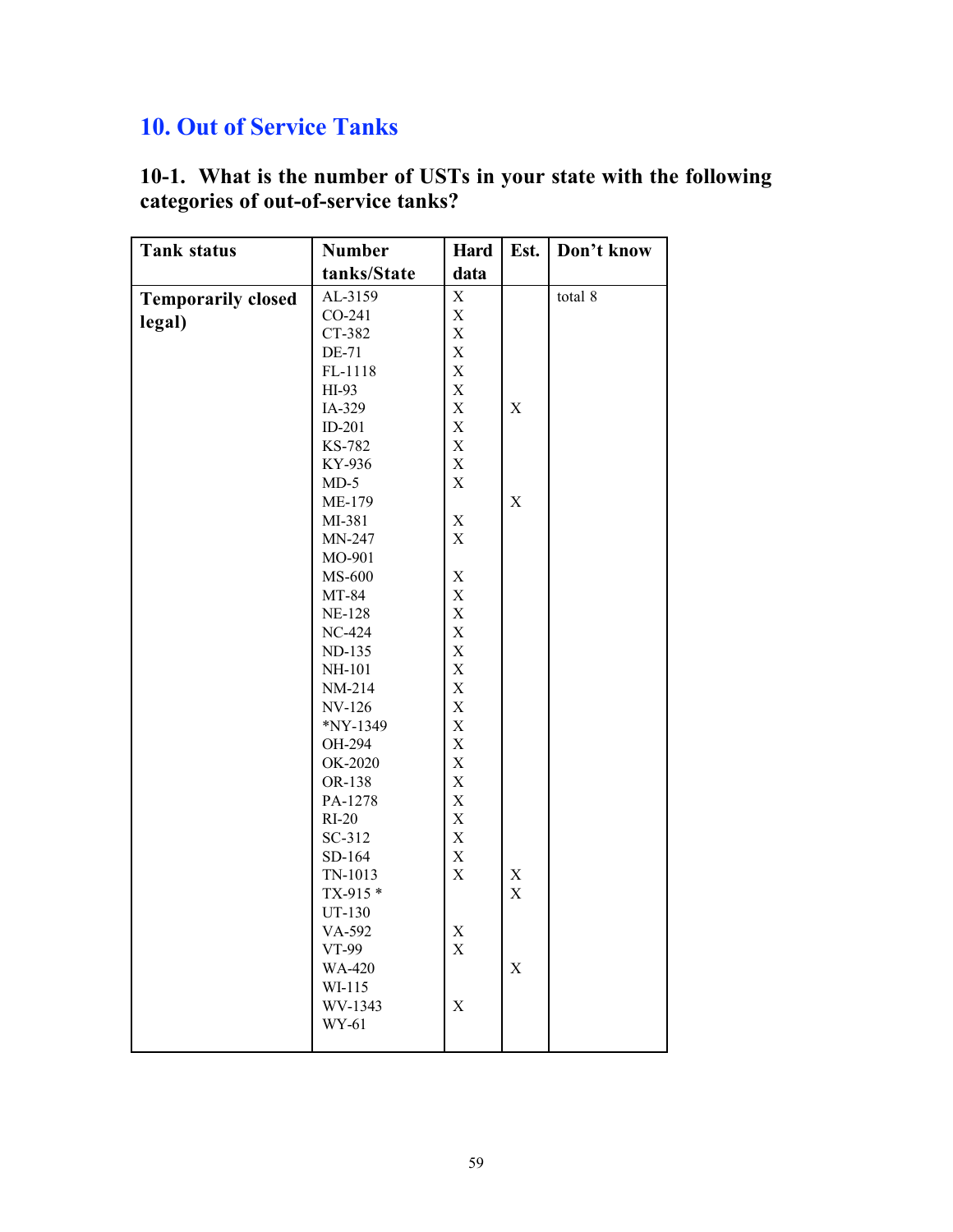| <b>Permanently closed</b> | AL-29033                | X                         |             | total 7 |
|---------------------------|-------------------------|---------------------------|-------------|---------|
| (closed in place or       | CO-21497                | $\mathbf X$               |             |         |
| closed and removed        | CT-21492                | $\mathbf X$               |             |         |
|                           | DE-10262                | $\boldsymbol{\mathrm{X}}$ |             |         |
| (legal)                   | FL-199610               | $\boldsymbol{\mathrm{X}}$ |             |         |
|                           | HI-5964                 | $\mathbf X$               |             |         |
|                           | IA-22442                | X                         |             |         |
|                           | ID-10222                | $\mathbf X$               |             |         |
|                           | KS-19614                | $\mathbf X$               |             |         |
|                           | KY-36323                | $\mathbf X$               |             |         |
|                           | MD-28496                | X                         |             |         |
|                           | ME-38256                | $\boldsymbol{\mathrm{X}}$ |             |         |
|                           | MI-19255                |                           | X           |         |
|                           | MN-39224                | X                         |             |         |
|                           | $MO-28$                 | $\mathbf X$               |             |         |
|                           | $MS-22$                 |                           |             |         |
|                           | MT-10869                | $\mathbf X$               |             |         |
|                           | NE-14268                |                           | $\mathbf X$ |         |
|                           | NC-29424                | X                         |             |         |
|                           | ND-7683                 | $\boldsymbol{\mathrm{X}}$ |             |         |
|                           | NH-15559                | $\mathbf X$               | $\mathbf X$ |         |
|                           | NJ-56000                |                           | $\mathbf X$ |         |
|                           | <b>NM-38</b><br>NV-7464 | X                         |             |         |
|                           | NY-61141 *              | $\mathbf X$               |             |         |
|                           | OH-315                  | $\mathbf X$               |             |         |
|                           | OK-24691                |                           |             |         |
|                           | OR-25                   | X                         |             |         |
|                           | PA-63066                | $\boldsymbol{\mathrm{X}}$ |             |         |
|                           | RI-7465                 | $\boldsymbol{\mathrm{X}}$ | X           |         |
|                           | SC-11821 *              |                           |             |         |
|                           | SD-6685                 | $\mathbf X$               |             |         |
|                           | TN-34507*               | $\mathbf X$               |             |         |
|                           | TX *-39517              | $\mathbf X$               | $\mathbf X$ |         |
|                           | UT-12000                |                           | $\mathbf X$ |         |
|                           | VA-56827                | Χ                         |             |         |
|                           | VT-5912                 | $\mathbf X$               |             |         |
|                           | WA-34629                | $\mathbf X$               |             |         |
|                           | WI-64548                |                           | X           |         |
|                           | WV-18955                |                           |             |         |
|                           | WY-4293                 | $\boldsymbol{\mathrm{X}}$ |             |         |
|                           |                         |                           |             |         |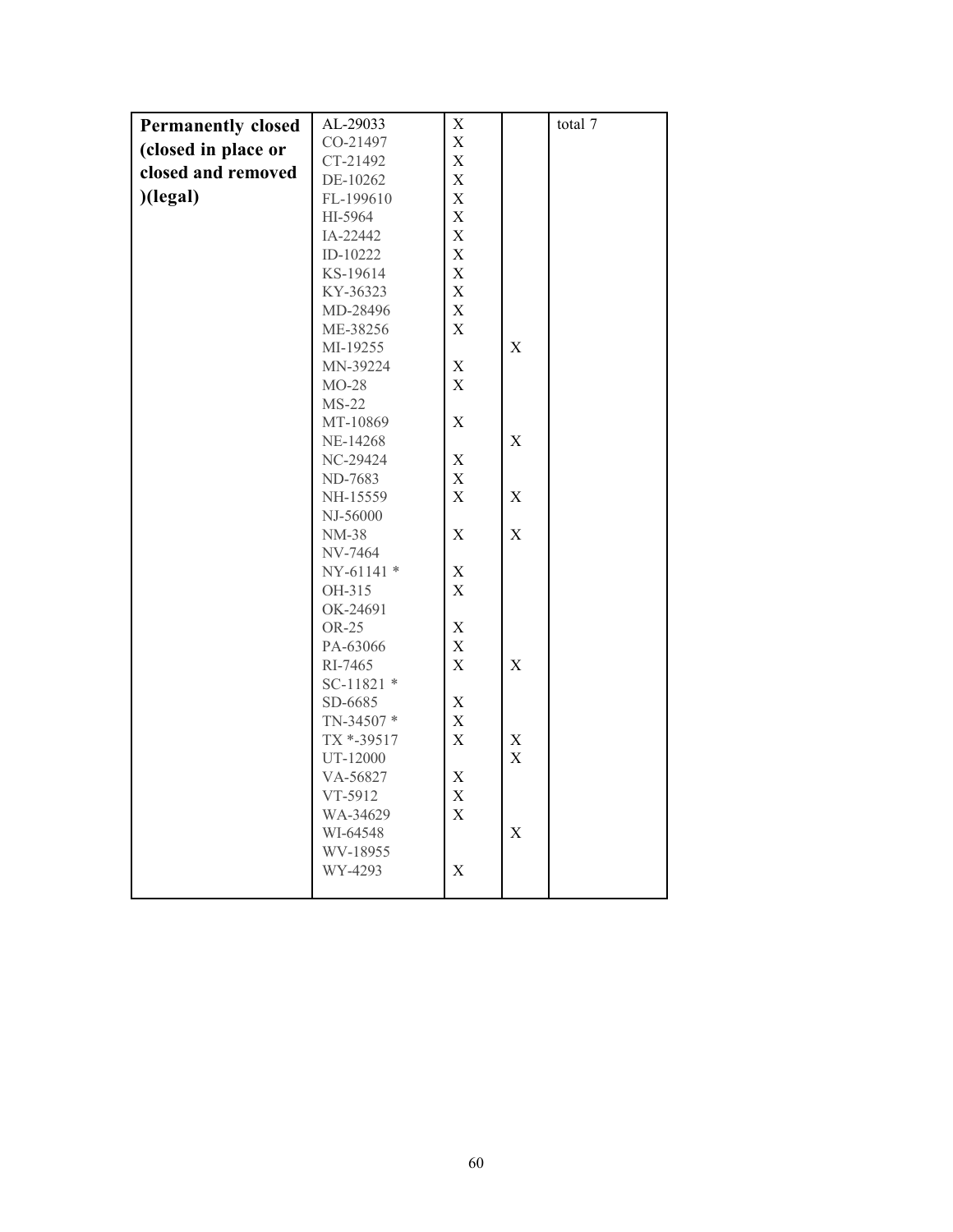| Orphaned /           | CO-13 sites   |             | X | total 26 |
|----------------------|---------------|-------------|---|----------|
| Abandoned (out of    | CT-430        |             | X |          |
|                      | FL-568        | X           |   |          |
| service but not      | $KS-65$       | X           |   |          |
| properly closed with | KY-179        | $\mathbf X$ |   |          |
| or without known     | $MD-20$       |             | X |          |
| responsible party)   | MN-728        | X           |   |          |
|                      | $MS-100$      |             | X |          |
|                      | NE-1769       | X           |   |          |
|                      | NC-1259       | X           | X |          |
|                      | NH-25         |             |   |          |
|                      | OR-153        | X           |   |          |
|                      | PA-300        | X           |   |          |
|                      | $RI-18$       | $\mathbf X$ |   |          |
|                      | $SC-33$       | X           |   |          |
|                      | TX *-1890     | X           | X |          |
|                      | <b>UT-300</b> |             | X |          |
|                      | $VT - 20$     |             | X |          |
|                      | WA-79         | X           |   |          |
|                      | WI-2024       |             | X |          |
|                      | WV-456        |             |   |          |
|                      | WY-0          | X           |   |          |
|                      |               |             |   |          |

### Comments:

AL - These values are from a  $1/5/2007$  query.

CO - 21,497 permanently closed regulated USTs at 8,843 facilities; 241 temporarily closed regulated USTs at 108 facilities. Abandoned  $=$  active with date last used before  $12/1/05$ IA – As of January 2007.

IL - This information should be gathered from a different agency (Office of the State Fire Marshal).

KY - The number of tanks, not sites, are tracked.

ME – Tanks going in and out of service are a big problem for regulators, tank owners who take tanks out of service without following requirements, and for reopening.

MI - Removed from ground: 17,961 (estimated) Closed in ground: 1,294 (estimated) Change in service: 27 (estimated)

MN - Based on tank notification.

NC - No. of temp closed tanks (legal closure) - 424 No. of perm closed tanks (legal closure) - 29,424 No. of out of service tanks not properly closed - 1,259

NJ - Permanently closed tanks include all Federally-regulated USTs; does not include heating oil USTs.

NM - Sites with temporarily closed tanks: 86, Total number of tanks temporarily closed: 214. Number of sites with tanks closed in place: 12. Number of tanks permanently closed in place:38.

 $*$  NY- The numbers show the number of tanks in the state database and do not include the number of tanks in 5 delegated counties.

OK - We have many tanks registered that we classify as abandoned however there are many more not registered with the OCC.

\* SC - Data on permanently closed tanks is not a guess, the data pool that supports this answer has not been subject to QA/QC efforts for early (1988-1994) entries.

SD - 164 "tanks" temporarily closed, 242 "tanks" abandoned in place, and 6443 "tanks" removed. Twelve "tanks" are in unknown status.

\* TN – historical numbers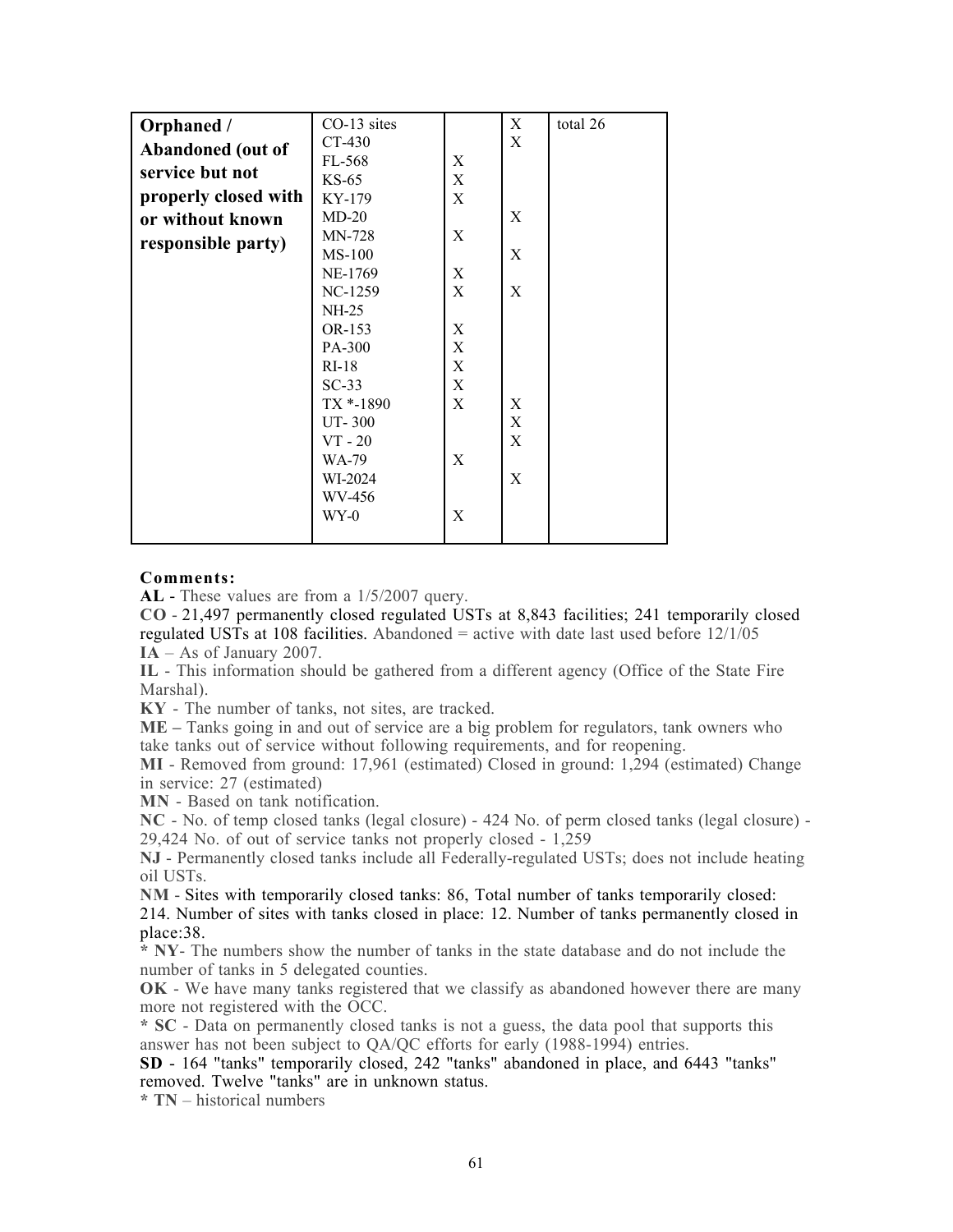\* TX - These numbers are facilities. In addition there are 6938 sites with both active USTs and USTs that have been properly removed from service—facilities where some of the tanks have been permanently removed from service.

VA - Some facilities have both temporarily closed tanks AND permanently closed tanks. VT - 99 temporarily out of service or permanently out of service. Of those, 31 are doublewalled and can stay in the ground more than a year. We know of 20 abandoned USTs. We know there are more, but we don't know how many more.

WA - Numbers do not include closures in process but not completed (1355 tanks) WY - Wyoming does not consider any regulated tank to be orphaned. Wyoming goes after the legal owner of a tank to comply with the regulations. Because Wyoming pays for remediation at eligible sites in compliance, there is little incentive for a tank owner to abandon.

### 10-2. How are temporarily closed tanks monitored in your state to ensure that they remain in compliance with requirements?

### State **Monitoring**

AL - They are inspected on a routine basis to verify upkeep of corrosion protection, etc. AZ - Administratively tracked and inspected periodically...

CO - Assuming the tanks have been upgraded. If the tanks contain free product, then release detection and cathodic protection systems must be maintained. If the tanks are empty  $(< 1$ " of liquid), then the cathodic protection system must be maintained.

CT - Tanks temporarily closed longer than 12 months (90 days at Fire Marshals discretion) that do not meet the new tank standards or upgrade requirements must be removed.

DE - Compliance inspections.

FL - They are inspected annually by our contracted county inspectors.

HI - 12 month temporary closure tracked by UST compliance inspectors.

IA - They are subject to bi-annual inspection. They are also monitored by our tanks section for annual tank fees and are required to retain FR.

ID - Contact owner and make sure that site is secure and proper records are kept.

KS - Facility inspection.

KY - They are inspected like all other tanks.

MD - Owner required to notify the Department. Department performs spot checks.

ME - Require annual inspection by certified installer or inspector just like in-service facility.

MN - Resources prevent monitoring of these tanks, unless they are at sites with other active USTs.

MO - Inspection every three years.

MS - They are monitored during routine inspections.

MT - State inspections.

NC - Temporarily closed tank are routinely inspection for compliance with federal and state requirements.

NE - Owners are contacted by field inspectors, periodically.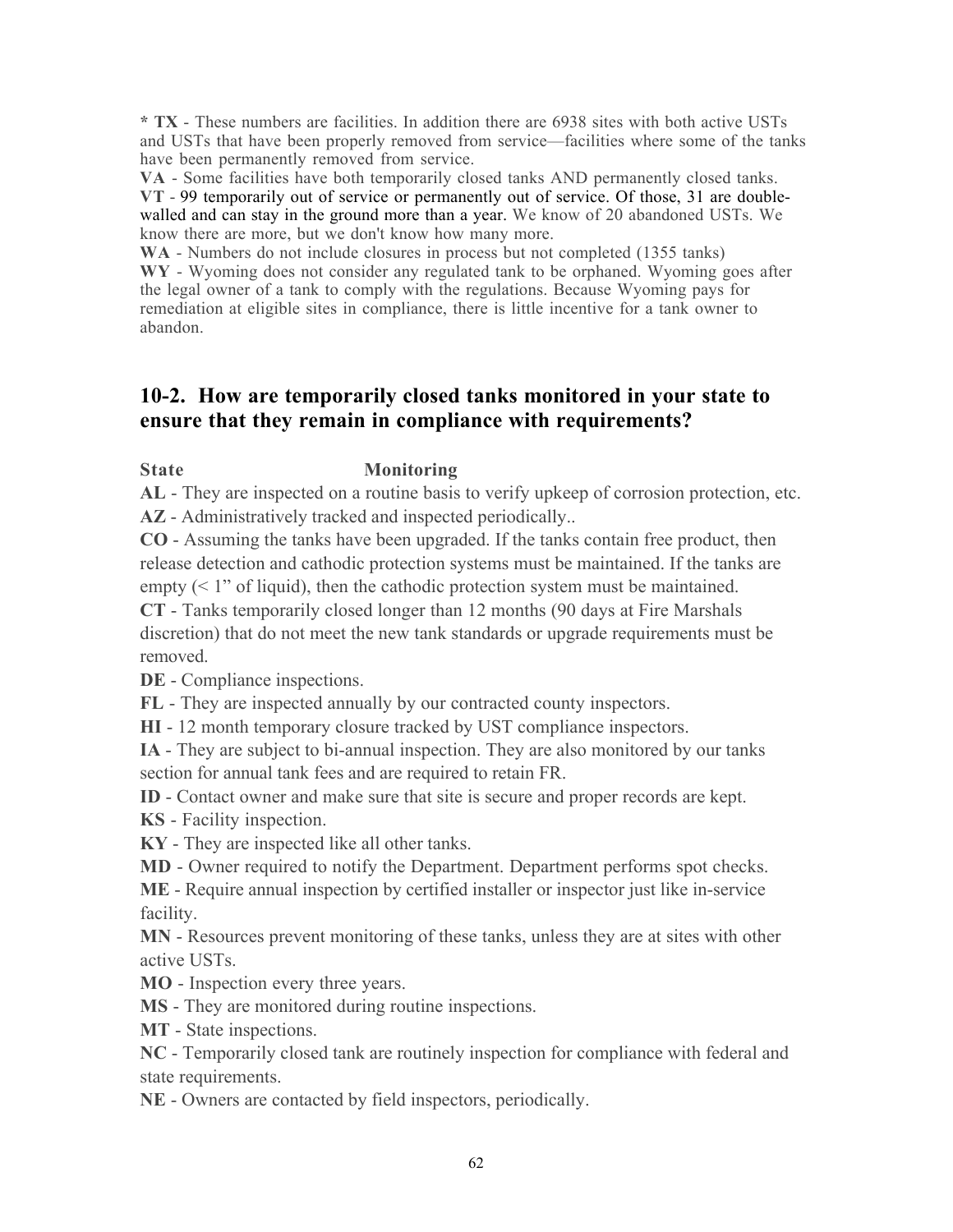NH - DES inspects all tank systems including temporarily out of service tanks. A tank that is out of service must still maintain its leak detection and corrosion protection equipment. DES does not allow tanks to remain temporarily out of service indefinitely. DES has issued orders to remove tanks that are out of service and are not in compliance with the rules and has the ability to remove tanks using the state contractor.

NJ - Visual inspection and tank registration updates.

NM - Temporarily closed tanks can only remain so for a year. We inspect every facility in the State every 1.3 years. Inspections determine compliance.

NV - Regular compliance inspections to ensure continuing leak detection and release prevention.

NY - Tanks are considered active until the tank is permanently closed. As such we continue to inspect these facilities the same as active facilities.

OH - They are maintained on our on-site inspection list. There is also a permit requirement if they intend to be out of service > 1 year.

OK - The fuel inspectors check the tanks while performing inspections in that area. We find it difficult to contact owners regarding issues, especially maintaining CP, when the station is out of use.

OR – During site inspections.

PA - Must continue inspection requirements.

RI - State inspection before return to use or owner submits test results and compliance information.

SC - Inspection about every 13 months.

SD - Inspected once every three years.

TN - By inspection.

TX - Temporary out-of-service tanks are not targeted any differently than in-service tanks during normal inspection cycles. Each region makes risk-based evaluations of facilities to determine which sites should be targeted for inspection.

UT - Annual inspections.

VA - VA UST Regulation 9 VAC 25-580 requires permits from local code officials. As active USTs, they are part of the normal UST inspection rotation.

VT - They have the same requirements as in-service USTs unless they are pumped dry. WA - These tanks/sites are subject to inspections as are operational tanks. The owners must pay annual tank fees and maintain corrosion protection, and if product is still in tanks they must continue release detection and providing insurance.

WI - Annual inspection.

WV - We are working them into the three-year inspection rotation.

WY - We track CP test dates in the same way we track CP test dates at operational tanks, and we periodically inspect tanks.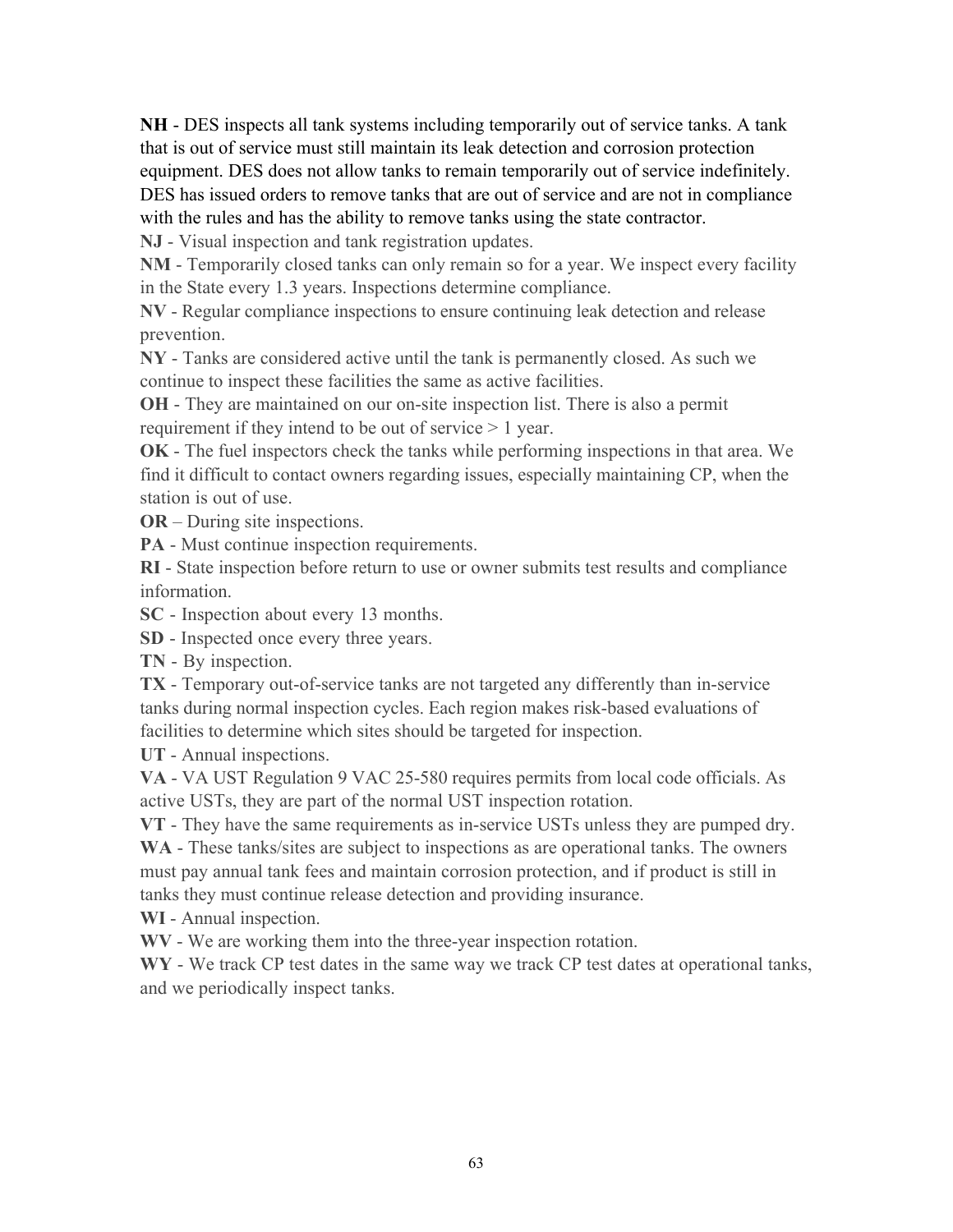### 10-3. Does your state have a program to remove orphaned/abandoned tanks?

| $\Box$ Yes        | 17                |
|-------------------|-------------------|
| $\Box$ No         | 30                |
| $\Box$ Don't know | $\mathbf{\Omega}$ |

### Comments:

AZ - Municipal and County Tank Closure Program.

KY - Most are covered by the Small Tank Owner Tank Removal Account. The account has an income limit.

NC - State trust fund money can be spent to hire a state contractor to perform closures. on tanks that may pose an imminent hazard to human health or the environment.

WA – The state receives \$50,000 per year from EPA to address abandoned tanks. We also have state funds to address these tanks if high enough priority, but no "program" to removed abandoned tanks.

### 10-4. How many LUST sites in your state are being redeveloped for another use through a brownfields program?

 $AI - 10-15$ 

AZ - Exact number is unknown. A few. Arizona is pushing a Route 66 initiative focusing on identifying and remediating UST sites. To date, a few sites have been redeveloped and a couple cities along the Route 66 have been awarded Brownfields grants.

 $CO - 5$  to 10 sites.

DE Don't know the number, but there are LUST sites that have been redeveloped for use through the brownfields program.

FL - Three USTfield sites.

HI - Just a few at this time.

 $ID -$  About 6.

MD - 14

ME - 12 Not through EPA Brownfields program, but Maine's counterpart for smaller sites, Voluntary Remediation Action Program (VRAP).

MN - Approximately 2,400. The program to remove abandoned tanks is run by the Department of Commerce.

MT – None. A number of formerly used service stations are being evaluated for future funding through Petroleum Brownfields. Some of these facilities may receive funding through local grants and revolving fund loans.

NC – Approximately 120.

- NH 13
- $NM 0$
- $\bf{NV}$  1
- $OR 2$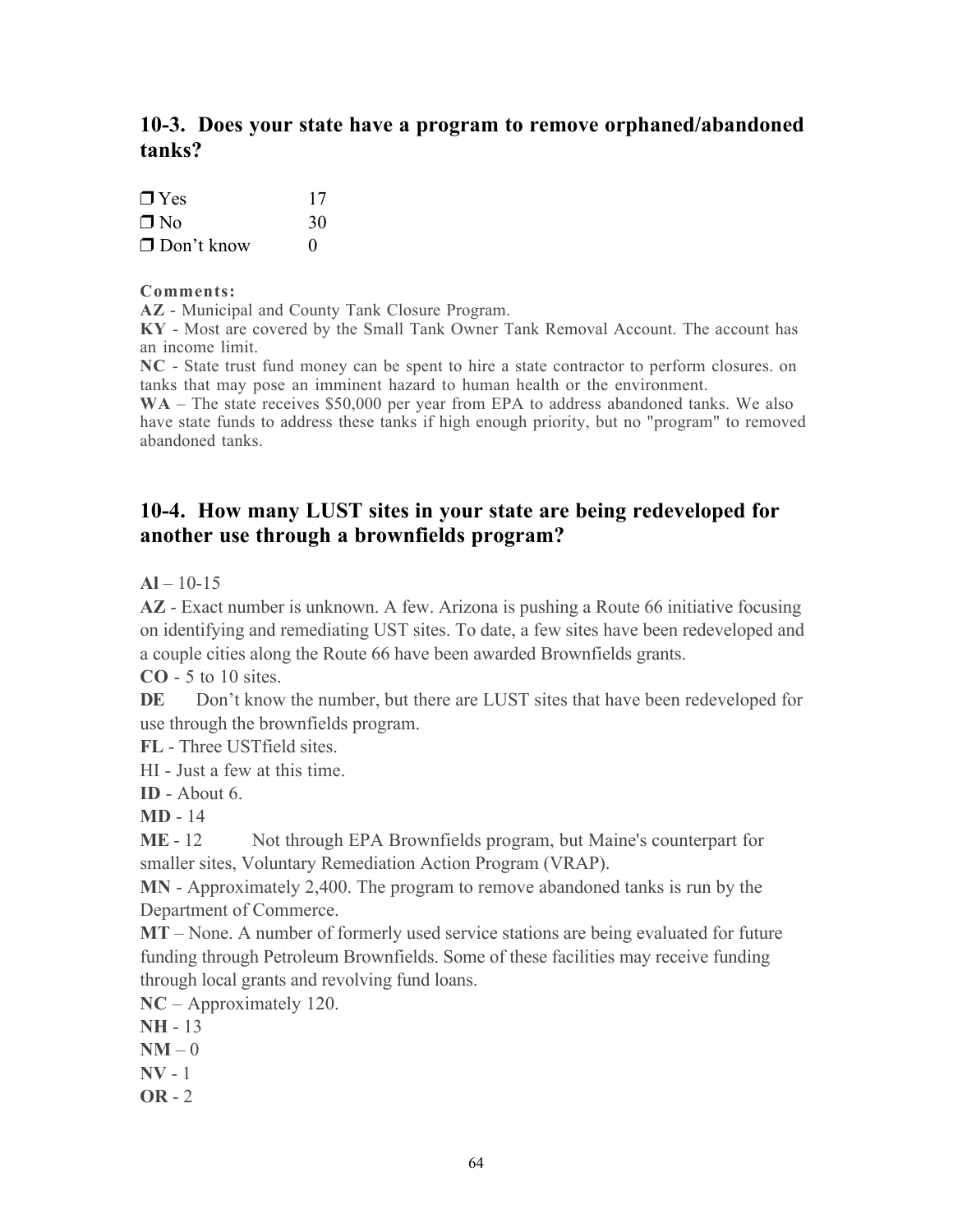$PA - 20$ 

 $RI - 25$  This number reflects all Brownfields sites with tanks to date and most of them are heating oil tanks.

SC - The redevelopment of several sites has already been completed. However, this is a time-consuming process and there is no requirement for the state to be notified once the redevelopment is completed. The number of sites is not known at this time. TN - 1

TX - There is one LUST site being redeveloped for another use through the state brownfields program. The number of LUST sites being redeveloped through local brownfields programs is unknown.

UT - 2 currently in the process.

VA - 3 or 4 sites were officially redeveloped through the Brownsfields program; many other petroleum-contaminated sites have been redeveloped but not under the "Brownfield" moniker.

VT - Approximately 10.

# 11. Ethanol

### 11-1. Is E85 fuel used in your state?

| $\Box$ Yes        | 34             |
|-------------------|----------------|
| $\Box$ No         | 10             |
| $\Box$ Don't know | $\overline{a}$ |

### Comments:

AL - There is an E85 station in Hoover, AL. Used by local government vehicles.

MI - Not yet, but Michigan has 3 completed ethanol plants with 3 more under construction.

The Governor wants 1000 new ethanol stations by the end of 2008.

MT - There is currently only one E-85 facility in the Montana.

OK - Only minor use of E85 fuel in Oklahoma at this time.

PA - Approximately six E85 registered tanks.

WA - There is one commercial station in Washington that sells E-85 in Kennewick, WA. Fleets at Fort Lewis (Army) and McChord (Air Force) are using E-85, but it is not available to the public.

### 11-2a. Do you know of any E85 releases into the environment in your state?

| $\Box$ Yes        | $\mathcal{D}$ |
|-------------------|---------------|
| $\Box$ No         | 41            |
| $\Box$ Don't know |               |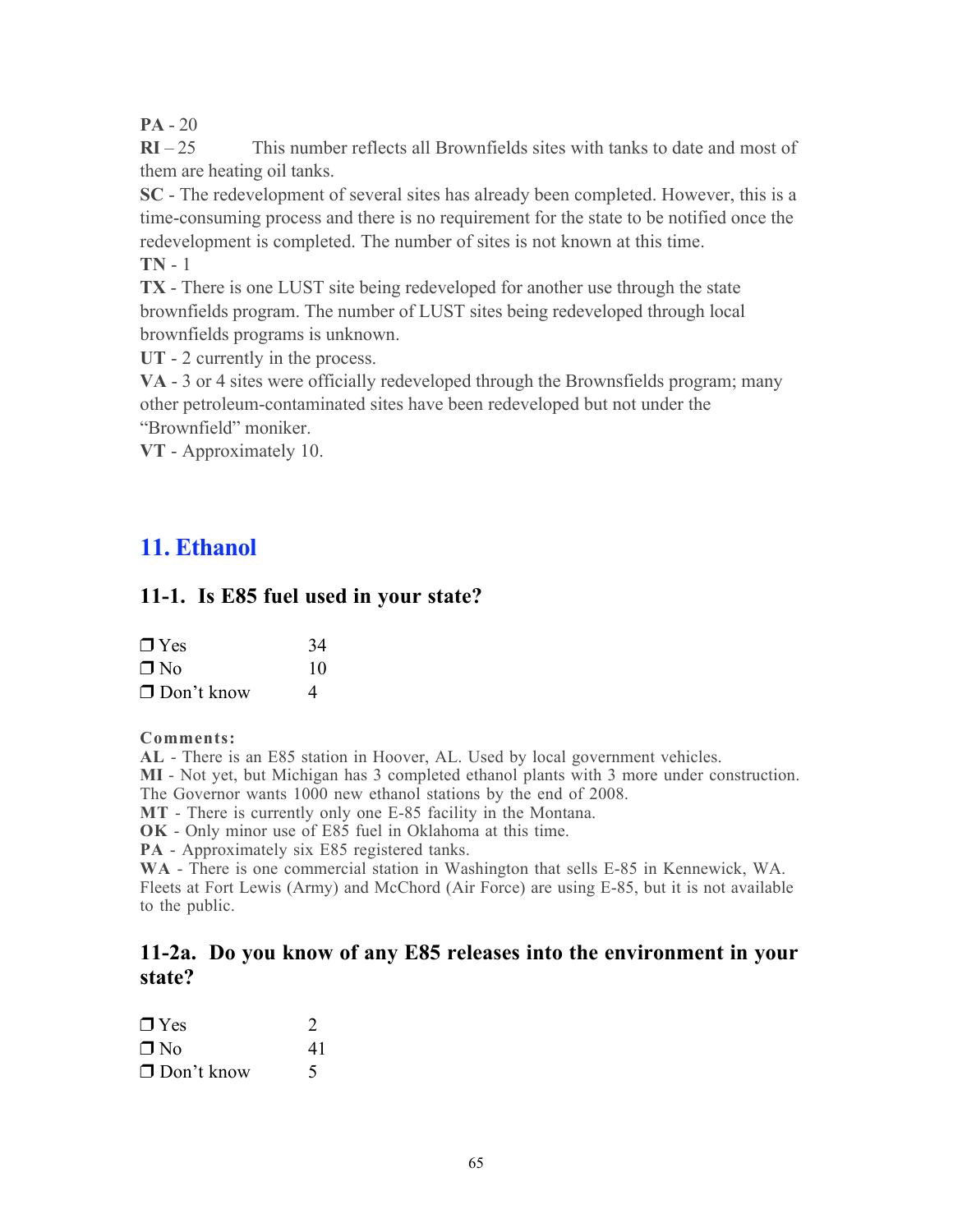# 11-3a. Have there been any ethanol releases in your state?

| $\Box$ Yes        | 14 |
|-------------------|----|
| $\Box$ No         | 13 |
| $\Box$ Don't know | 19 |

### 11-3b. If yes, please describe volume released and status of cleanup:

DE - At least three E10 releases of up to several hundred gallons. All are currently in investigation phase. One site has free product recovery in progress.

KS - Several 1000 gal. Investigation complete. Site monitored.

MD –Small liquid E10 releases.

MI - Ethanol is the oxygenate of choice-so most releases will have around a 10% ethanol component Michigan has over 9000 open releases so the potential volume is great.

MN - Status unknown at this time.

MO - There have been a few E10 releases.

MT - 1200 gallon surface spill from a rail car derailment in 2006 in Missoula.

NY - Volumes range up to 500 gallons. Nearly all of them have been advanced to closure.

RI- We have just found ethanol in the groundwater during an investigation, so little is known.

SD - Amount varies and occur mainly at production facilities.

VA - Potentially thousands of gallons of ethanol, denatured with gasoline, were lost due to a slow leak from a bulk plant. Ethanol took several years to dissipate. Pilot tests with Dual Phase Extraction resulted in a frothy mess due to the ethanol.

VT - No ethanol in our state that we know of. It may be coming in 2007. Most likely there hasn't been but we are not always aware if ethanol is in the fuel.

WA - There have been releases of E-10 at some stations, but no "neat" ethanol releases that I am aware of.

# 11-4a. Has your state identified any compatibility/functionality issues with the storage and use of gasolines that contain:

| <b>E10</b>        |    |
|-------------------|----|
| $\Box$ Yes        | 4  |
| $\Box$ No         | 31 |
| $\Box$ Don't know | 11 |
|                   |    |
| <b>E85</b>        |    |
| $\Box$ Yes        | 10 |
| $\Box$ No         | 20 |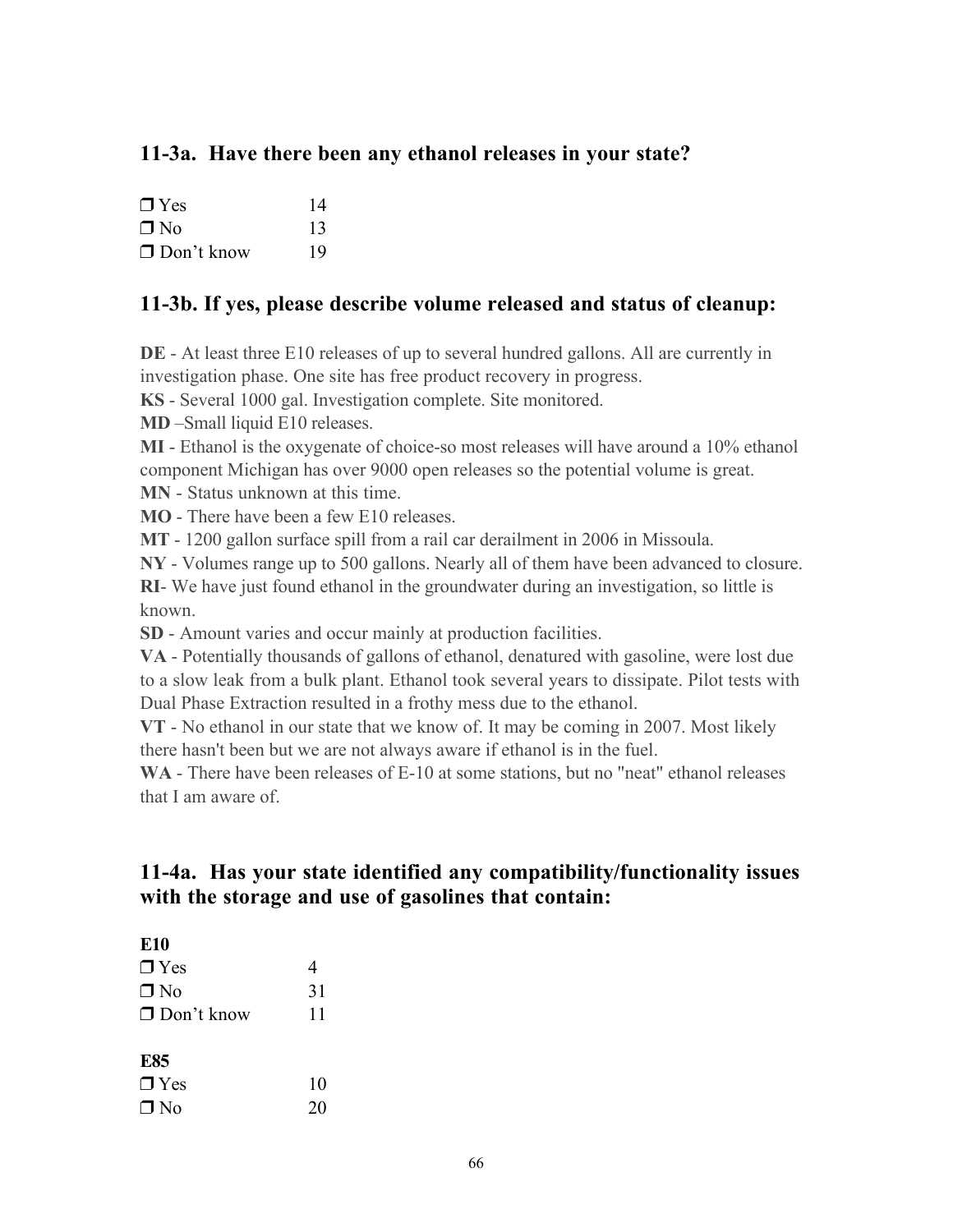### $\Box$  Don't know 14

### Describe:

CO -- E85 tends to promote corrosion of soft metals.

DE – Yes, through research, No through our own experience as yet. Delaware probably has the most stringent requirements in the US for E85 tank.

HI - Just the usual hydroscopic problems at the distribution racks,and service stations.

IA - Our concerns can best be viewed on our website at

http://www.iowadnr.com/land/ust/technicalresources/ethanol.html.

KS - There is abundant information available on equipment that is not compatible with

E85. Our regulations require that equipment and material stored be compatible.

MI - Worried that station owners won't consider compatibility issues before filling tanks with E-85. Not all e-85 tanks are registering as required. UL has withdrawn certification for UST system compatibility with E-85.

MN - Research is continuing. Some dispenser parts are not compatible.

MO - Same concerns as other states, but have not identified any releases directly attributable to material incompatibility with ethanol blends.

MT - No evidence of a release but there is not enough data at the present time to draw a conclusion.

NC – Yes, but issues not based on actual cause of release studies. Based on literature, UL actions/decisions and NEIWPCC documents, etc.

NE - To date no issues have been encountered and the State Fire Marshal inspects for compatibility and provides guidance for monitoring systems storing > 10% ethanol.

NH - Older fiberglass tanks and gasket incompatibility issues. Mobilization of sludge and residuals from USTs. Accumulation and swelling of water phase in tanks.

NY - While we have not seen any significant impacts at this time, we have seen a small increase in spills in areas that are using ethanol but do not have any direct evidence that they are connected.

OH - There is no accrediting organization that will certify dispensers for E85 to my knowledge.

OK - Use of ethanol-blended fuel is so minor at this time, compatibility issues have not yet been a problem.

OR - Not specifically but we are aware of concerns.

SC - Aluminum components as well as any other soft metals, such as nozzles and drop tubes. ATG probes that are not designed for ethanol have issues. Older fiberglass tanks and certain lined tanks.

TX - Compatibility/functionality issues have been identified; however, none outside the norm found.

WA - Becoming aware of compatibility issues of ethanol and USTs, primarily from literature/EPA/other states. We have not seen these issues here in Washington to date, at least that we are aware of. Again, very little E-85 is sold here.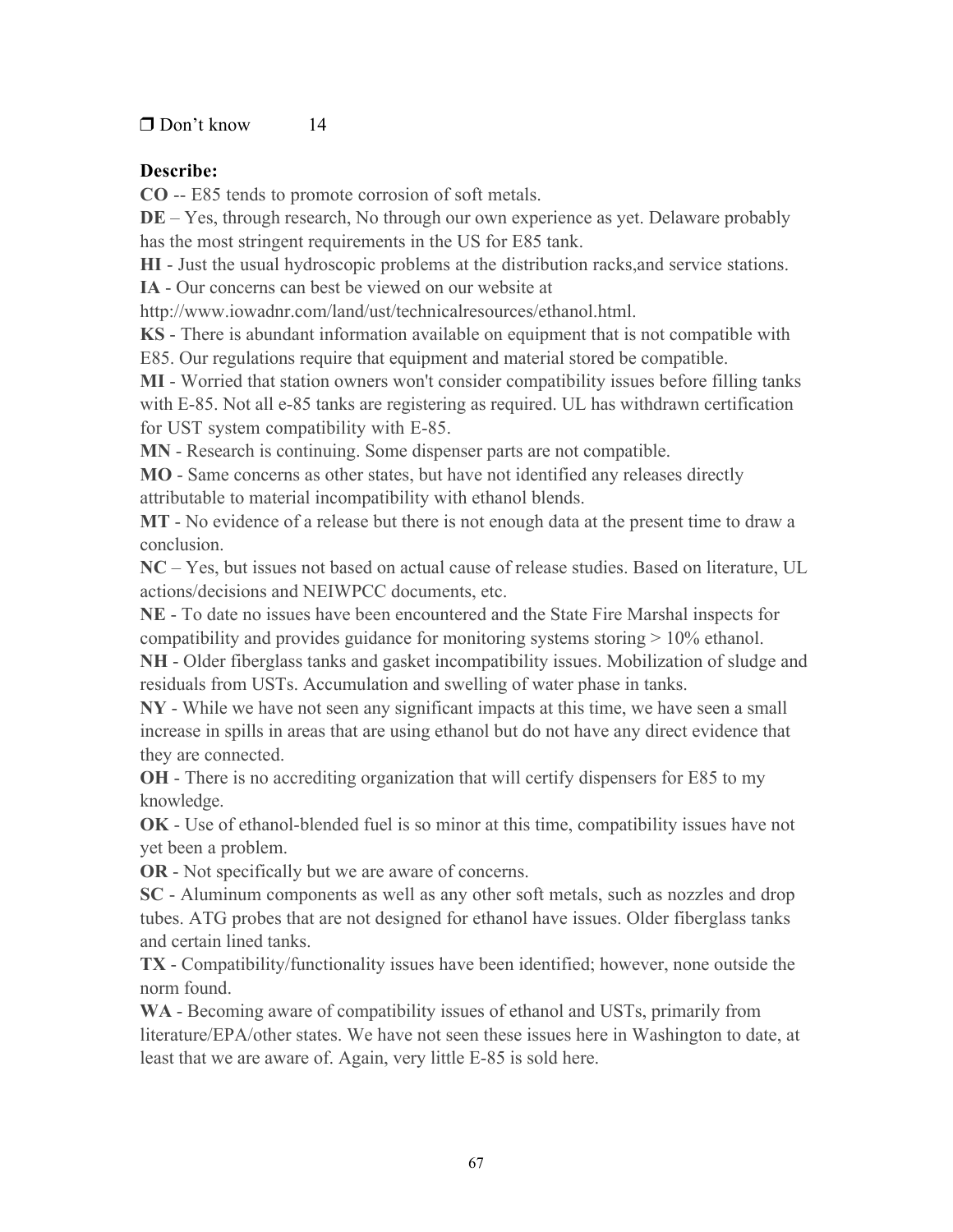# 12. Miscellany

# 12-1. Rank the primary ways releases are identified/reported in your

state. (Note: these rankings are primarily based on the experience and professional opinions of the state respondent.)

| Number of states ranking tank removal as:                | #1 | 33               |
|----------------------------------------------------------|----|------------------|
|                                                          | #2 | 8                |
|                                                          | #3 | 5                |
|                                                          | #4 | $\overline{c}$   |
|                                                          | #5 | $\boldsymbol{0}$ |
|                                                          | #6 | $\overline{0}$   |
|                                                          |    |                  |
| Number of states ranking sight or smell as:              | #1 | $\overline{2}$   |
|                                                          | #2 | 6                |
|                                                          | #3 | 10               |
|                                                          | #4 | 11               |
|                                                          | #5 | 8                |
|                                                          | #6 | $\overline{2}$   |
|                                                          |    |                  |
| Number of states ranking drinking water impact as:       | #1 | $\bf{0}$         |
|                                                          | #2 | $\overline{2}$   |
|                                                          | #3 | $\overline{3}$   |
|                                                          | #4 | 10               |
|                                                          | #5 | 23               |
|                                                          | #6 | $\boldsymbol{0}$ |
|                                                          |    |                  |
| Number of states ranking property transfer as:           | #1 | 10               |
|                                                          | #2 | 19               |
|                                                          | #3 | 11               |
|                                                          | #4 | 5                |
|                                                          | #5 | $\boldsymbol{0}$ |
|                                                          | #6 | $\boldsymbol{0}$ |
|                                                          |    |                  |
| Number of states ranking leak-detection method as:       | #1 | 8                |
|                                                          | #2 | 12               |
|                                                          | #3 | 12               |
|                                                          | #4 | 11               |
|                                                          | #5 | 1                |
| ╫                                                        | #6 | $\boldsymbol{0}$ |
|                                                          |    |                  |
| Number of states ranking "other" as:                     | #1 | $\overline{2}$   |
| MD - #1-Daily inventory records                          | #2 | $\overline{2}$   |
| $\overline{\text{NM}}$ , #2-Department yearly inspection | #3 | 1                |
| OK - #2-Construction activities                          | #4 | $\boldsymbol{0}$ |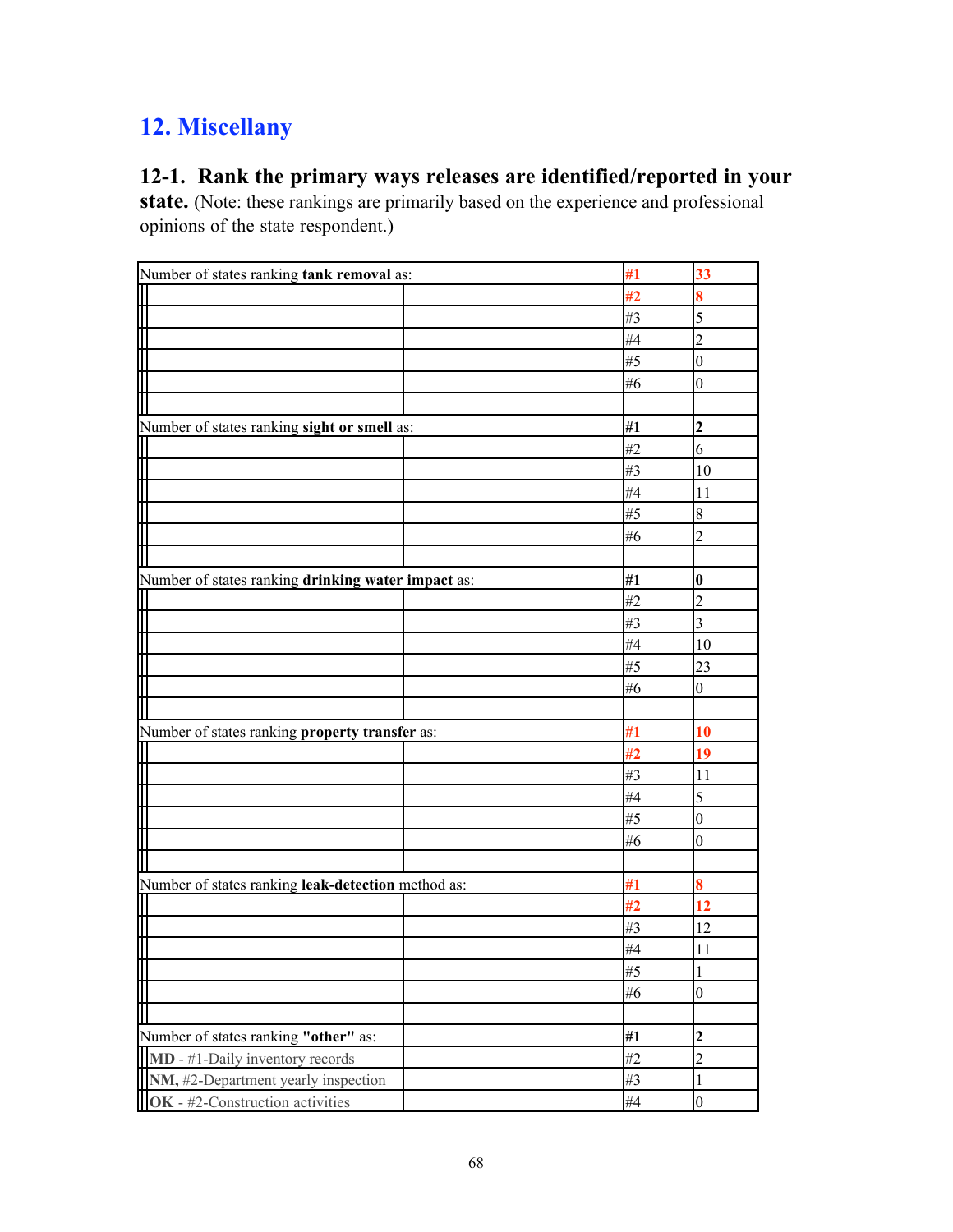| (utilities)                                                                                  |    |  |
|----------------------------------------------------------------------------------------------|----|--|
| $\left\vert \left\vert \mathbf{S}\mathbf{C}\right\vert$ - #3-routine compliance inspections. |    |  |
| Also during cleanup/investigation of                                                         |    |  |
| known release and citizen complaints.                                                        | #5 |  |
| <b>IIIWY</b> - #1-MSA; Additional Site                                                       |    |  |
| Assessment, Subsurface Investigation.                                                        | #6 |  |

### Comments:

FL – Verified by leak autopsy data - #1 sight or smell, #2 tank removal, #3 leak detection, #4 property transfer, #5 – drinking water.

KY - Tank removal is the primary reporting method. Samples analyzed for property transfers have identified releases to the environment also.

MT - The greatest number of reportable releases are spills and overfills, which are typically identified by sight at the time of the spill.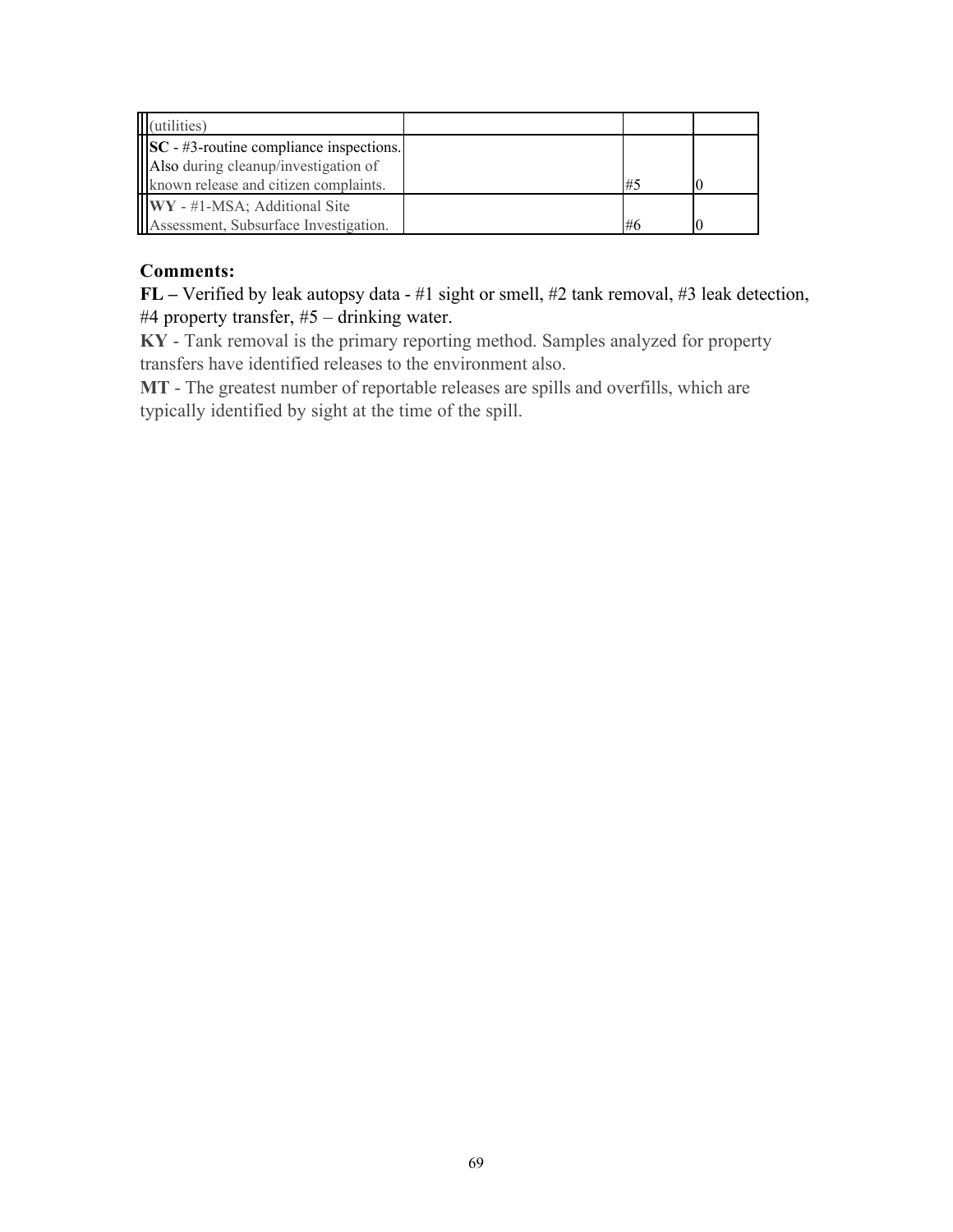# 12-2. Rank the following leak-detection methods that appear to you to

be the most successful at detecting *tank* leaks. (Note: these rankings are primarily based on the experience and professional opinions of the state respondent.)

| Number of states ranking automatic tank gauges as: #1      |    | 13               |
|------------------------------------------------------------|----|------------------|
|                                                            | #2 | 10               |
|                                                            | #3 | 8                |
|                                                            | #4 | 3                |
|                                                            | #5 | $\mathbf{1}$     |
|                                                            | #6 | $\boldsymbol{0}$ |
|                                                            | #7 | $\boldsymbol{0}$ |
|                                                            |    |                  |
| Number of states ranking inventory control as:             | #1 | 4                |
|                                                            | #2 | 3                |
|                                                            | #3 | $\boldsymbol{7}$ |
|                                                            | #4 | $\overline{7}$   |
|                                                            | #5 | 3                |
|                                                            | #6 | 6                |
|                                                            | #7 | $\boldsymbol{0}$ |
|                                                            |    |                  |
| Number of states ranking interstitial monitoring as: $\#1$ |    | 17               |
|                                                            | #2 | 8                |
|                                                            | #3 | 4                |
|                                                            | #4 | $\overline{c}$   |
|                                                            | #5 | $\overline{c}$   |
|                                                            | #6 | $\boldsymbol{0}$ |
|                                                            | #7 | $\boldsymbol{0}$ |
|                                                            |    |                  |
| Number of states ranking SIR as:                           | #1 | 1                |
|                                                            | #2 | $\mathbf{1}$     |
|                                                            | #3 | 6                |
|                                                            | #4 | 8                |
|                                                            | #5 | 9                |
|                                                            | #6 | $\,1$            |
|                                                            | #7 | 3                |
|                                                            |    |                  |
| Number of states ranking groundwater monitoring as: #1     |    | $\overline{c}$   |
|                                                            | #2 | $\overline{4}$   |
|                                                            | #3 | 5                |
|                                                            | #4 | $\overline{4}$   |
|                                                            | #5 | 5                |
|                                                            | #6 | 5                |
|                                                            | #7 | $\mathbf{1}$     |
|                                                            |    |                  |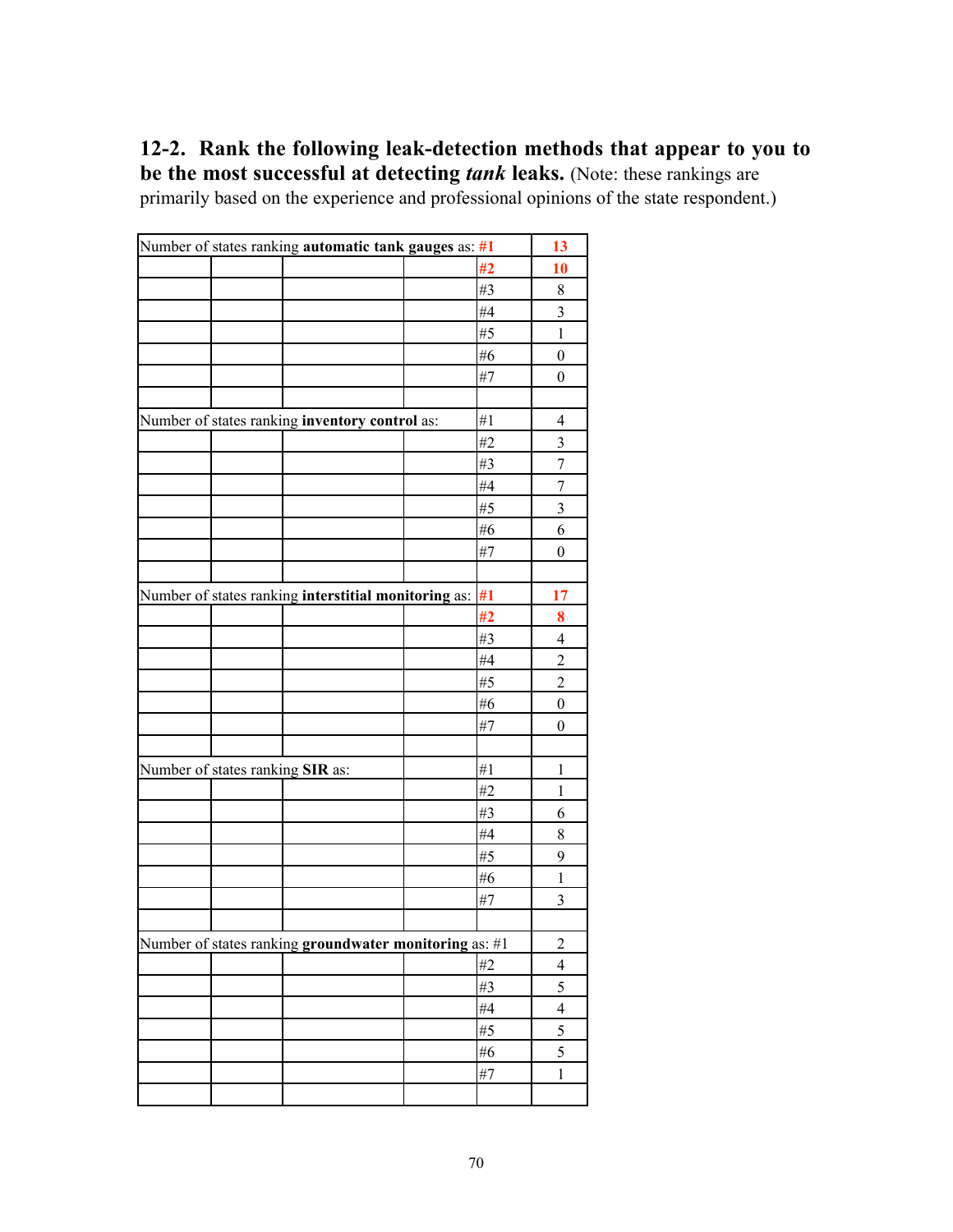| Number of states ranking soil-vapor monitoring as: | #1 | $\boldsymbol{0}$ |
|----------------------------------------------------|----|------------------|
|                                                    | #2 | 2                |
|                                                    | #3 | 3                |
|                                                    | #4 | 3                |
|                                                    | #5 | 3                |
|                                                    | #6 | 2                |
|                                                    | #7 | 9                |
|                                                    |    |                  |
| Number of states ranking tank test as:             | #1 | 6                |
|                                                    | #2 | 11               |
|                                                    | #3 | 9                |
|                                                    | #4 | 3                |
|                                                    | #5 | 3                |
|                                                    | #6 |                  |
|                                                    | #7 |                  |
|                                                    |    |                  |
| Number of states answering "Don't know"            |    | 10               |

#### Comments:

AL - Very few tank releases are reported to ADEM. Most releases appear to be from piping and/or connections.

DE - Ranking varies depending on skills of operator.

MN - In the process of gathering data.

MO - Tank leaks are so rare that there is an insufficient universe of releases with which to answer this question.

MT - Groundwater and soil vapor monitoring are only used for leak detection at under 5% of UST sites in MT. We have had very few leaks from upgraded tanks in recent years.

NC - Only ATG and interstitial monitoring are relatively successful. Others are not reliable and are not ranked.

NE - You don't define "successful". Do you mean total numbers or the ability of method to work as intended? These are estimates. Very few release are discovered and reported by release-detection methods.

NY - Based on the methods typically used in NY - we have lots of interstitial and not a lot of SIR or wells.

OK - Response from PSTD Compliance Dept.

SC - #1. Routine compliance inspections are more successful than all of these combined. Do not remember an interstitial monitoring report of a release...NOR a failure of a double-walled tank. Vapor and water monitoring are little used.

TX - There is not current indication that any one method is superior to another when each is properly utilized. Tank testing is not recognized as an ongoing leak-detection method. Inventory control is not by itself a leak detection method.

WA - We have no data to be able to answer this question. I would guess that ATGs and tank tests are the most successful - at least at detecting the potential for a release.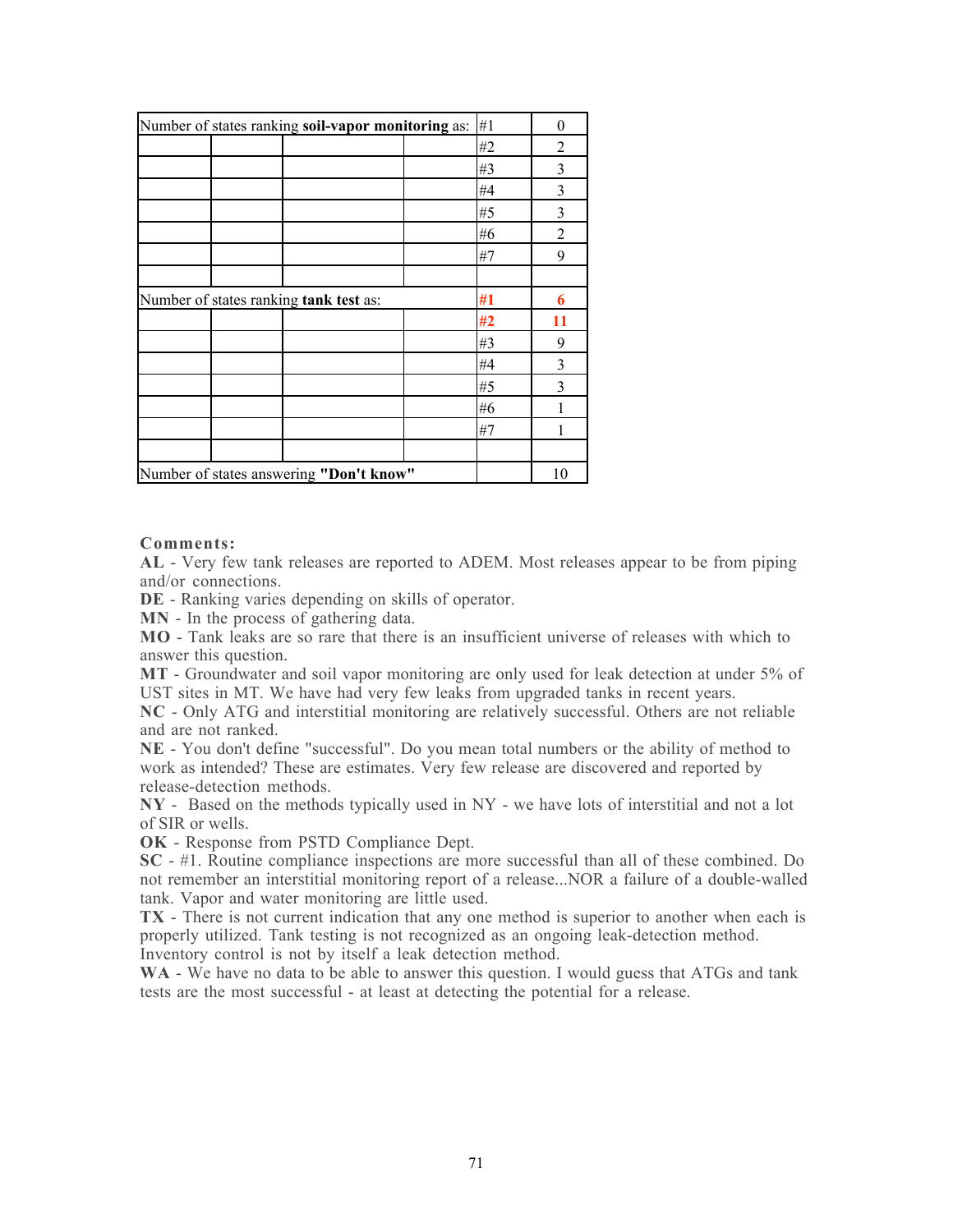12-3. Rank the following leak-detection methods that appear to you to be the most successful at detecting *piping* leaks. (Note: these rankings are primarily based on the experience and professional opinions of the state respondent.)

| Number of states ranking mechanical LLD as:    |  | #1    | $\overline{7}$          |
|------------------------------------------------|--|-------|-------------------------|
|                                                |  | #2    | 10                      |
|                                                |  | #3    | 11                      |
|                                                |  | #4    | 5                       |
|                                                |  | #5    | $\mathbf{1}$            |
|                                                |  | #6    | $\boldsymbol{0}$        |
|                                                |  | #7    | $\boldsymbol{0}$        |
|                                                |  | $\#8$ | $\boldsymbol{0}$        |
|                                                |  |       |                         |
| Number of states ranking electronic LLD as:    |  | #1    | 12                      |
|                                                |  | #2    | 14                      |
|                                                |  | #3    | $\overline{7}$          |
|                                                |  | #4    | 5                       |
|                                                |  | #5    | $\boldsymbol{0}$        |
|                                                |  | #6    | $\boldsymbol{0}$        |
|                                                |  | #7    | $\boldsymbol{0}$        |
|                                                |  | $\#8$ | $\boldsymbol{0}$        |
|                                                |  |       |                         |
| Number of states ranking inventory control as: |  | #1    | $\sqrt{2}$              |
|                                                |  |       |                         |
|                                                |  | #2    | $\overline{\mathbf{3}}$ |
|                                                |  | #3    | 6                       |
|                                                |  | #4    | $\overline{\mathbf{3}}$ |
|                                                |  | #5    | 6                       |
|                                                |  | #6    | 6                       |
|                                                |  | #7    | 6                       |
|                                                |  | #8    | $\mathbf{1}$            |
|                                                |  |       |                         |
| Number of states ranking SIR as:               |  | #1    | $\boldsymbol{0}$        |
|                                                |  | #2    | $\overline{\mathbf{3}}$ |
|                                                |  | #3    | $\,1$                   |
|                                                |  | #4    | $\overline{\mathbf{3}}$ |
|                                                |  | #5    | $\overline{9}$          |
|                                                |  | #6    | $\mathbf{9}$            |
|                                                |  | #7    | $\overline{c}$          |
|                                                |  | $\#8$ | $\overline{4}$          |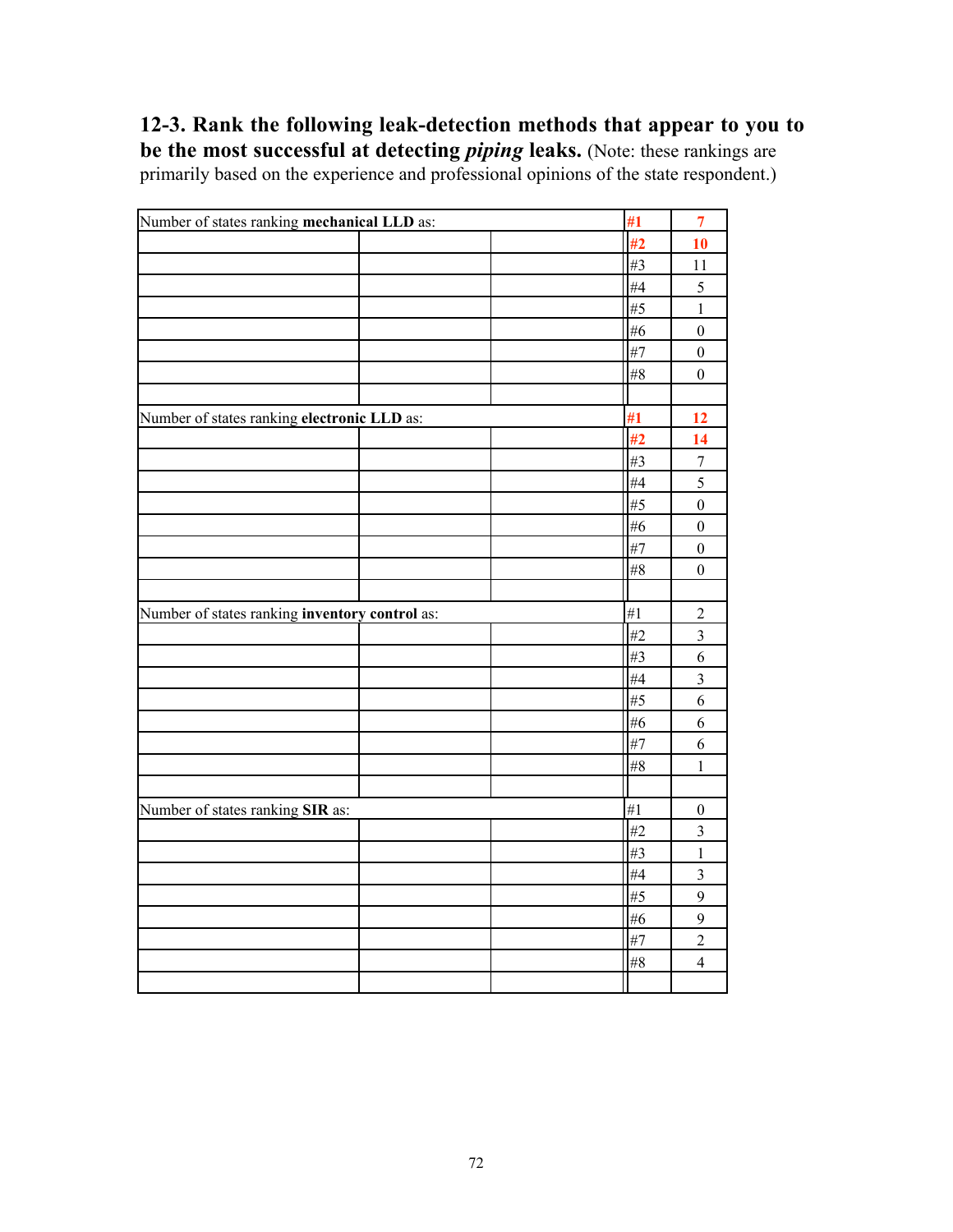| Number of states ranking interstitial monitoring as: |  | #1 | 14                      |
|------------------------------------------------------|--|----|-------------------------|
|                                                      |  | #2 | 4                       |
|                                                      |  | #3 | 6                       |
|                                                      |  | #4 | $\overline{5}$          |
|                                                      |  | #5 | $\overline{2}$          |
|                                                      |  | #6 | $\overline{c}$          |
|                                                      |  | #7 | $\mathbf{1}$            |
|                                                      |  | #8 | $\mathbf{1}$            |
|                                                      |  |    |                         |
| Number of states ranking groundwater monitoring as:  |  | #1 | $\boldsymbol{0}$        |
|                                                      |  | #2 | $\boldsymbol{0}$        |
|                                                      |  | #3 | $\overline{4}$          |
|                                                      |  | #4 | $\overline{\mathbf{3}}$ |
|                                                      |  | #5 | $\,$ $\,$               |
|                                                      |  | #6 | 8                       |
|                                                      |  | #7 | 5                       |
|                                                      |  | #8 | $\mathbf{1}$            |
|                                                      |  |    |                         |
| Number of states ranking soil-vapor monitoring as:   |  | #1 | $\boldsymbol{0}$        |
|                                                      |  | #2 | $\boldsymbol{0}$        |
|                                                      |  | #3 | $\mathfrak{Z}$          |
|                                                      |  | #4 | $\overline{c}$          |
|                                                      |  | #5 | 5                       |
|                                                      |  | #6 | 5                       |
|                                                      |  | #7 | $\overline{c}$          |
|                                                      |  | #8 | 8                       |
|                                                      |  |    |                         |
| Number of states ranking piping test as:             |  | #1 | 13                      |
|                                                      |  | #2 | 8                       |
|                                                      |  | #3 | $\overline{7}$          |
|                                                      |  | #4 | 6                       |
|                                                      |  | #5 | $\overline{c}$          |
|                                                      |  | #6 | $\overline{c}$          |
|                                                      |  | #7 | $\boldsymbol{0}$        |
|                                                      |  | #8 | $\boldsymbol{0}$        |
|                                                      |  |    |                         |
| Number of states answering "don't know"              |  |    | 9                       |

#### Comments:

SC - #1. Compliance inspections.

TX - Hydrostatic line testing appears to be the most reliable method. Mechanical line leak detectors are only for detecting gross leaks. Otherwise, there is no current indication that any one of the methods is superior to the others.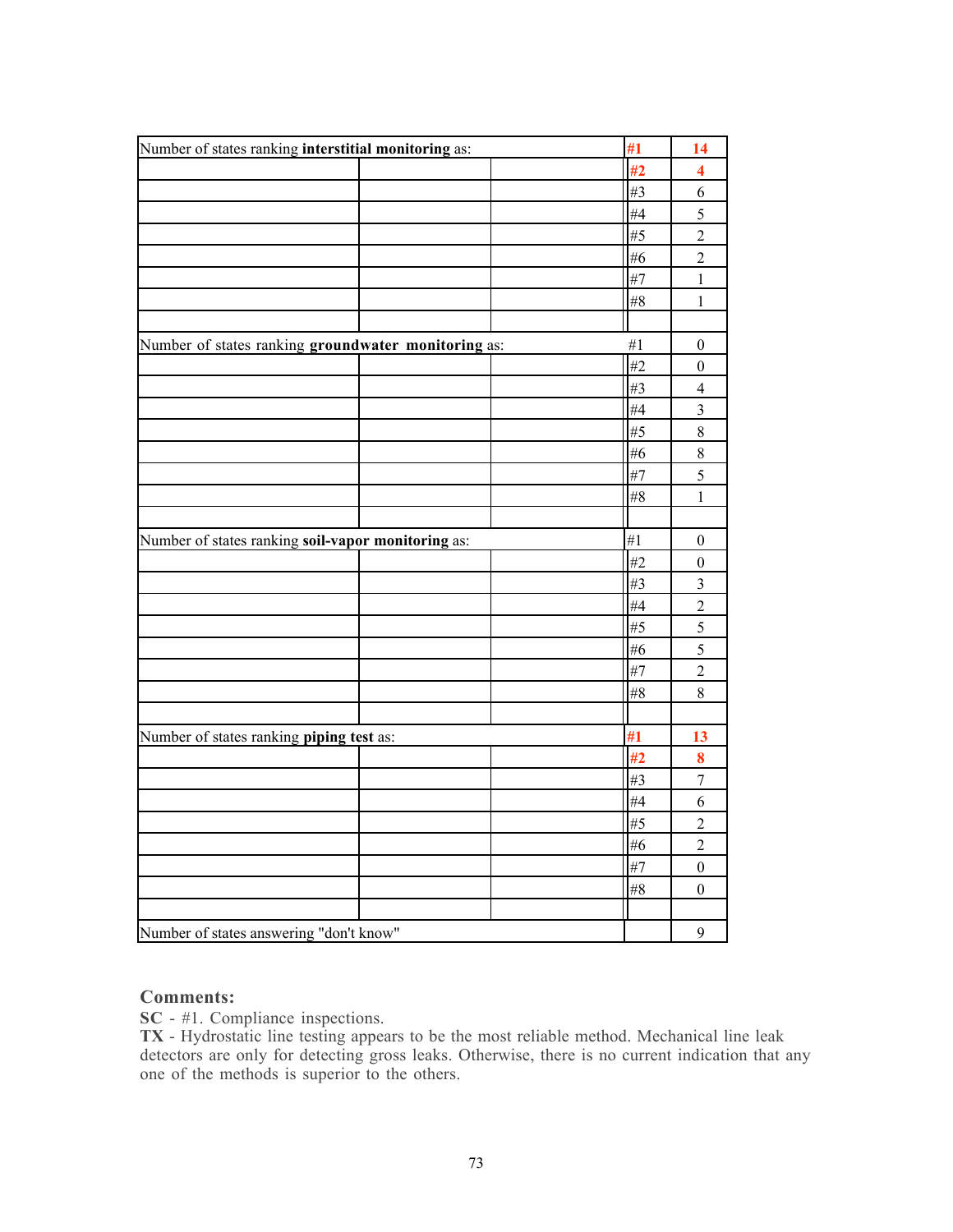| <b>Facility Type</b>                                                                  | Don't<br>know | $1 - 25%$ | 26-50%         | 51-75%         | 76-100% |
|---------------------------------------------------------------------------------------|---------------|-----------|----------------|----------------|---------|
| Retail motor fuel facilities                                                          | 7             | 4         | 5              | 11             | 20      |
| Non-retail motor fuel facilities (e.g.,<br>commercial fleet fueling, public<br>works) | 7             | 33        | 5              | $\theta$       |         |
| Other facility (e.g., non-motor fuel)                                                 | 10            | 30        | $\overline{2}$ | $\overline{2}$ |         |

#### 12-4. Please indicate how often new releases requiring corrective

**facility.** (Boxes show total number of state responses to each category and based primarily on professional experience and estimates.)

#### Comments:

CO - 245 confirmed releases from 12/1/05 forward.

DE – Specifically, Retail: 40%, Non-retail: 20%, Other: 40% (last category is primarily heating oil sites)

FL - Verified by leak autopsy data - Retail: 20-50%, Non-retail: 1-25%, Other: 1-25%

MI - Many of Michigan's "new" releases are discovered through Baseline Environmental Assessments that are conducted at the time a property transfers.

MO - Frequency of releases coincides with universe of facilities. (i.e., 75-80% of UST facilities are retail; they experience 75-80% of the releases.)

NY - The percentages above reflect the total number of releases (petroleum and nonpetroleum) including those not from USTs.

SC - Guess....80% retail facilities.

### 12-5a. Does your state have a Pay-for-Performance (PFP) program?

| $\Box$ Yes        | 17           |
|-------------------|--------------|
| $\Box$ No         | 30           |
| $\Box$ Don't know | $\mathbf{0}$ |

Comments:

DE - PFP just getting started. Contractors chosen, contracts being signed.

KY - Currently, only a few sites have gone through this process.

MI - In the past, Michigan had a PFP program that was moderately successful, covering investigation and cleanup.

OK - Program is eligible only for Indemnity Fund eligible cases.

PA - The PFP program in PA is administered by the USTIF Insurance Fund corrective action cleanups.

VA - Virginia allows PFP, but VDEQ does not have specific guidelines.

WA - There is no state cleanup fund for LUSTs. WA requires all UST to have financial responsibility to cover the costs of UST releases.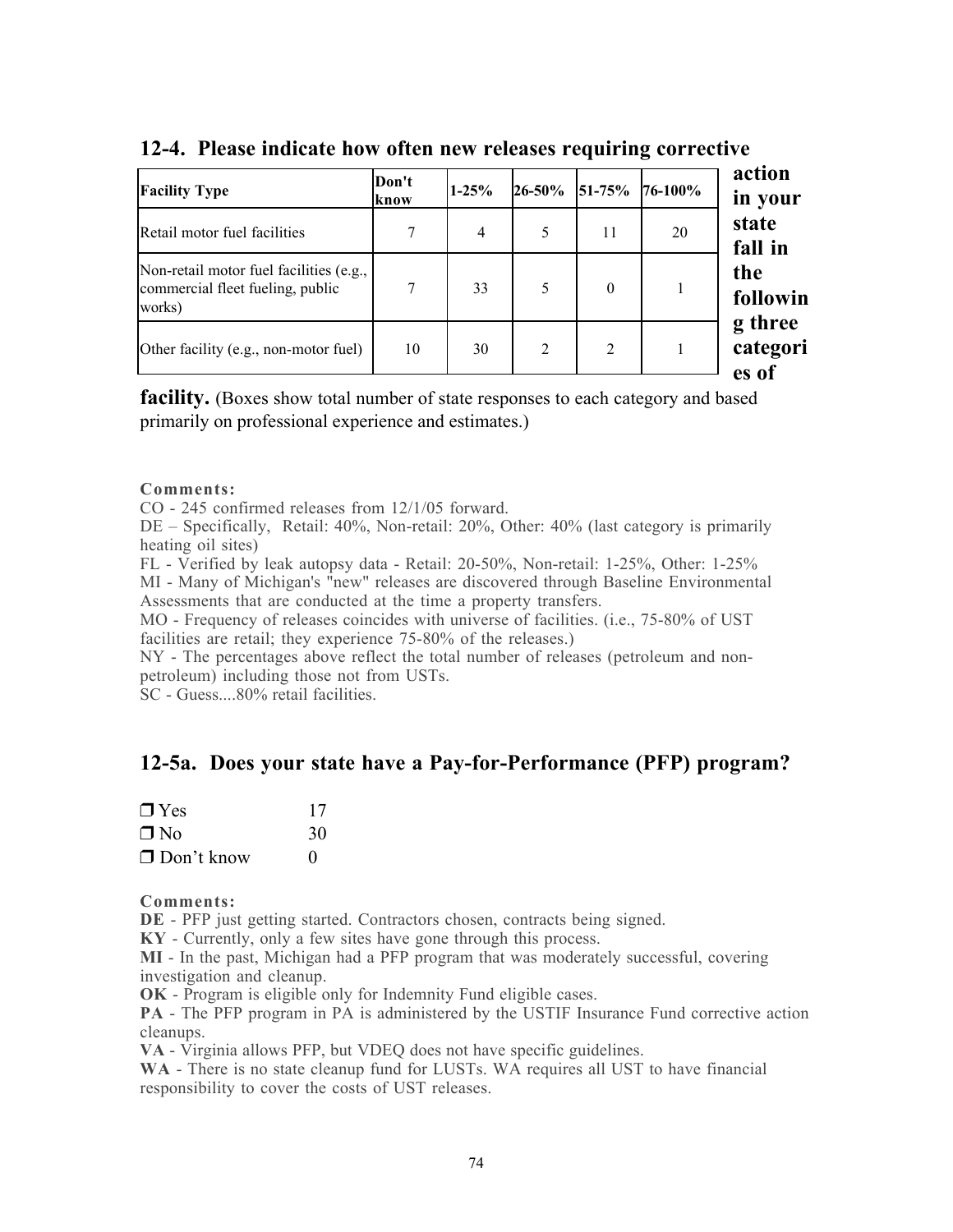### 12-5b. If so, is this program eligible for:

 $\Box$  All sites? 13  $\Box$  State lead sites only?  $\Box$  3

#### Comments:

FL - We use PFP on some of the eligible sites that we are paying for, and we do not care whether responsible parties use PFP on sites they are paying for. I suspect some of them are but we are not privy to this information.

### 12-5c. If so, for what phase of the cleanup does your state use PFP? (*indicate all that apply*)

| $\Box$ Investigation | 9  |
|----------------------|----|
| $\Box$ Cleanup       | 17 |
| $\Box$ Monitoring    | 4  |

#### Comments:

DE - Tank removal/abandonment and Investigation are separate contracts - not PFP.

### 12-6. If you have a PFP program, for what percentage of your sites do you use PFP?

| $\bigcap$ 1-25%   | 13                          |
|-------------------|-----------------------------|
| $\square$ 26-50%  | $\mathbf{\Omega}$           |
| $\square$ 51-75%  | $\Omega$                    |
| $\square$ 76-100% | $\mathcal{D}_{\mathcal{L}}$ |
| $\Box$ Don't know | 5                           |

#### Comments:

DE - No sites have entered the PFP program yet.

FL - PFP on eligible program sites is voluntary. Most cleanup contractors prefer to use our preapproval program instead of PFP

MI - We tried it on about 6 sites.

NM - All sites that go to remediaion are required to include PFP in their proposals.

NC - 4 sites, voluntary program

OK - There have been no recent approval of PFP contracts. All in-place PFP contracts are three to four years old.

VA - Less than 1%.

VT - A small percentage of all sites but more than 50% of sites going into corrective action.